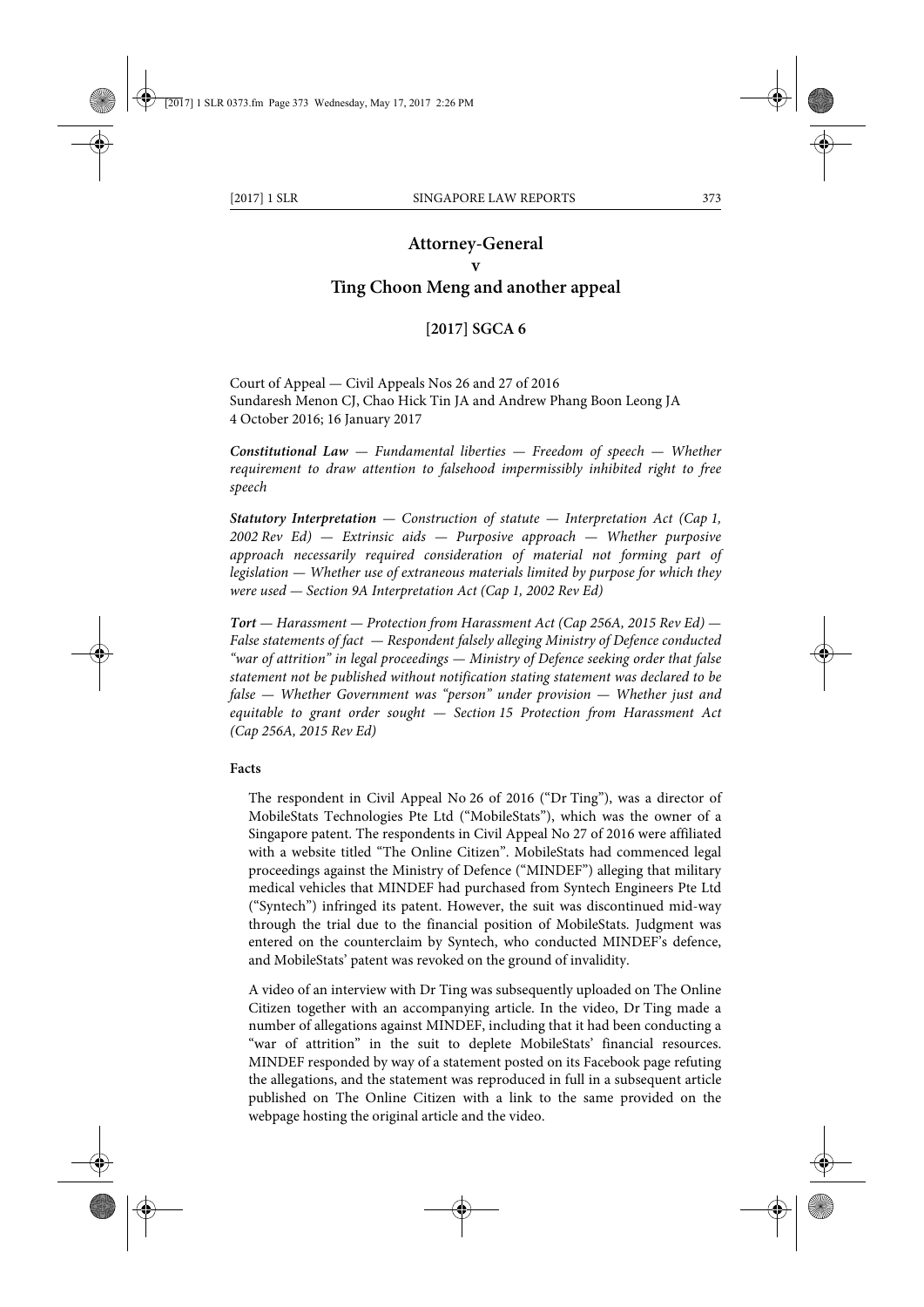Subsequently, the appellant, representing MINDEF, applied for an order under s 15(2) of the Protection from Harassment Act (Cap 256A, 2015 Rev Ed) ("the Act"). The prayers sought a declaration that the allegations were false and they not be published without a notification stating that the allegations had since been declared by the Singapore courts to be false. The district judge ("District Judge") granted the order in terms but the High Court Judge allowed the appeals against his decision. The High Court judge held that only the allegation in respect of MINDEF's conduct of the trial was false, and that the Government could not invoke s 15 of the Act ("s 15") as only natural persons may apply for an order under s 15. In any event, he was of the view that it would not have been "just and equitable" to grant the orders sought in the circumstances of the case.

#### **Held, dismissing the appeal (Sundaresh Menon CJ dissenting):**

#### *Per* **Chao Hick Tin JA and Andrew Phang Boon Leong JA**

(1) Sections 3 and 36 of the Government Proceedings Act (Cap 121, 1985 Rev Ed) provided only that the Government may enforce its rights by commencing legal action; these provisions said nothing as to whether the rights in question existed in the first place. This anterior question had to be answered within the context of the Act itself: at [14].

(2) Although s 15 appeared to be broad enough to encompass entities such as the Government when read alone, it was equally, if not more, important to look at the context in which s 15 was promulgated. First, s 15 appeared to be a uniquely Singaporean legal innovation inasmuch as it did not appear to have any legal counterpart in other jurisdictions. Second, s 15 appeared to be the only provision in the entire Act that could potentially apply to entities other than human beings. Third, merely looking at the text of s 15 shorn of (and in isolation from) its context would result in a distortion of what was the actual Parliamentary intention behind the promulgation of the particular provision: at [17].

(3) To ascertain what the Parliamentary intention underlying s 15 was at the time when it was promulgated entailed an analysis of not only the actual language of s 15 itself but also all relevant materials surrounding the actual promulgation of s 15, including the relevant parliamentary debates. In particular, in light of the ambiguity in the term "person" in s 15, special attention had to be paid to the part of the speech of the Minister who moved the Bill concerned which related directly to the clause sought to be interpreted: at [18] and [20].

(4) There was little or no evidence to support an interpretation of s 15 which extended to the Government the right to invoke the provision. An interpretation which limited the right to invoke s 15 to natural persons was consistent with the entire scheme and structure of the Act, and to interpret s 15 in a contrary manner would have led to the insertion of a right on behalf of entities other than human beings that would have sat incongruously and be out of sync with the other provisions of the Act: at [36].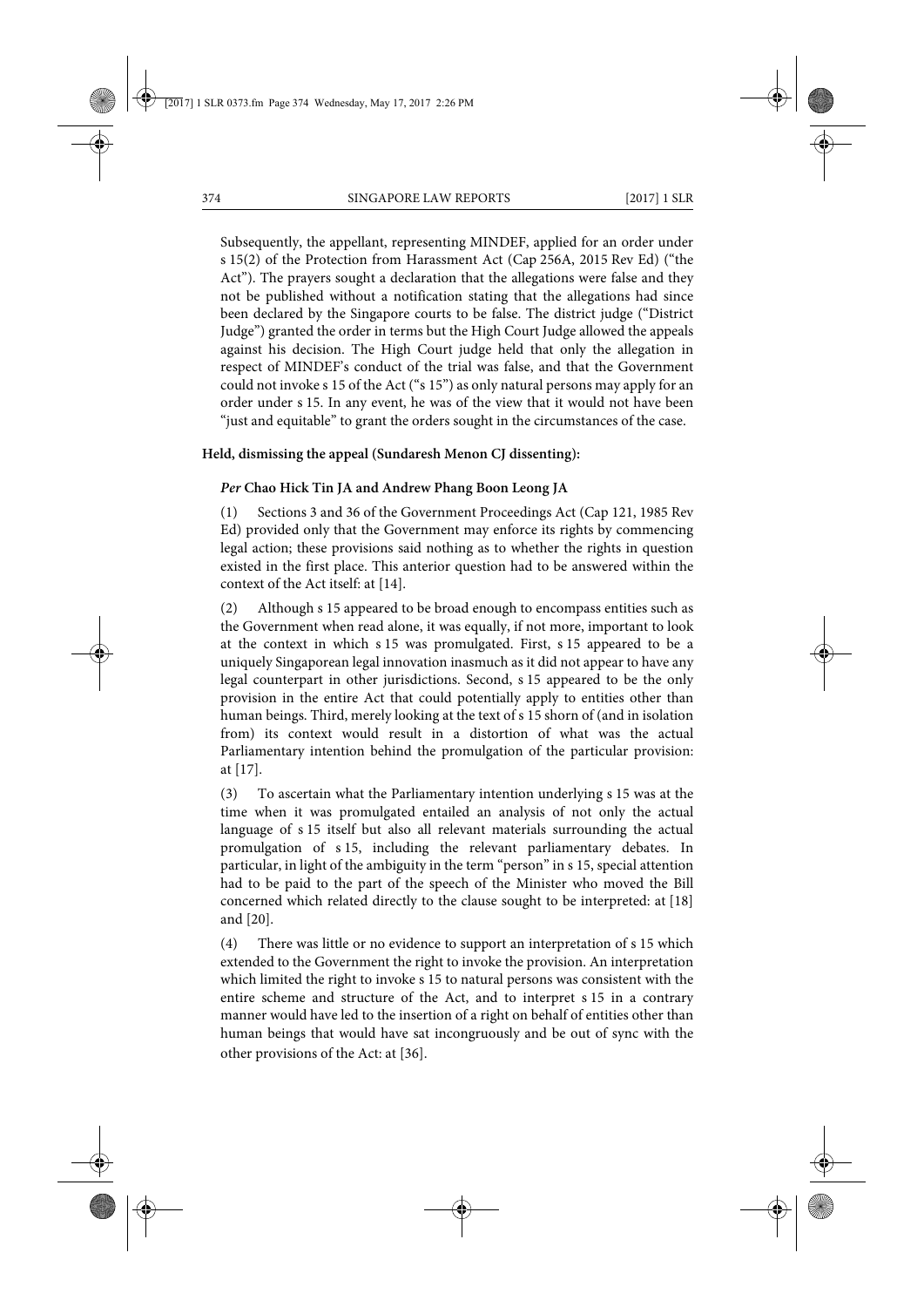### *Per* **Sundaresh Menon CJ (dissenting):**

(5) The purposive approach as encapsulated in s 9A of the Interpretation Act (Cap 1, 2002 Rev Ed) ("the IA") directed the court to prefer an interpretation that advanced the objects and purposes underlying a written law. The purposive approach did not automatically or necessarily require the consideration of any material that did not form part of the legislation in question: at [53] and [57].

The court should first ascertain the possible interpretations of the text as it had been enacted, having due regard to the text in its context within the written law. Second, the court should ascertain the legislative purpose or object of the statute as discerned from the language used in the enactment and by reference to any mischief that Parliament was seeking to address by it. Third, the court should compare the possible interpretations of the text against the purposes or objects of the statute: at [59].

(7) Section 9A should be understood as a permissive or enabling provision which allowed the courts to refer to extraneous materials in three specific situations: to confirm the ordinary meaning of the provision, to ascertain the meaning of the text where the provision on its face was ambiguous or obscure, and to ascertain the meaning of the text where the ordinary meaning was absurd or unreasonable. Where the purpose of the provision in question clearly supported one interpretation, reference to extraneous materials could be had for a limited function – to confirm but not to alter the ordinary meaning of the provision as purposively ascertained: at [59], [62] and [65].

In determining whether consideration should be given to extraneous material and the weight to be accorded to any material, the court should bear in mind the need to avoid prolonging legal proceedings without compensating advantage, and the desirability of persons being able to rely on the ordinary meaning of the text to understand Parliament's enactments, apart from extraneous materials. The court should further have regard to the clarity of the material and whether the material was directed to the very point in dispute between the parties: at [71].

(9) The plain and ordinary meaning of the text of s 15 of the Act, without more, indicated that "person" under s 15 could include the Government. Section 2 of the IA contained a list of words and expressions and their respective interpretations, which provided that "person" included any company or association or body of persons, corporate or unincorporated: at [73].

(10) There was no express statement to the contrary within the Act to suggest that the definition of persons under the IA should not apply to s 15. Although the fairly broad interpretation of "person" could, on the face of it, similarly apply to ss 3 to 7 of the Act, that became untenable and the true meaning of "person" in those provisions naturally became more restricted when the elements of the offence prescribed therein were considered. In contrast, there was nothing in the statutory context to otherwise confine the meaning of "person" under s 15 to natural persons: at [76].

(11) The long title, though not conclusive of the Parliamentary intent behind the enactment of a statute, was not to be ignored. The structural features of the Act were further indications that the long title did reflect the legislative intent of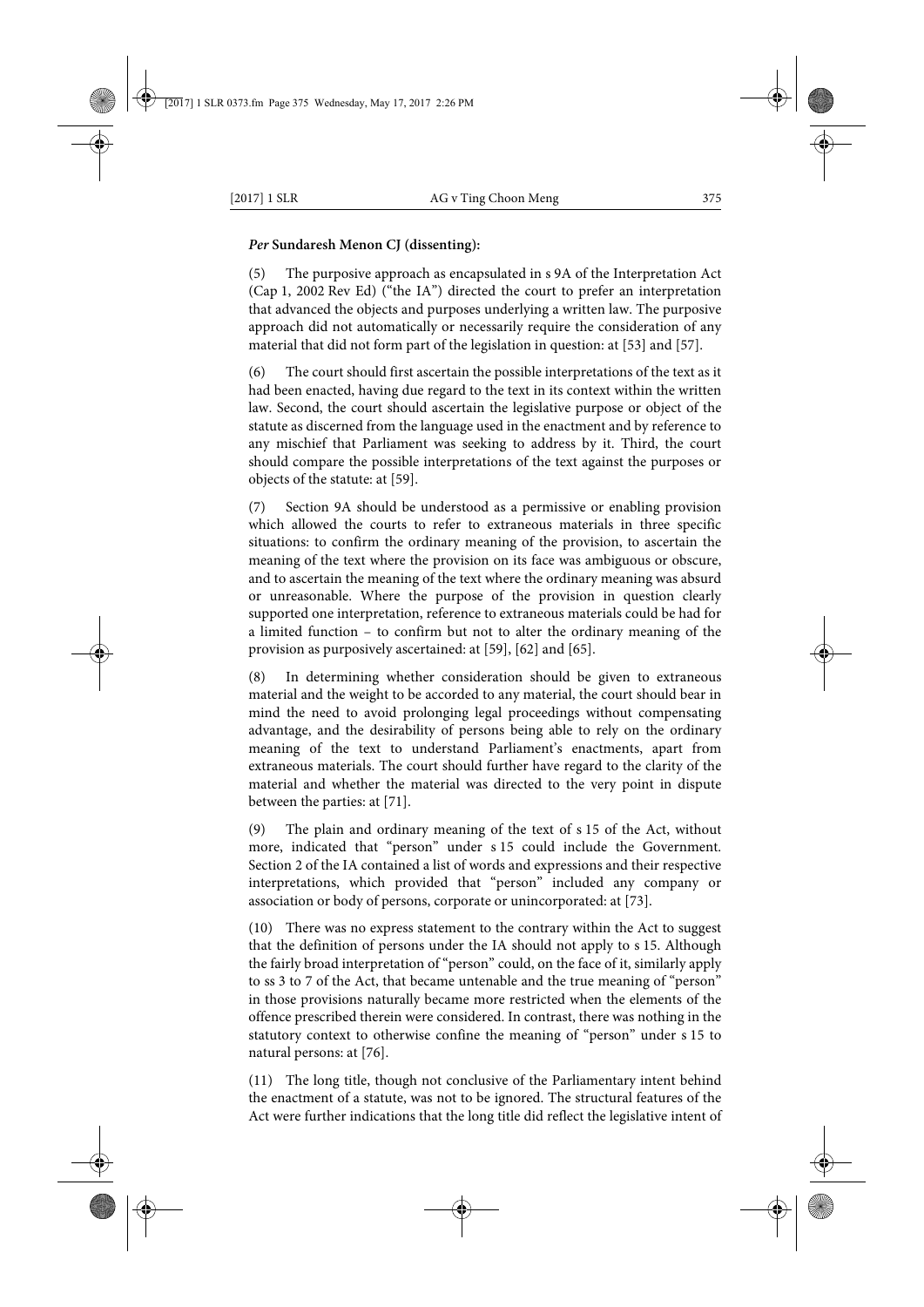the Act in relation to penalising false statements as a *standalone* remedy that could be availed of by those who were *not* victims of the conduct proscribed elsewhere in the Act: at [82] and [87].

(12) The specific purpose and object of s 15 was directed at ensuring that false statements were not irresponsibly propagated, by enabling a subject who was aggrieved by such a statement and could prove its falsehood to seek an order that required the maker of the statement to publish such notification as the court deemed necessary to bring the falsehood to the attention of the readers of the statement. The remedy offered had limited effect as it did not require a takedown of the article and did not sound in damages: at [91].

(13) Given that the ordinary meaning of s 15 based on its text, its statutory context, and its underlying purpose demonstrated that "person" thereunder included the Government,  $s \theta A(2)(b)$  of the IA would not apply to allow for consideration of extraneous material on the basis that the provision was ambiguous, obscure or absurd. To the extent that the respondents sought to rely on the Parliamentary debates to *depart* from the ordinary meaning of s 15, this would not be permitted under s 9A(2)(*a*): at [93].

(14) In any event, the Minister's speech in the Second Reading of the Bill confirmed the interpretation which had been arrived at – that s 15 was a standalone remedy which could be invoked even if no other remedy could be resorted to. There was therefore no basis at all for the class of its beneficiaries to be constrained by the other provisions which applied only to natural persons. The Minister's reference to the IA in response to the question posed further suggested an intention to give a wider remit to the definition of "person": at [100] to [102].

(15) Section 15 as had been interpreted did not impermissibly inhibit the right to free speech. A speaker was free to speak even if what he said was objectively false and even if a court of law had found it to be false. But in that event, under s 15, the court would simply require him to draw attention to the falsehood if the court was of the view that it was just and equitable to do so. False statements cloaked with the appearance that they could be relied on as true and accurate led to the communication of misinformation, which was of little, if any, value: at [111] and [113].

(16) To be satisfied that it was just and equitable to make an order, the court should weigh the seriousness of the falsehood (and the likelihood of prejudice resulting from it) against the value of the speech that was published, bearing in mind other equity-based considerations in line with the express words of s 15(3)(*b*): at [125].

(17) In these circumstances, especially in the light of the seriousness of the false statement made which implied bad faith and dishonesty on the part of its intended subject, MINDEF, and that an order to publish a notice saying that the statement had been adjudged to be false was such a low-level restriction, it was just and equitable to grant an order under s 15. The Online Citizen's actions in providing a hyperlink to MINDEF's Facebook statement were inadequate to draw attention to the true facts concerning the manner in which MINDEF conducted itself in the litigation involving Dr Ting: at [128] and [129].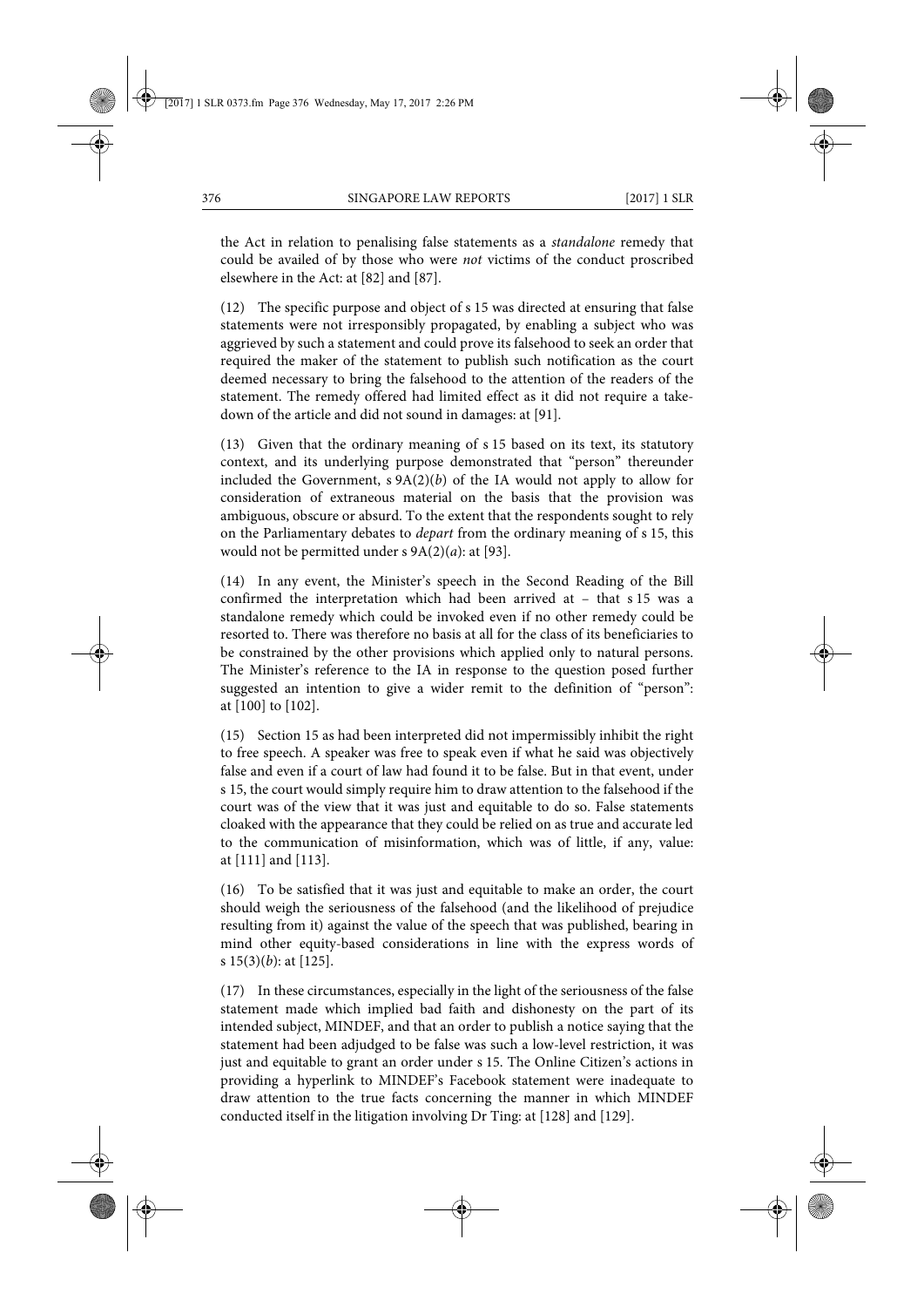[Observation: It could not be ruled out that recourse to s 15 might be possible even in situations where false statements were directed against entities other than human beings, such as where an allegation ostensibly aimed at a corporate body might in substance be an allegation against human beings who managed that corporate body: at [36].

The wording of s 15(3) of the Act suggested that an applicant seeking a s 15 order had to engage the court with regard to considerations that went beyond the mere existence of a false statement in proving that it was just and equitable to grant the order sought. Additionally, the court's discretion to grant the order ought not to be exercised lightly. There was therefore no presumption for the grant of a s 15 order by virtue only of the existence of a false statement: at [38] and [39].

The factors that the court could take into account in determining whether it was "just and equitable" to grant a s 15 order were not exhaustive, and regard had to be had to the specific factual matrix of every case. The factors included, among others, the nature of the false statement, the impact of the statement on the subject, whether the subject had the means to publicise his or her own version of the truth and whether the author and/or publisher of the statement had made genuine efforts to point out that the veracity of the statement was not undisputed: at [41] and [43].

The court should be slow to make a s 15 order unless the statements complained of were more likely than not to be false, and the court had to exercise sound judgment in arriving at this conclusion: at [48].]

#### **Case(s) referred to**

(refd)

*AG v Lee Kwai Hou Howard* [2015] SGDC 114 (refd) *BFC v Comptroller of Income Tax* [2013] 4 SLR 741 (refd) *Chee Siok Chin v Minister for Home Affairs* [2006] 1 SLR(R) 582; [2006] 1 SLR 582 (refd) *Chee Soon Juan v PP* [2011] 2 SLR 940 (refd) *Chief Assessor v Van Ommeren Terminal (S) Pte Ltd* [1993] 2 SLR(R) 354; [1993] 3 SLR 489 (refd) *Comptroller of Income Tax v GE Pacific Pte Ltd* [1994] 2 SLR(R) 948; [1994] 2 SLR 690 (refd) *Derbyshire County Council v Times Newspapers Ltd* [1993] AC 534 (refd) *Donald McArthy Trading Pte Ltd v Pankaj s/o Dhirajlal* [2007] 2 SLR(R) 321; [2007] 2 SLR 321 (refd) *Dorsey James Michael v World Sport Group Pte Ltd* [2013] 3 SLR 354 (refd) *Evans v Minister for Immigration and Multicultural and Indigenous Affairs* [2003] FCAFC 276 (refd) *Fothergill v Monarch Airlines Ltd* [1981] AC 251 (refd) *Government of the State of Sarawak v Chong Chieng Jen* [2016] 3 MLJ 41 (not folld) *Lee Hsien Loong v Review Publishing Co Ltd* [2007] 2 SLR(R) 453; [2007] 2 SLR 453 (refd) *Madras Electric Supply Corp Ld v Boarland (Inspector of Taxes)* [1955] AC 667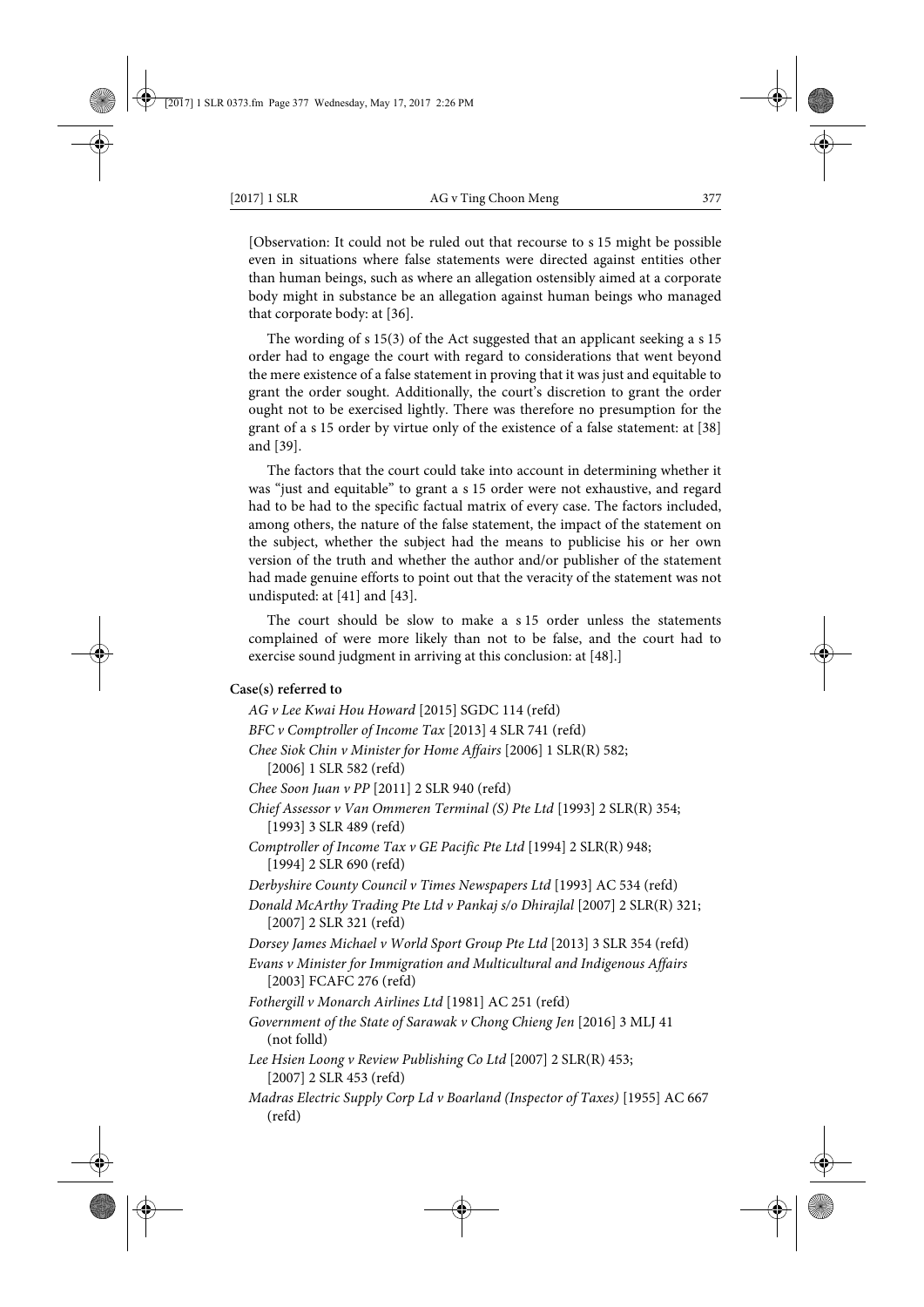- *Melluish (Inspector of Taxes) v BMI (No 3) Ltd* [1996] AC 454; [1995] 4 All ER 453 (refd)
- *Mills v Meeking* (1990) 91 ALR 16 (refd)

*Pepper v Hart* [1993] AC 593 (refd)

*Planmarine AG v Maritime and Port Authority of Singapore* [1999] 1 SLR(R) 669; [1999] 2 SLR 1 (refd)

*PP v Low Kok Heng* [2007] 4 SLR(R) 183; [2007] 4 SLR 183 (refd)

*R v Secretary of State for the Environment, Transport and the Regions* [2001] 2 AC 349 (refd)

*R v Warner* [1969] 2 AC 256 (refd)

*Review Publishing Co Ltd v Lee Hsien Loong* [2010] 1 SLR 52 (refd)

- *Reynolds v Times Newspapers Ltd* [2001] 2 AC 127 (refd)
- *Town Investments Ltd v Department of the Environment* [1976] 1 WLR 1126 (refd)

## **Legislation referred to**

- Community Disputes Resolution Act 2015 (Act 7 of 2015) ss 5, 5(2) Constitution of the Republic of Singapore (1985 Rev Ed, 1999 Reprint) Arts 14, 14(1), 14(1)(*a*), 14(2)(*a*)
- Government Proceedings Act (Cap 121, 1985 Rev Ed) ss 3, 36
- Interpretation Act (Cap 1, 2002 Rev Ed) ss 2, 9A (consd); ss 9A(1), 9A(2), 9A(2)(*a*), 9A(2)(*b*), 9A(2)(*b*)(i), 9A(2)(*b*)(ii), 9A(3), 9A(4) Protection from Harassment Act (Cap 256A, 2015 Rev Ed) s 15 (consd);

ss 3, 3(1), 4, 4(1), 5, 5(1)(*b*), 6, 7, 11, 12, 13, 14, 15(2), 15(3), 15(3)(*a*), 15(3)(*b*), 17, Pt III

Rules of Court (Cap 322, R 5, 2014 Rev Ed) O 109 r 2(7), O 109 r 4

Crown Proceedings Act 1947 (c 44) (UK) s 31(1)

Government Proceedings Act 1956 (Act 359) (Revised 1988) (M'sia) s 3

*Hui Choon Kuen, Lam Qian Yi, Debra and Tan Zhongshan (Attorney-General's Chambers) for the appellant;* 

*Choo Zheng Xi and Lee Hong Jet Jason (Peter Low LLC) for the respondent in Civil Appeal No 26 of 2016;* 

*Eugene Thuraisingam, Suang Wijaya and Gavin Tan (Eugene Thuraisingam LLP) for the respondents in Civil Appeal No 27 of 2016.*

[Editorial note: The decision from which this appeal arose is reported at [2016] 1 SLR 1248.]

16 January 2017 **Judgment reserved.** 

## **Andrew Phang Boon Leong JA (delivering the judgment of the majority):**

### **Introduction**

1 The present appeals concern a narrow question of law – how s 15 of the Protection from Harassment Act (Cap 256A, 2015 Rev Ed) ("the Act")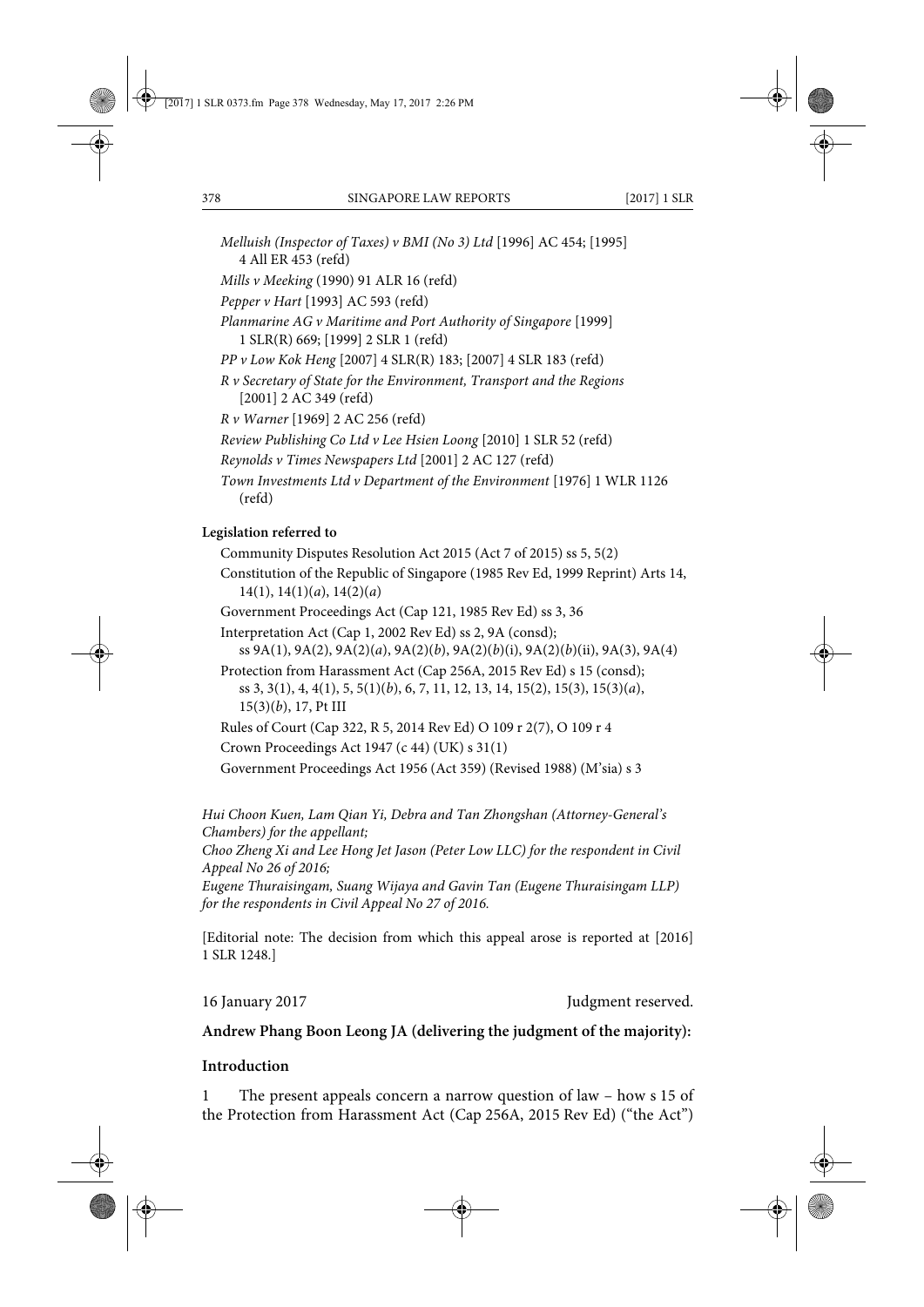is to be construed. Specifically, they concern the issues of whether the Government may invoke s 15 of the Act ("s 15") to obtain an order for a person to be prevented from or to cease publication of a false statement of fact and, if so, when it would be "just and equitable" to do so. In *Ting Choon Meng v AG* [2016] 1 SLR 1248 ("the Judgment"), the learned High Court judge ("the Judge") held that the Government cannot invoke s 15 and that, in any event, it would not have been "just and equitable" to grant the orders sought in the circumstances of the case.

## **Background**

2 The respondent in Civil Appeal No 26 of 2016 ("Dr Ting"), is a director of MobileStats Technologies Pte Ltd ("MobileStats"). MobileStats was the owner of Singapore Patent No 113446 ("the Patent"), which was registered sometime in 2005. The respondents in Civil Appeal No 27 of 2016 ("CA 27/2016") are affiliated with "The Online Citizen", a website that states that it aims to be the "leading online source for social-political news and views in Singapore".

3 On 29 July 2011, lawyers for MobileStats wrote to the Ministry of Defence ("MINDEF"), alleging that military medical vehicles known as "Battalion Casualty Stations" that MINDEF had purchased from Syntech Engineers Pte Ltd ("Syntech") infringed the Patent. Notwithstanding MINDEF's invitation that MobileStats direct its complaints towards Syntech, MobileStats proceeded with Suit No 619 of 2011 ("S 619/2011") against MINDEF for patent infringement. MINDEF's defence was conducted by Syntech, who instituted a counterclaim for the revocation of the Patent on the ground of invalidity. As it turned out, S 619/2011 was discontinued mid-way through the trial due to the financial position of MobileStats, and judgment was entered on the counterclaim on 15 January 2014.

4 On 30 December 2014, Dr Ting gave an interview to the first respondent in CA 27/2016. The video of the interview and an accompanying article were uploaded on The Online Citizen on 15 January 2015. In the video, Dr Ting made a number of allegations against MINDEF, including the following: (a) that it had intended from the start to infringe the Patent and had been waiting in a "premeditated" way to revoke the Patent; and (b) that it had been conducting a "war of attrition" in S 619/2011 to deplete MobileStats' financial resources (collectively, "the Allegations"). MINDEF responded by way of a statement posted on its Facebook page refuting the Allegations, which it said were "false and baseless". This last-mentioned statement was reproduced in full in a subsequent article published on The Online Citizen, and a link to the same was provided on the webpage hosting the original article and the video.

5 On 11 February 2015, the appellant, representing MINDEF, applied in the State Courts for an order under s 15(2) of the Act ("s 15 order") by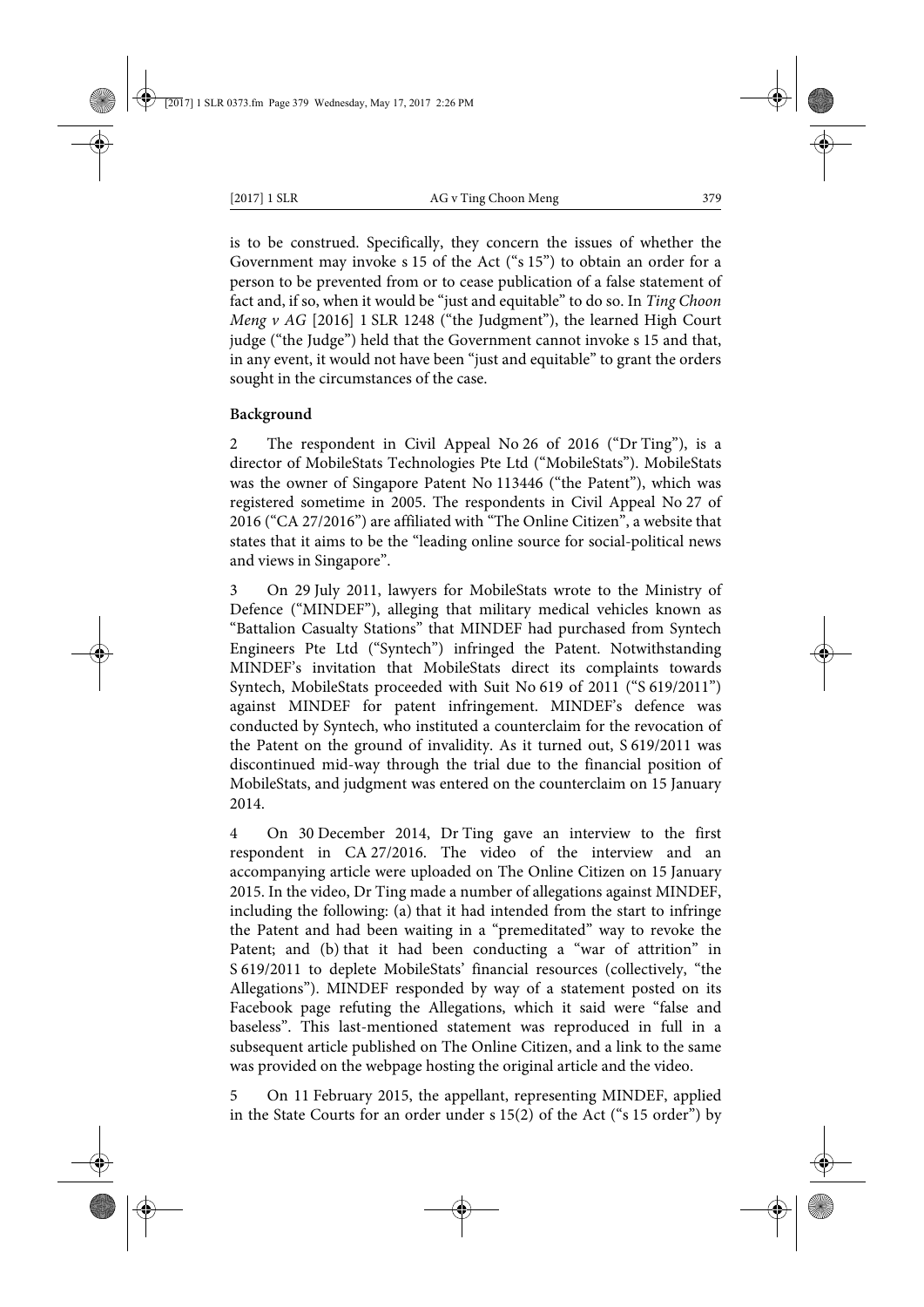way of an originating summons. The prayers, as amended, sought a declaration that the Allegations were false and that they not be published without the following notification:

Statements herein which state and/or suggest to the reader that:

(i) MINDEF had knowingly infringed [the Patent], with the intent to subsequently apply to revoke [the Patent] upon [Dr Ting's] legal challenge; and

(ii) MINDEF waged a 'war of attrition' against MobileStats, by deliberately delaying the court proceedings in Suit 619 of 2011 and asking for more trial dates than necessary, thereby increasing legal costs,

have since been declared by the Singapore Courts to be false. For the truth of the matter, please refer to MINDEF's statement [as posted on its Facebook page].

#### **The decisions in the courts below**

6 The district judge ("District Judge") granted the orders in terms, holding that ss 3 and 36 of the Government Proceedings Act (Cap 121, 1985 Rev Ed) ("the GPA") provided the Government the "legal right to make an application" under s 15: see *AG v Lee Kwai Hou Howard* [2015] SGDC 114 at [35]. He found the Allegations to be false and that it was just and equitable to grant the orders for two reasons: (a) that the Allegations would "severely undermine public confidence in the Government and in the public institutions" if left unchecked, and (b) that they constituted a collateral attack on the judgment rendered in S 619/2011 (at [84]–[85]).

7 The Judge allowed the appeals against the District Judge's decision, finding that the question of whether the Government has the right to invoke s 15 is anterior to the application of ss 3 and 36 of the GPA, which merely ensure any such right is not prejudiced (see the Judgment ([1] *supra*) at [25]). He accepted that s 15 stands apart from the rest of the Act in so far as it encompasses statements not constituting harassment, but that it is nonetheless confined to false statements that are "capable of affecting their intended subject[s] emotionally or psychologically" (see the Judgment at [41]). Accordingly, only natural persons may apply for a s 15 order.

8 Having allowed the appeals on this threshold question, the Judge nevertheless proceeded to express the view that it would not, in any event, have been just and equitable to grant a s 15 order. He held that only the second of the Allegations was false, and that although that particular statement did have the potential to bring MINDEF into disrepute, MINDEF's interests were not substantially compromised due to the triviality of the complaint and the ability of MINDEF to put forward its side of the story through the media. He also took into account the fact that The Online Citizen had taken significant steps to present MINDEF's side of the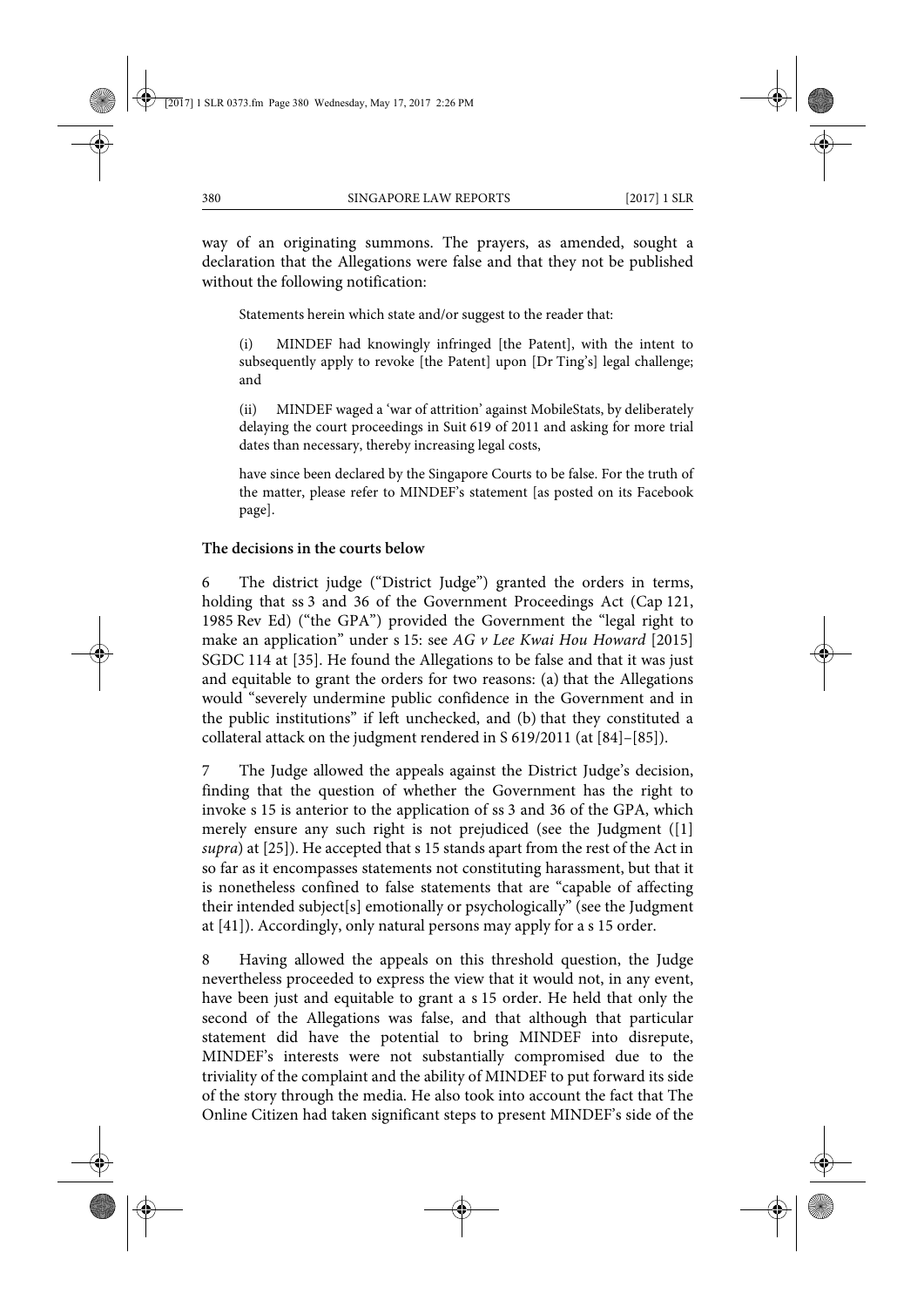story that suggested that the veracity of the Allegations was in doubt (see the Judgment at [56] and [57]).

## **The respective parties' arguments in the appeals**

9 The appellant submits that ss 3 and 36 of the GPA give rise to a *presumption* that the Government is entitled to apply for a s 15 order, and that there was no clear Parliamentary intent to exclude the Government from the protection of the Act. It emphasises that the objective underlying s 15 is to deal with false statements of fact and not merely harassment, and that this objective is perfectly consistent with an interpretation which extends the right to invoke s 15 to the Government and corporate entities. As to the order that should have been granted had the Government been able to avail itself of s 15, the appellant argues that the seriousness of the allegation that it had waged a "war of attrition", the complexity of the factual matrix, and the confidentiality of certain documents makes it necessary for a s 15 order to be made to correct the alleged falsehood. However, it does not appeal against the Judge's decision that the first of the Allegations was not false.

10 The respondents do not contest the submission that the accusation that MINDEF had waged a "war of attrition" is a false statement of fact. They largely rely on the reasons given by the Judge and the speeches given during the parliamentary debates. Additionally, Dr Ting submits that to read "person" in s 15 in a manner to include the Government would infringe upon his right to free speech under Art 14 of the Constitution of the Republic of Singapore (1985 Rev Ed, 1999 Reprint) ("the Constitution"). In a slightly different vein, the respondents in CA 27/2016 submit that because to construe "person" in s 15 in the aforementioned manner would impose a significant burden on an individual's right to free speech, the appellant must adduce "cogent and unusually convincing evidence to rebut the presumption that Parliament did not … intend to impose [such] a significant burden".

## **Our decision**

## *Issue 1 – whether the Government is a "person" under section 15*

## *The issue stated*

11 This particular issue is of the first – as well as threshold – importance in so far as the present appeal is concerned. At risk of belying the many difficulties of statutory interpretation that were evident from both the written submissions as well as oral arguments before this court, the issue that arises from s 15 can be stated simply as follows: does this provision apply *only* to human beings *or* does it also apply to *other* entities (such as corporations and (as was argued by the appellant in the present case) the Government)? Before proceeding to examine the issue at length, we should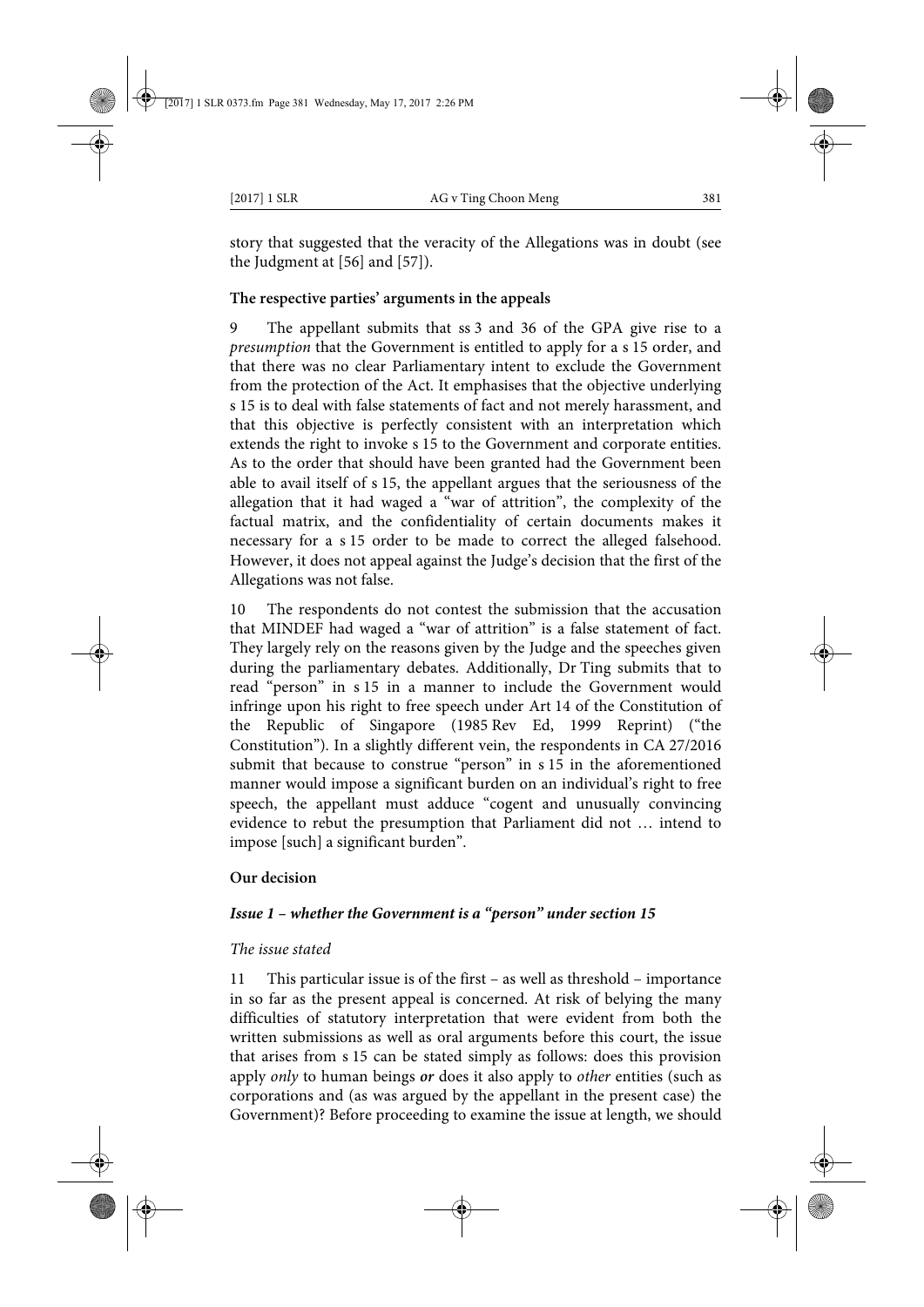state that, like the Judge, we do not accept the arguments made by the appellant that centred on ss 3 and 36 of the GPA. The provisions read as follows:

#### **Right of Government to sue**

**3.** Subject to the provisions of this Act and of any written law, where the Government has a claim against any person which would, if such claim had arisen between private persons, afford ground for civil proceedings, the claim may be enforced by proceedings taken by or on behalf of the Government for that purpose in accordance with the provisions of this Act.

#### **Application to Government of certain statutory provisions**

**36.** This Act shall not prejudice the right of the Government to take advantage of the provisions of any written law although not named therein; and in any civil proceedings against the Government the provisions of any written law which could, if the proceedings were between private persons, be relied upon by the defendant as a defence to the proceedings, whether in whole or in part, or otherwise, may, subject to any express provision to the contrary, be so relied upon by the Government.

12 The appellant refers us to the decision of the majority in *Government of the State of Sarawak v Chong Chieng Jen* [2016] 3 MLJ 41 ("*Chong Chieng Jen*"), which involved a defamation suit commenced by the State Government of Sarawak and the state's financial authority against an individual. The majority of the Malaysian Court of Appeal held (at [23]) that s 3 of the Malaysian Government Proceedings Act 1956 (Act 359) (Revised 1988), which is *in pari materia* with s 3 of the GPA, gives the government "*the same right as a private individual* to enforce a claim … by way of civil action" [emphasis added]. The majority of the court were persuaded by the absence of any equivalent provision in Crown Proceedings Act 1947 (c 44) (UK) ("the CPA"), which was referred to during the Second Reading of the Malaysian Government Proceedings Bill 1956. However, that, with respect, does *not necessarily* lead to the conclusion that s 3 of the GPA was enacted to confer upon the Government the right to invoke any statutory provision. Rather, the provision is merely "a general piece of legislation to cloth [*sic*] the government the legal status to sue": see *Chong Chieng Jen* at [109].

13 In so far as s 36 of the GPA is concerned, we do not find the English Court of Appeal decision of *Town Investments Ltd v Department of the Environment* [1976] 1 WLR 1126 to be of much assistance. An issue that arose in the case was whether the Crown could take advantage of counterinflation legislation to limit the rent that could be charged for sub-leases that it had purportedly entered into. Lawton LJ found that it could by way of s 31(1) of the CPA (which is *in pari materia* with s 36 of the GPA), consistent with the centuries-old belief that "the Crown can take the benefit of any statute although not specifically named in it" (at 1142). However,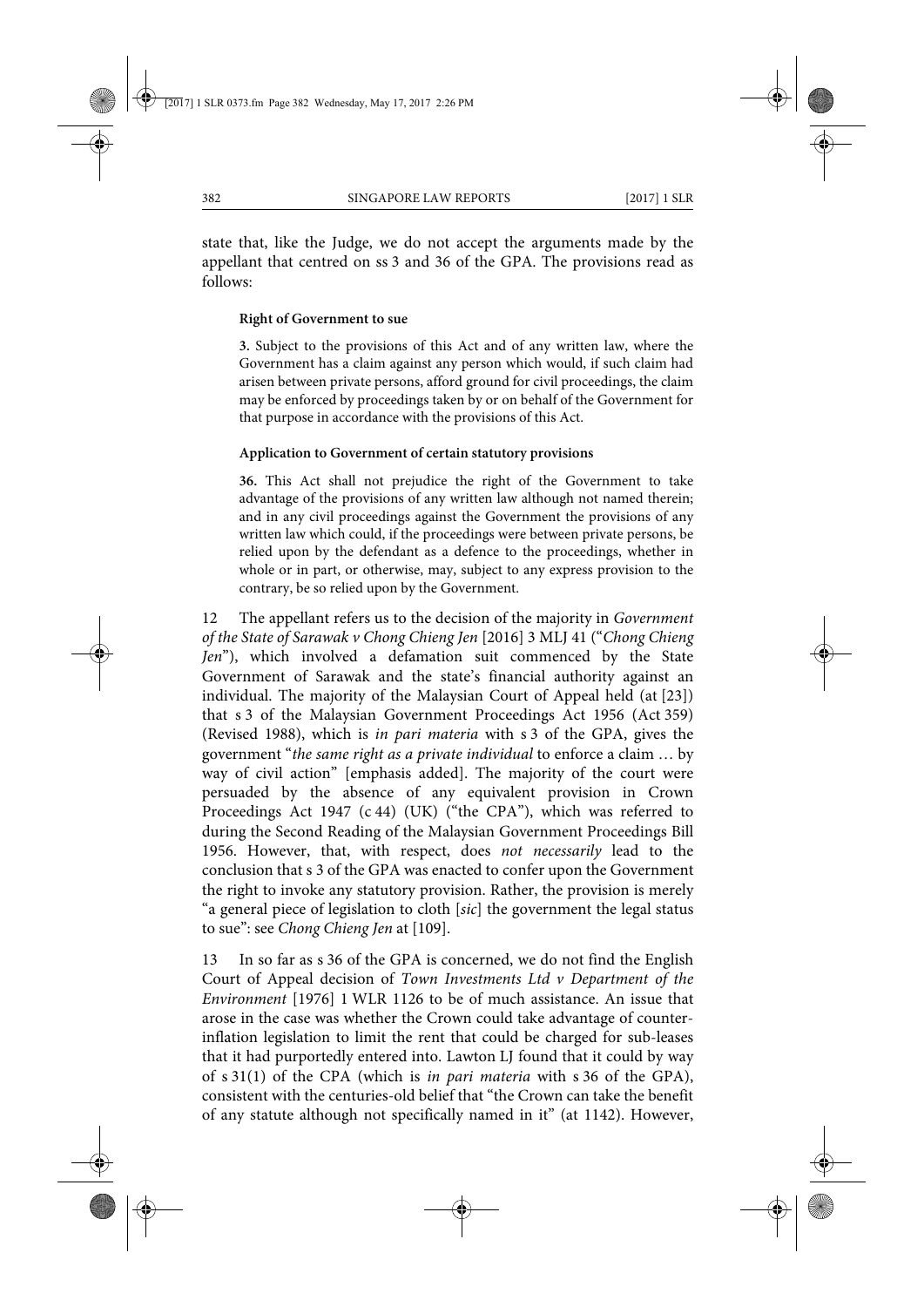s 36 of the GPA does not specify if "to take advantage" of a provision extends to possessing a right under any statutory cause of action unless otherwise specified, and it is noteworthy that it only contemplates civil proceedings *against* the Government.

14 We therefore agree wholly with the Judge's holding at [25] of the Judgment that ss 3 and 36 of the GPA provide only that the Government may enforce its rights by commencing legal action; these provisions say nothing as to whether the rights in question exist *in the first place*. This *anterior* question must be answered within the context of the Act itself.

## *On text and context*

15 At this juncture (and in fairness to the appellant), it would appear to be the case that, *read alone*, s 15 would appear to be broad enough to encompass entities such as the Government. Section 15 reads as follows:

#### **False statements of fact**

**15.**—(1) Where any statement of fact about any person (referred to in this section as the subject) which is false in any particular about the subject has been published by any means, the subject may apply to the District Court for an order under subsection (2) in respect of the statement complained of.

(2) Subject to s 21(1), the District Court may, upon the application of the subject under subsection (1), order that no person shall publish or continue to publish the statement complained of unless that person publishes such notification as the District Court thinks necessary to bring attention to the falsehood and the true facts.

(3) The District Court shall not make an order under subsection (2) unless the District Court is satisfied on the balance of probabilities that —

(*a*) the statement of fact complained of is false in any particular about the subject; and

(*b*) it is just and equitable to do so.

(4) An order under subsection (2) may be made subject to such exceptions or conditions as may be specified in the order.

(5) An order under subsection (2) shall take effect in respect of the person to whom such order applies —

(*a*) from the date when such order is served on him in such manner as may be prescribed;

(*b*) where the District Court dispenses with the service of such order, from the date when the service on him of such order is dispensed with by the District Court; or

(*c*) such later date as the District Court may specify.

(6) The District Court may, on the application of the subject, the author, or any person to whom the order applies, vary, suspend or cancel the order.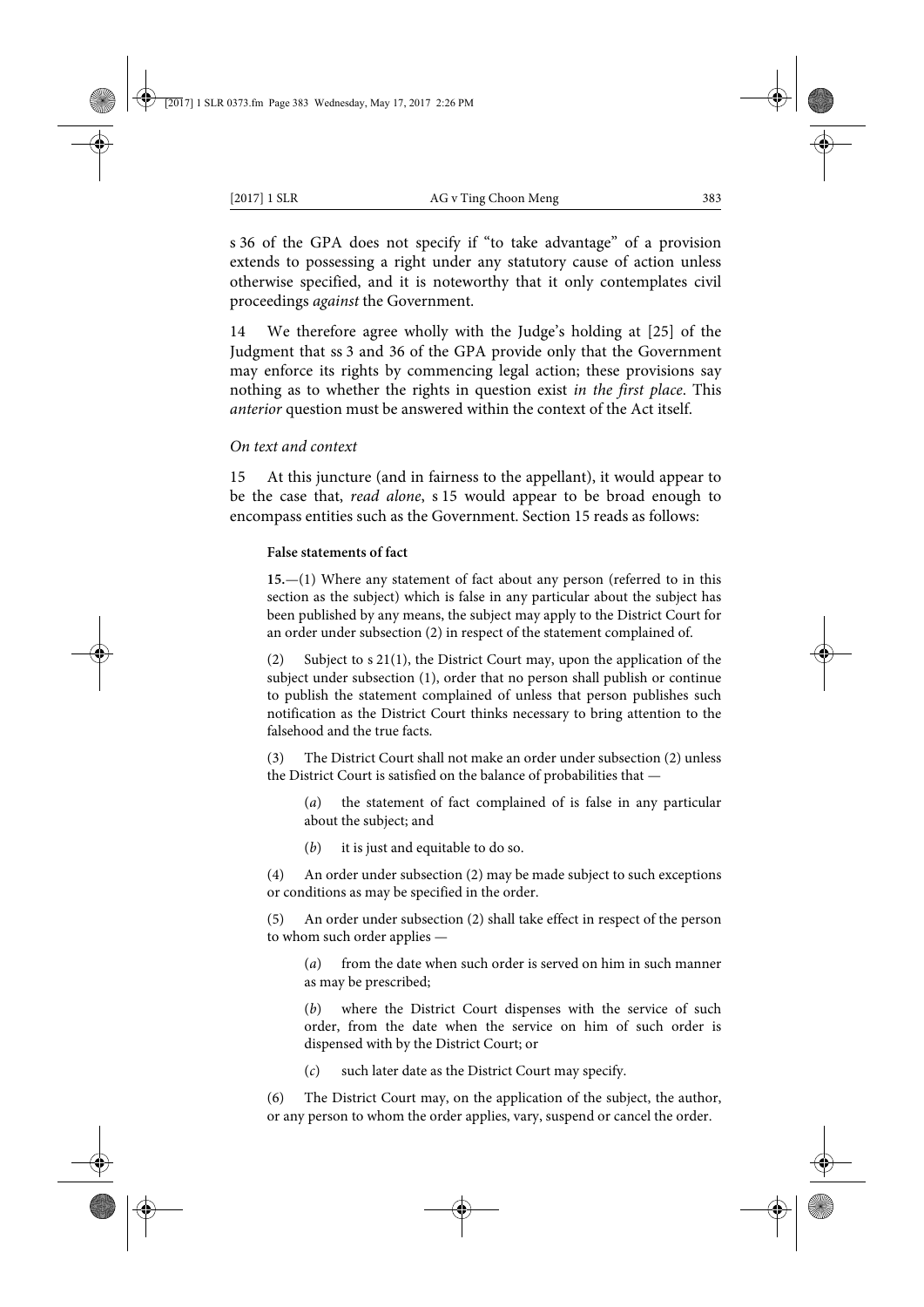(7) In this section, 'author' means the originator of the statement complained of.

16 Support for this particular interpretation includes the reference to "the subject" of the alleged false statement(s) – as opposed to the reference to a "victim" pursuant to ss 3 to 7 of the Act. There is also some (apparent) support in the language of the long title to the Act itself, which reads as follows:

An Act to protect persons against harassment and unlawful stalking and to create offences, and provide civil remedies related thereto or in relation to false statements of fact.

17 However, the approach just described looks *only* at the *text*. It is, in our view, also as (if not more) important to look at the *context* in which s 15 was promulgated. This is particularly important for at least three reasons:

(a) First, s 15 appears to be a uniquely Singaporean legal innovation inasmuch as it does not appear to have any legal counterpart in other jurisdictions.

(b) Second, s 15 appears to be the *only* provision in the entire Act that could potentially apply to entities other than human beings.

(c) Third, merely looking at the text of s 15 *shorn of (and in isolation from) its context* will result in a *distortion* of what, in our view, was *the actual Parliamentary intention* behind the promulgation of this particular provision.

18 In so far as the third of these reasons (above at  $[17(c)]$ ) is concerned, it is trite to state that one has to ascertain what the Parliamentary intention underlying s 15 was at the time when it was promulgated. This (in turn) entails an analysis of not only the actual language of s 15 itself but also all relevant materials surrounding the actual promulgation of s 15 (including the relevant parliamentary debates). The legislative intent to be discerned is that at or around the time the law is passed: see the High Court decision of *BFC v Comptroller of Income Tax* [2013] 4 SLR 741 at [46]. It is also well established that s 9A of the Interpretation Act (Cap 1, 2002 Rev Ed) ("the IA") *mandates* that the purposive approach be preferred over all other statutory interpretation approaches, and there is no requirement that a provision be ambiguous or inconsistent before a purposive approach can be taken: see the Singapore High Court decision of *PP v Low Kok Heng* [2007] 4 SLR(R) 183 ("*Low Kok Heng*") at [41] and [43]. In this particular regard, it is clear that *both* the *text and context of s 15 are of the first importance*. Put simply, what *appears* to be a *broad* purpose that results from a reading of *only the text* of s 15 *disappears and gives way to the actual Parliamentary intention once regard is also had to the context in which that provision was promulgated*. It is this *integration* of *text and context* that is of the first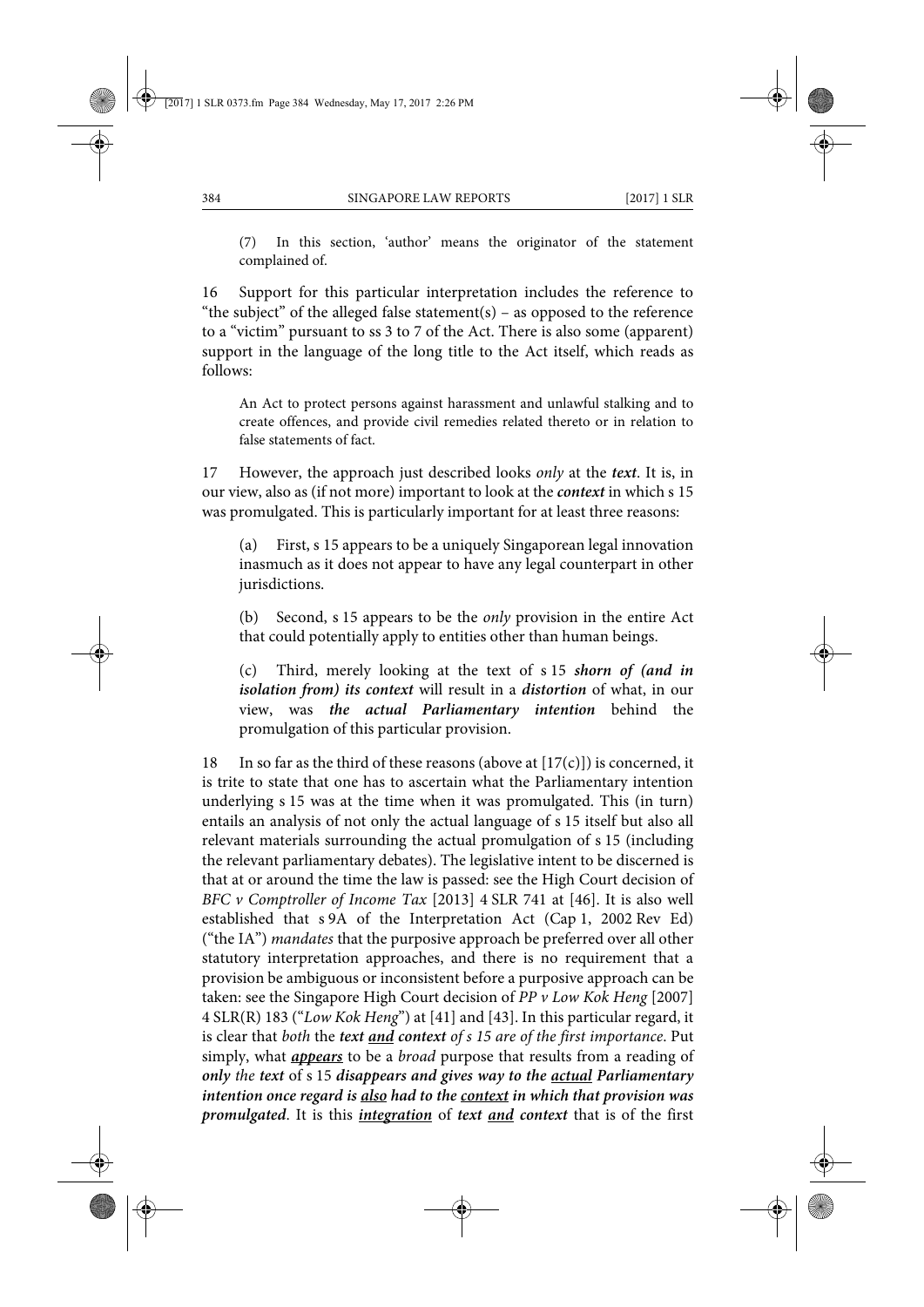importance in interpreting s 15 – and which is also the approach the Judge adopted in the court below (see the Judgment ([1] *supra*) at [32]).

With these important preliminary observations in mind, we now turn to the interpretation of s 15 proper.

#### *Section 15 and the interaction of text and context*

20 We refer first to the observations by the Minister of Law, Mr K Shanmugam ("the Minister") that are *directly related to s 15 itself*. At this juncture, we pause to note that, whilst s 9A of the IA is salutary in permitting the Singapore courts to look at the relevant Parliamentary material, wisdom must be exercised when referring to such material. It is, in our view, a useful rule of thumb to pay special attention not only to the Minister who actually moves the Bill concerned in Parliament but also (and in particular) to that part of his speech which relates *directly* to the clause(s) that are sought to be interpreted. Returning to the present appeal, it is useful – in light of the ambiguity in the term "person" in s 15 – to set out the Minister's observations during the Second Reading of the Protection from Harassment Bill (No 12 of 2014) ("the Bill") *in full*, as follows (see *Singapore Parliamentary Debates, Official Report* (13 March 2014) vol 91 (Mr K Shanmugam, Minister for Law)):

Let me now turn to Part III of the Bill which deals with the self-help and civil remedies. Again, there are five aspects that I would highlight.

…

…

Second, clause 11 will create a statutory right to bring an action for damages against a person who has contravened any of clauses 3, 4, 5, or 7. So quite apart from criminal sanctions, the victim can sue and claim damages against the perpetrator. Damages are, however, not recoverable where clause 6 is contravened as the harm results to the victim in his capacity as a public servant or public service worker. However, damages will still be recoverable if the same acts also contravene clauses 3, 4, 5 or 7. Such damages will be quantified by the courts in accordance with existing common law principles. We do not really need to go into that and try to codify what is longestablished law.

Third, victims of harassment and related anti-social behaviour under clauses 3 to 7 may apply to the Court for a Protection Order ('PO') under clause 12. So to explain to Members, this is the kind of architecture that the new law envisages. Earlier, I have said that clauses 3 to 6 exist under current law; and that clause 7 (stalking) is new, but the remedies that the victim can get were very limited. Now, we are looking at Protection Orders and Expedited Protection Orders. The purpose of the Protection Order is to protect victims from further harassment. In this context, we also took reference from the 2001 Singapore Academy of Law Reform Committee's Report on Stalking.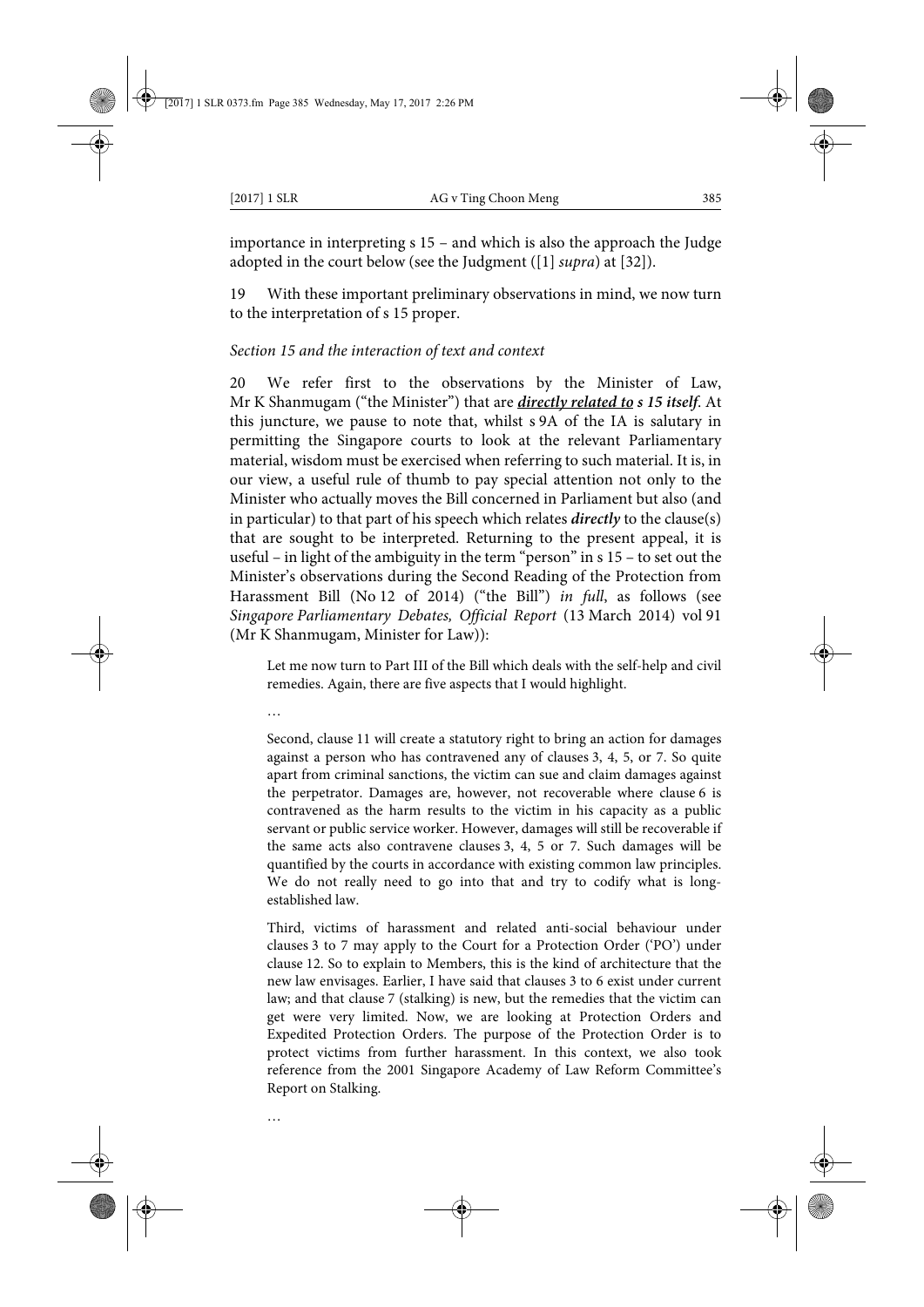[**a**] Fourth, in *striking the balance* between legislation, criminalising the conduct *and self-help*, getting recourse through criminal law or claim for damages through a civil claim, *we should not make those the only avenues; that is, it should not be the case that every time a person is harassed, or experiences a wide range of conduct that amounts to harassment, the victim is forced to always either go and file a criminal complaint or bring a civil claim. There are many victims who will feel that as long as there is some redress, without having to claim damages, they would be satisfied because their feelings of alarm or distress would be settled or as long as the truth is set out.*

[**b**] *We should really give the people the ability to help themselves and try and sort out matters themselves wherever possible. Take attacks against someone involving lies, untruths, inaccuracies* – *75% of those polled by REACH were of the view that such conduct should*, **ipso facto**, *be treated as harassment*. *Our view really is that we should not criminalise all such conduct, and that we really should keep to the definition of harassment, which already exists in the law*, *and simply give greater remedies.* So to be criminal, the conduct must fall under the categories listed in clauses 3 to 7. We have not changed the law, only updated it, as I have explained.

[**c**] *Instead, if there are falsehoods, and let us say it is harassment*, *or it is borderline harassment; or maybe nearly harassment; or not harassment but it is a clear falsehood, then the victim has the right to ask the relevant parties that the falsehoods be corrected, maybe through publication of replies, which may set out the correct facts. Some victims of harassment may well choose that route instead of having to make a criminal complaint, as I said earlier*, *or launch a civil claim and claim damages. They just want the truth to be out and they do not want to escalate the matter further, and we should allow that*. *So it is a lower tier of remedy rather than having to go to the criminal and civil law all the time and make claims.*

[**d**] Of course, if the offending party or websites refuse to carry the clarification or the response, or the correction, or a notification that the true facts can be found somewhere else, or the *victim's* reply is not able to get the same level of visibility as the falsehood, the law should provide some recourse.

[**e**] *Going back to public opinion*, *82% of those polled by REACH felt that people should have a legal right to require that factual inaccuracies about themselves be corrected. This is the thinking behind clause 15. But there will be no claim for damages and there will be no criminal sanctions. If you choose not to file a criminal complaint*, *if you choose not to make a civil claim*, *if you choose to, say, look, I just want to clarify or correct it in some form*, *and the manner of correction is left to the court*, *then that is all that you will get*. *You do not get money, you do not get to send the other person to jail* …

[**f**] … As I was saying, there are no damages, no filing of criminal complaint – a simple process, self-help, which can be applied to a range of situations, but you must prove or show that there was a false statement of fact. Clause 15 therefore allows the subject of the falsehood to apply for a court order that will give the court the discretion to make an order for the publication of a notification that draws attention to the falsehood and the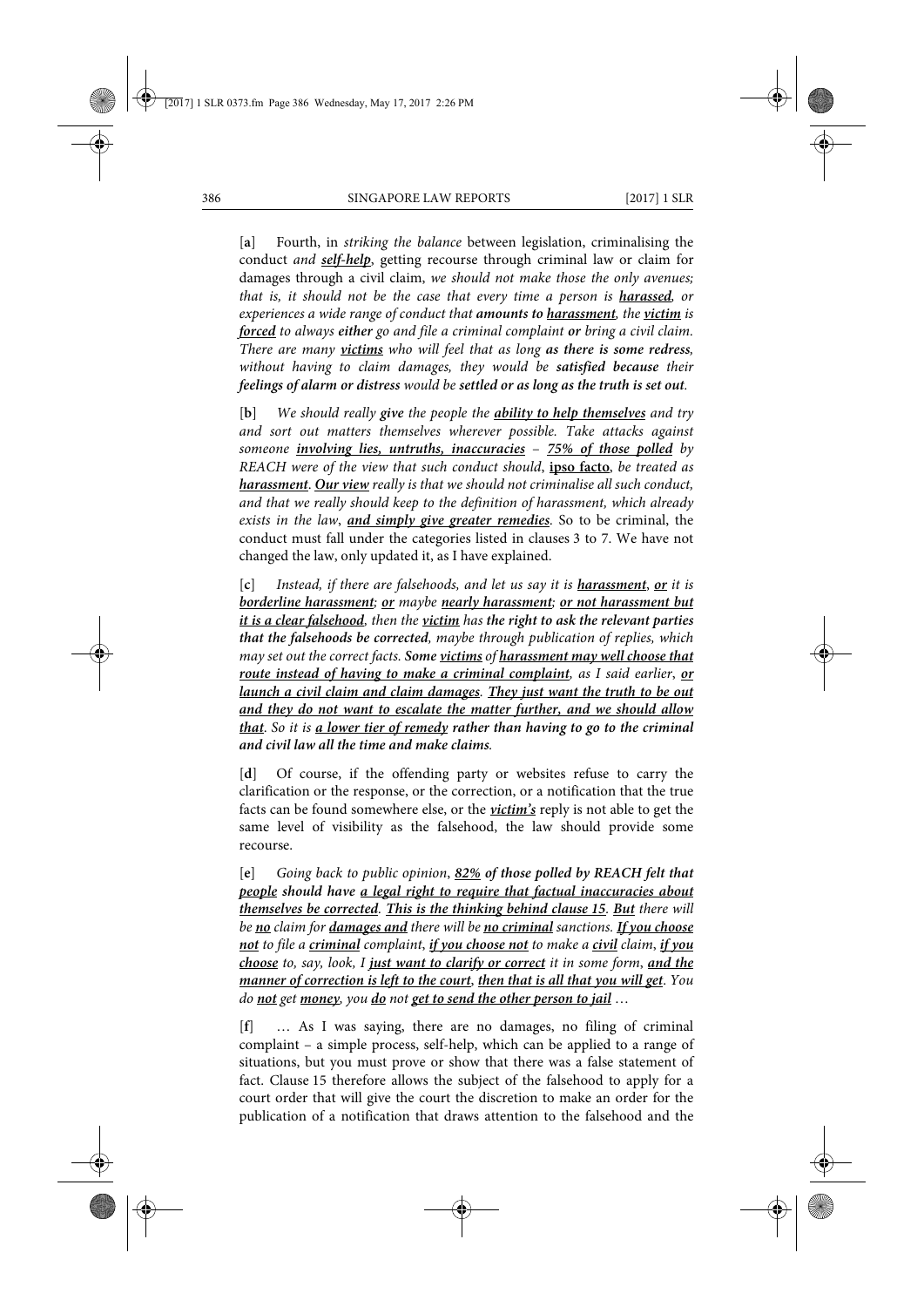publication of the correct facts. This will allow readers to assess the truth. It is really for the court to decide when it will be just and equitable for the court order to be made and in what form that order should be made.

[emphasis added in italics, bold italics and underlined bold italics; paragraph numbers in square brackets added]

21 In our view, the following observations can be made with respect to the Minister's speech quoted above.

22 It is clear that the Minister's focus was *solely* on *human beings* (as opposed to other entities) – as evidenced by the references (on no fewer than *five* occasions in his speech) to "*victims*" as well as by the references (again, on no fewer than *five* occasions in his speech) to "*harassment*" (excluding the references to "borderline harassment" and "nearly harassment"). Whilst this does not – at least literally – of itself rule out the fact that other entities were *definitely* excluded from the scope of s 15 itself, it is curious that there is *no reference whatsoever* to such other entities. *More importantly*, the detailed speech by the Minister points, in our view, to *a more general and universal rationale that undergirds s 15 – that s 15 was intended by Parliament to confer upon human beings (only) an additional (albeit somewhat different) remedy that was unique to Singapore in general and the Act in particular*. In the Minister's own words, this (*additional*) remedy was unique and different inasmuch as it was in the nature of a kind of "quasi" *self-help remedy*. We use the term "quasi" because it is not a self-help remedy in its purest form (for example, where an innocent party can elect to discharge himself from a contract in the event of a serious breach that justifies such an election *without more*) – an application must still be made to the court. *However*, it does partake of the nature of self-help in so far as an application pursuant to s 15 is a *lowertier remedy* that is *unique in at least two ways* (see also the Judgment at [32], [38], [40] and [58], which, in fact, refer to the very same terminology ("lower tier remedy") utilised by the Minister himself in his speech (see above at [20])).

23 The *first* is that, *notwithstanding* the fact that the applicant might be a *victim* pursuant to *ss 3 to 7 of the Act* and who could therefore avail himself or herself of the *other* remedies set out in Pt III of the Act (which is entitled "Remedies"), he or she might nevertheless *choose not to escalate the matter at hand and opt for the less drastic remedy under s 15 instead*. Such an applicant would – technically – be more appropriately termed a "*victim*" instead of a "*subject*" (the latter of which is the terminology utilised in s 15) and whom we would term a "*s 15 Applicant by Choice*" *(this is especially evident throughout the paragraphs that we have labelled [a], [b], [c] and [e] in the Minister's speech quoted above at [20])*. *However*, it is important, in our view, to note that such a "victim" would nevertheless *fall within* the category of a "subject" *simply because the latter is the more general genus of which the former is a species*. But, it may be asked, why, then, did the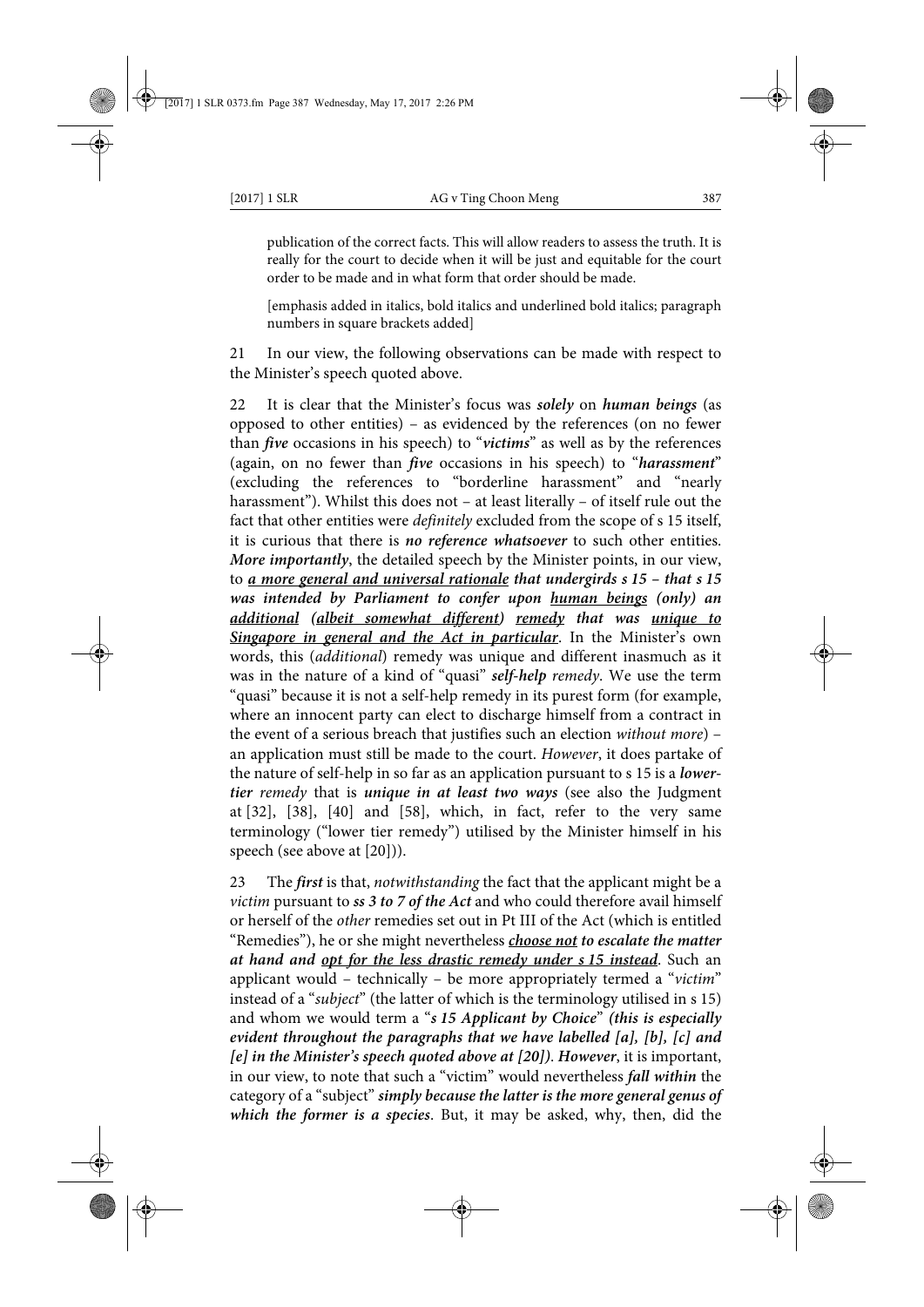Singapore Parliament utilise the word "*subject*" in s 15? In particular, would this not support the appellant's contention in the present appeal to the effect that a broader category of persons was intended to be encompassed within s 15 as well? The short answer is that it does, but that says nothing about whether the broader category of persons includes the Government. It is important to note *what the original Parliamentary intention was*. To reiterate, it was *to confer upon human beings (only) an additional (albeit somewhat different) remedy that was unique to Singapore in general and the Act in particular*. And this leads us to a *second (and quite different)* category of *human beings* that s 15 was intended to encompass.

24 This *second (and quite different)* category of human beings comprises applicants who *would not necessarily be "victims" within the meaning of ss 3 to 7 of the Act*. As the Minister himself pointed out in his speech in Parliament (see above at [20]), an applicant may suffer from false statements that, however, *fall short of actually resulting in him or her being a "victim" within the meaning of ss 3 to 7 of the Act*. Such situations could include – in the Minister's own words – situations of "*borderline* harassment", or where there is "nearly harassment", or where there is no harassment but a "clear falsehood". And it is – again, in the Minister's own words – such situations in relation to which the Singapore Parliament *also sought to grant the applicant a remedy to* (see the paragraph labelled [c] in the Minister's speech quoted above at [20]). Whilst not, strictly speaking, an additional remedy to that available to an applicant who is not a "victim" within the meaning of ss 3 to 7 of the Act, it is – in a manner of speaking – an "additional" remedy inasmuch as the applicant concerned would *otherwise have no remedy at all* (and whom, in contrast to a "s 15 Applicant by Choice", we would term a "*s 15 Applicant Without Choice*"). Looked at in this light it is – as in the category briefly considered in the preceding paragraph – a category of applicants who are, likewise, *afforded an additional (albeit somewhat different) remedy that is unique to Singapore in general and the Act in particular*.

25 At this juncture, it is of the *first importance* to note that it is *precisely because the last-mentioned (second) category of applicants are not "victims" within the meaning of ss 3 to 7 of the Act that s 15 could not, first, refer to ss 3 to 7 of the Act (lest one of the* **raisons d'être** *of the provision itself be defeated,* **viz***, to encompass this particular category of applicants as well) and, second, could not utilise the terminology of "victim" and had to utilise the terminology of "subject" instead (thus encompassing this particular category of applicants as well)*. Indeed, as we have already noted earlier (at [23]), the terminology of "*subject*" is *broader* than that of "victim" and would, hence, *include both victims (***ie***, "s 15 Applicants by Choice") as well as other applicants who (whilst not victims) had suffered from false statements (***ie***, "s 15 Applicants Without Choice")*.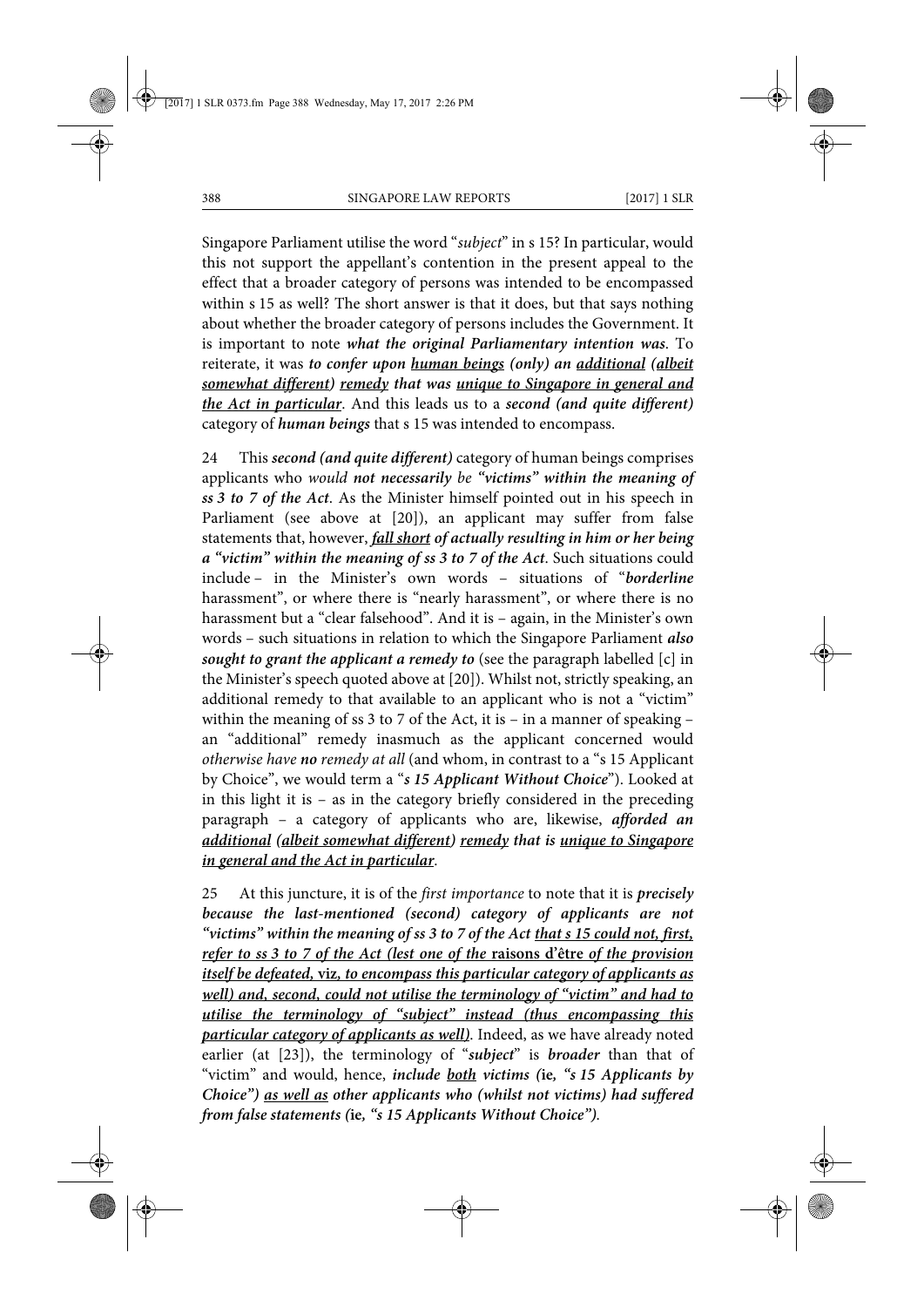26 We would also caution against a chain of reasoning that almost appears to consider the respective provisions (ss 3 to 7 of the Act and s 15) as having used the terms "victim" and "subject" *in place of* the term "person". Section 15 merely states that a person applying for an order under the provision shall be *referred to* as a "subject" and, similarly, ss 3 to 7 of the Act state, respectively, that the person who is the target of the offending behaviour shall be *referred to* as a "victim". The simple reason for such persons to be referred to by another term is that the provisions each refer to two different "persons" – ss 3 to 7 of the Act involve both a perpetrator of *harassment* as well as the target of the offending acts, whilst s 15 involves both a purveyor of *falsehood* and the person about whom the falsehoods concern. *Viewed in this context, the seemingly broad language (including the word "subject) that is used in s 15 takes on a much more limited meaning than that contended by the appellant. Put simply, this explains why there is a difference in the language utilised in ss 3 to 7 of the Act and s 15, both of which nevertheless apply only to human beings.*

27 The interpretation we have adopted is, in fact, also buttressed by the Minister himself in the paragraph labelled [e] in the Minister's speech (quoted above at [20]), and which is reproduced again, as follows:

[**e**] *Going back to public opinion*, *82% of those polled by REACH felt that people should have a legal right to require that factual inaccuracies about themselves be corrected. This is the thinking behind clause 15. But there will be no claim for damages and there will be no criminal sanctions. If you choose not to file a criminal complaint*, *if you choose not to make a civil claim*, *if you choose to, say, look, I just want to clarify or correct it in some form*, *and the manner of correction is left to the court*, *then that is all that you will get*. *You do not get money, you do not get to send the other person to jail. And it is a very simple* –

[emphasis added in italics, bold italics and bold underlined italics]

28 These observations refer clearly to applicants who are *human beings* (in particular, what we have termed a *s 15 Applicant by Choice*).

## *What about arguments in the appellant's favour?*

29 *However*, in fairness to the appellant, this is not an end to the matter. Could it not be argued, on the appellant's behalf, that there was nevertheless an intention by the Singapore Parliament to also extend the benefit of s 15 to entities other than human beings as well? In particular, counsel for the appellant, Mr Hui Choon Kuen ("Mr Hui"), referred to the following observation by the Minister during the Second Reading of the Bill in response to a question from Mr Pritam Singh and which we have designated in *bold italics* (to furnish the necessary *context* with regard to the analysis that follows) in the quotation below (see *Singapore Parliamentary Debates, Official Report* (13 March 2014) vol 91 (Mr K Shanmugam, Minister for Law)):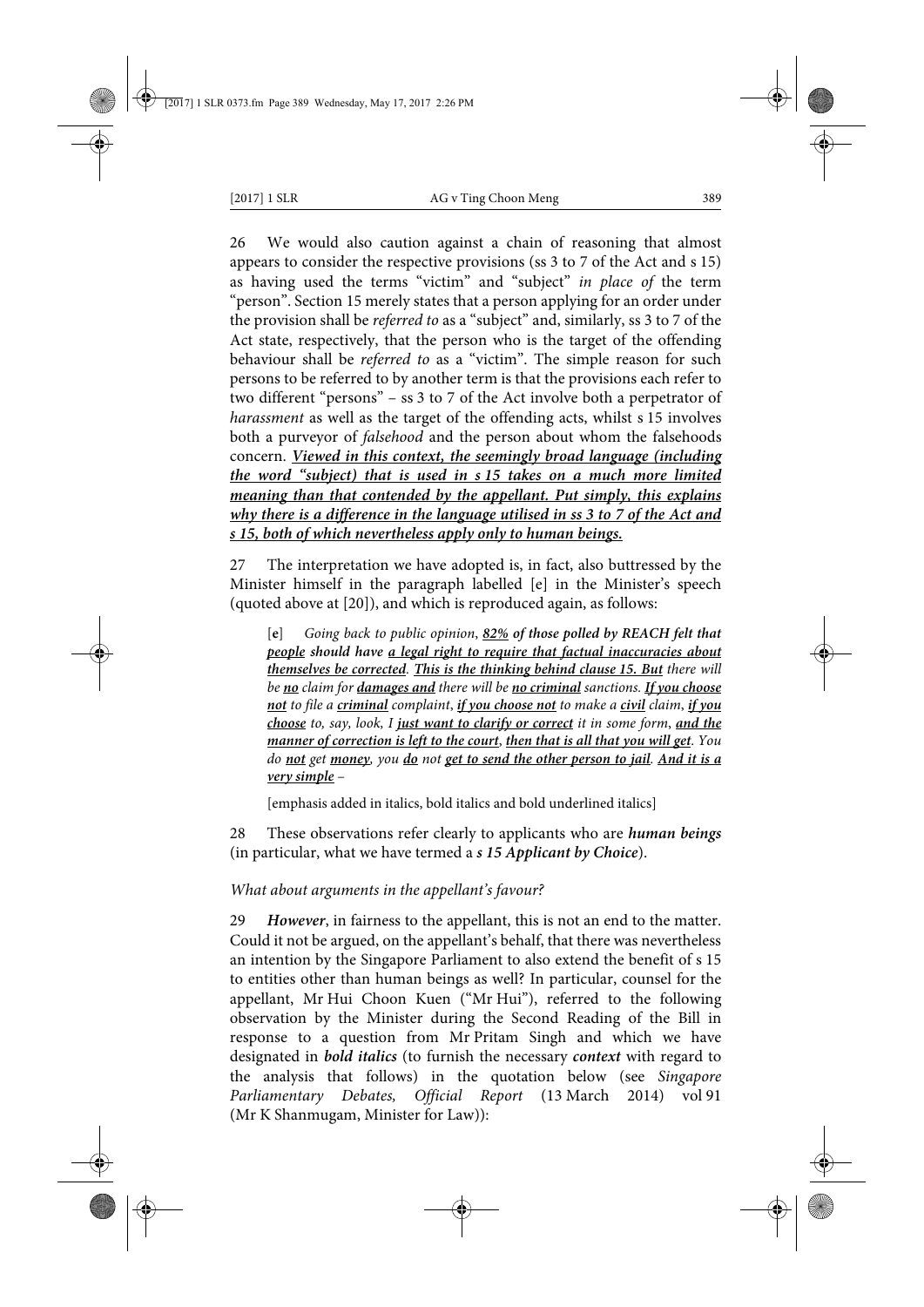Mdm Speaker, I thank all the Members who spoke. There is overwhelming support for the Bill outside this House and unanimous support for the Bill in this House for all of its provisions. The questions raised by Members can be grouped into several common themes, which I will now address.

Mr Zainal Sapari asked how we can differentiate between the expression of one's viewpoint online and the publication of anti-social comments online with malicious intent. Mr Vikram Nair has also raised similar questions.

…

Mr Patrick Tay proposed that an FAQ with a compendium of illustrations showing when offences are made out and when they are not made out. Mr Tay is concerned with clarifying more precisely the ambit of harassment, but there are just far too many situations to be exhaustively covered in an FAQ. Further, really whether something is or is not an offence, will have to depend on the specific circumstances surrounding the conduct or the communication at hand. And it is not desirable for us today to fetter the discretion of the courts in these matters.

## *Mr Pritam Singh queried if the term 'person' in the Bill extends to corporate entities. The term 'person' is defined in the Interpretation Act, and where this Bill references to 'persons', the Interpretation Act will apply.*

Mr Patrick Tay raised a technical issue about extraterritorial effect. He said that if a person harasses another while both were out of Singapore, whether this would be caught by clause 17 of the Bill. Depending on the offence, extraterritorial jurisdiction can be founded on the offending acts being committed in Singapore, or the harassing effect being felt in Singapore, or some other similar criteria. So acts of harassment which occur entirely outside of Singapore, without any nexus whatsoever to Singapore, should not be caught. And this is consistent with international law principles on extraterritorial criminal jurisdiction.

Mr Zainal Sapari and Mr Patrick Tay spoke on the definition of public servants and public service workers. The Bill does not seek to alter the meaning of 'public servant'. It follows the current and established definition of 'public servant' in the Penal Code. This definition has worked well for us.

The term 'public service workers' is defined under clause 6 of the Bill to mean persons who provide any service which is essential to the well-being of the public or the proper functioning of Singapore. It is our intention to have subsidiary legislation which will prescribe the classes of public service workers who will be covered. This list will include public healthcare workers and – as queried by Mr Tay – also public transport workers, amongst others.

[emphasis added in bold italics]

30 It is also pertinent, at this juncture, to quote Mr Pritam Singh's question (also designated in *bold italics* in order to furnish the necessary *context* with regard to the analysis that follows) (see *Singapore Parliamentary Debates, Official Report* (13 March 2014) vol 91 (Mr Pritam Singh):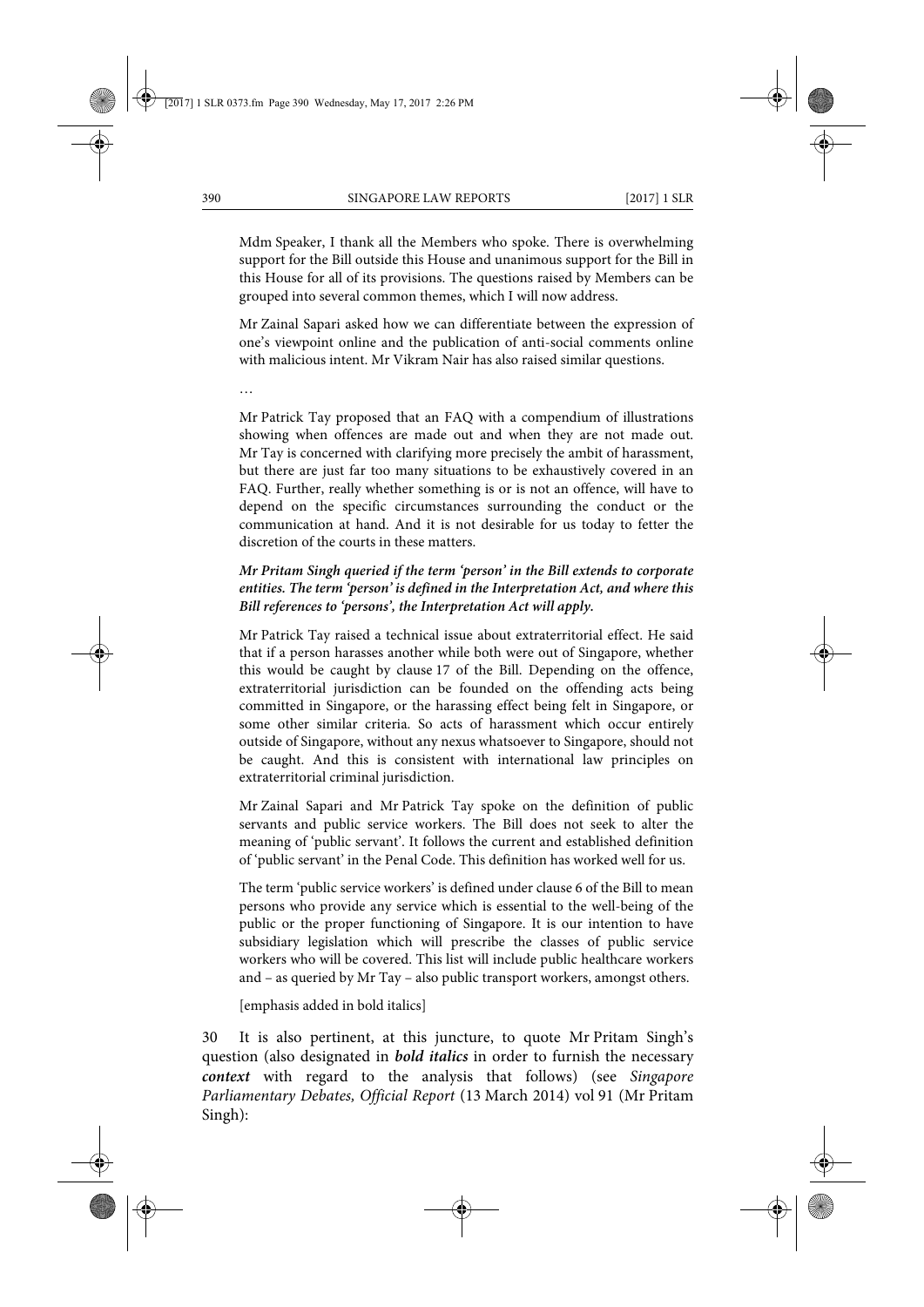It is evident that the application of sections 3 and 4 of the Bill that cover intentionally causing harassment, alarm or distress; and harassment, alarm and distress respectively, may not be so straightforward to apply in practice, notwithstanding egregious conduct. For this reason, I hope prudence is the guiding principle of the authorities in the exercise of its powers under this Bill and I welcome the Minister's remarks that the strong arm of the law will be employed in egregious cases.

*On definitions, I seek some clarification whether 'persons', as used in the Bill, is to be broadly read to include corporate entities as under section 2 of the Interpretation Act or whether our courts will be left to determine this point. I ask this as there is case law from the UK, which in applying the UK Protection from Harassment Act, rules that on a proper construction of the term 'person', the Act does not embrace a corporate entity.*

I wanted to ask the Minister what were the thought processes of the Ministry that led to a change in the maximum sentences under the MOA covering the new sections 3, 4, 5 and 6, but I note from the Minister that this was partly in response to the feedback from the Institute of Policy Studies (IPS) Conference on Harassment and public opinion on this point.

But I do note that with regard to the relevant provisions under the MOA and the sentences of the sections under this Bill, section 41 of the Criminal Procedure Code already provides additional legislative muscle to address violators of sections 3, 4, 5 and 6 of the Bill through the execution of a bond proportionate to an accused person's means, with or without sureties, for a period not exceeding two years.

Mdm Speaker, the illustrations to a number of sections in the Bill cover the acts of school children with section 4 and 7 featuring prominently. It is evident that the Bill was drafted to also address the issue of bullying in schools. Research by the Singapore Children's Society in 2006 and 2007 on school students revealed that bullying is not infrequent, with about one in four secondary school students and one in five primary school pupils having been bullied by their peers.

[emphasis added in bold italics]

31 It is significant, in our view, that the Minister's reply was *an isolated (and, with respect, generic) observation that is sandwiched, so to speak, between a couple of responses to other questions that were asked earlier during the parliamentary debates*. More importantly, it is apparent that the observation by the Minister in reply to Mr Pritam Singh and which was reproduced in bold italics at [29] *does not (unlike the earlier observations quoted in full above at [20]) refer to s 15 at all*. This poses considerable difficulty for the appellant, who does not dispute the Judge's starting premise that "there are other provisions of the Act in which it would not be sensible to include the Government within the meaning of the word 'person'" (see the Judgment ([1] *supra*) at [33]). Put simply, the Minister could *not* have meant that *every* reference to a "person" must necessarily include "any company or association or body of persons, corporate or unincorporated". Indeed, s 2 of the IA itself does not assign the meanings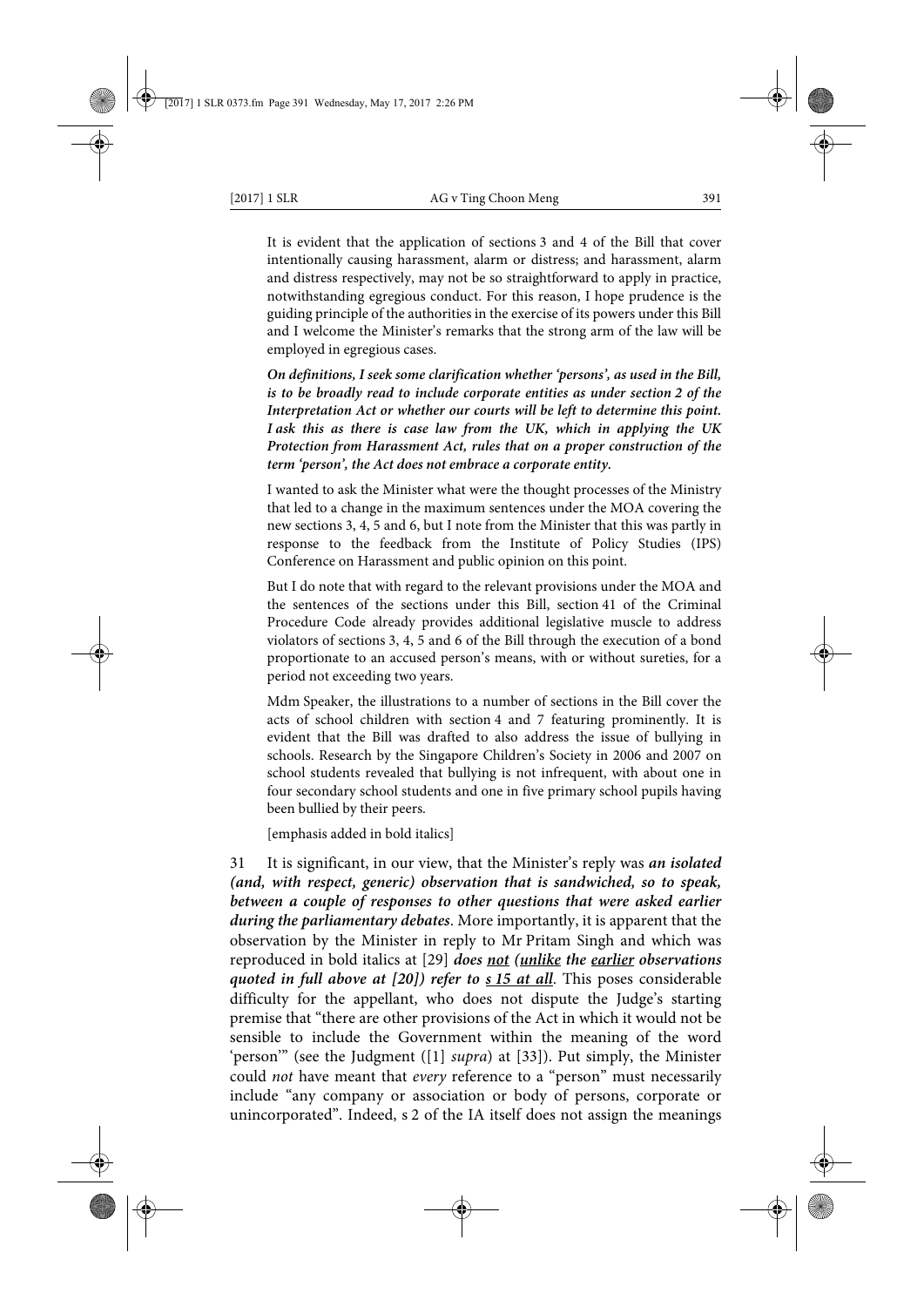defined therein where "there is something in the subject or context inconsistent with such construction". In the circumstances, the Minister's reply is, at best, *neutral* and therefore does not advance the appellant's case.

32 Neither does the Minister's reference to statements that are "not harassment but [are] clear falsehood[s]" advance the appellant's case very far. On the contrary, the fact that it was mentioned in the same breath as acts that constitute "borderline harassment" and "nearly harassment" lends credence to an interpretation leaning in favour of that advanced by the respondents – that statements not amounting to harassment are cut from the same cloth as those that are "borderline harassment" or "nearly harassment". If the Minister had intended for falsehoods of *any* nature to be the subject of a s 15 order, as the appellant contends, there would have been no need for these categories to have been expressly considered at all. All that he could have said was that the categories of persons who can obtain a s 15 order are simply: (a) "victims" under ss 3 to 7 of the Act who choose not to escalate the matter; and (b) "subjects" of *any* falsehoods, entirely independent of the context of harassment.

33 Finally (again, in fairness to the appellant), there is – as alluded to earlier in our judgment – a reference by Mr Hui to *the long title* to the Act (quoted above at [16]) which, because of its importance to the appellant's argument, we set out again, as follows:

An Act to protect persons against harassment and unlawful stalking and to create offences, and provide civil remedies related thereto *or in relation to false statements of fact*. [emphasis added in bold italics]

34 As a matter of general principle, it is important to bear in mind the following observations by Chao Hick Tin J in the Singapore High Court decision of *Chief Assessor v Van Ommeren Terminal (S) Pte Ltd* [1993] 2 SLR(R) 354 at [21]−[22]:

21 Considerable reliance was placed by counsel for Van Ommeren on the long title to the Act, 'An Act to provide for the levy of a tax on immovable properties and to regulate the collection thereof,' in particular the word 'immovable'. It seems to me clear that the value of the long title in interpretation is limited: see *Bennion on Statutory Interpretation (2nd Ed, 1992)* at pp 484 and 486. The learned author gives the following description of the origin and function of the long title (at p 497):

It owes its presence to the procedural rules governing Parliamentary Bills. The interpreter of the Act therefore needs to realize that the long title is drafted to comply with these procedural rules. It is not designed as an interpreter's guide to the contents of the Act. It is a parliamentary device, whose purpose is in relation to the Bill and its parliamentary progress. Under Parliamentary rules, a Bill of which notice of presentation has been given is deemed to exist as a Bill even though it consists of nothing else but the long title. Once the Bill has received royal assent, the long title is therefore vestigial.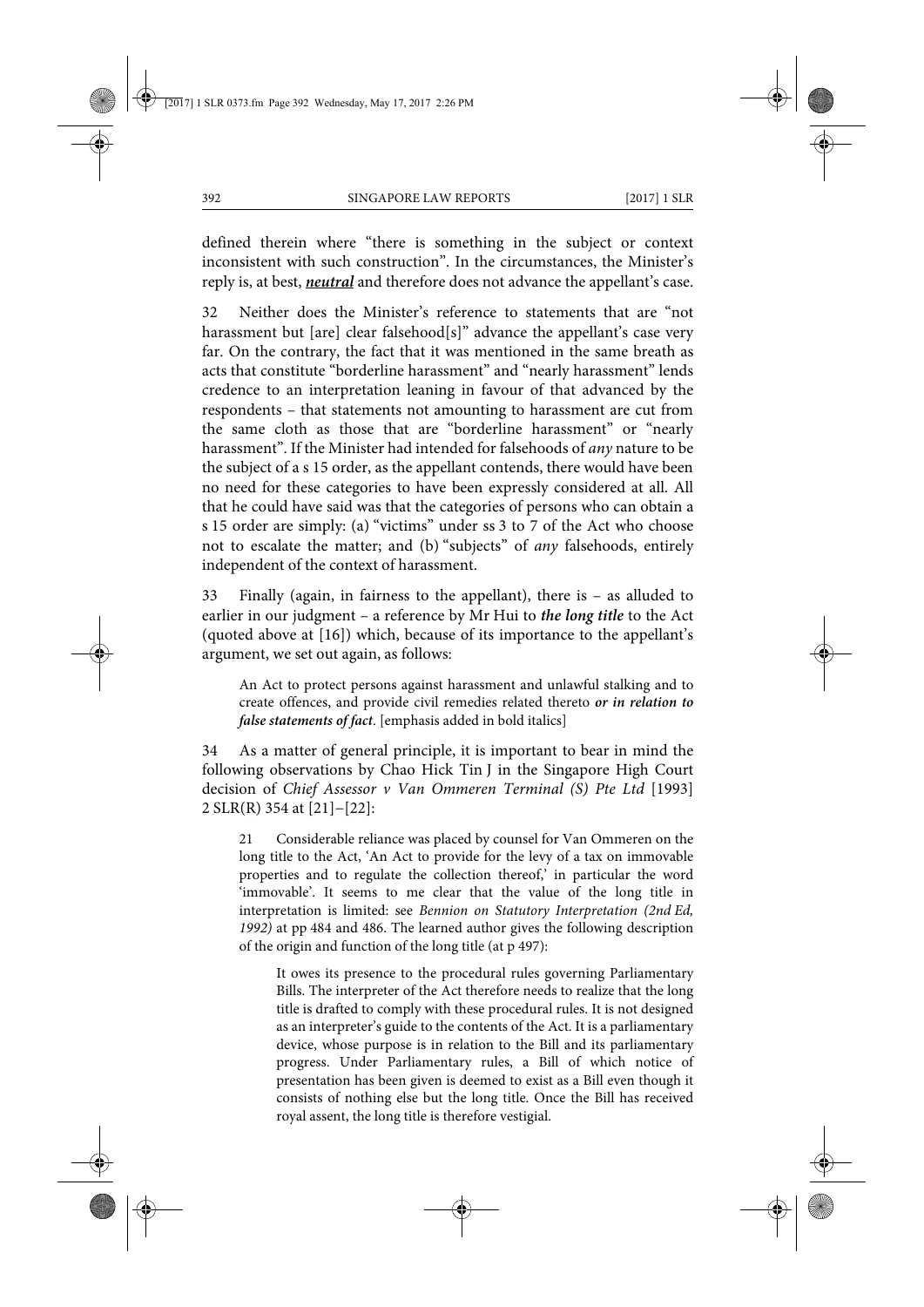22 The author further noted (at p 499) that 'because of their mainly procedural character, mistakes are not infrequent in long titles'.

35 Apart from the fact that the long title of a statute is generally of limited value in statutory interpretation, it seems to us that the long title in the Act in the present case is, at best, *neutral*. Although it is true that the literal language of the long title may support the appellant's case, it is equally true, however, that the phrase in it, "or in relation to false statements of facts" is not inconsistent with the Parliamentary intention (noted above) to furnish *victims of harassment and unlawful stalking and subjects of falsehoods that do not constitute harassment with the additional and/or alternative remedy of a correction of the false statements of fact*.

36 In *summary*, there is little – or no – evidence in favour of the appellant's submission as compared to the evidence in favour of the respondents' submission. Indeed, interpreting s 15 in the manner set out above is, in our view, *consistent with the entire scheme and structure of the Act (which would apply throughout only to the individual (and human) victims of harassment as well as unlawful stalking*. On the other hand, interpreting s 15 in the contrary manner, as argued for by the appellant, would lead to the insertion of a right on behalf of entities (other than human beings) that would *sit incongruously (and be out of sync) with the other provisions of the Act, especially when the Act is viewed as an integrated as well as holistic whole*. As already emphasised, the fact that at no time was there any discussion with regard to the rights of *entities* (other than human beings) pursuant to s 15 is itself telling. We say this because the extension of such a *general* right (as was argued for by the appellant) would *necessarily* entail a myriad of possible scenarios *(and, more importantly, the accompanying policy issues, if nothing else, because there are so many possible organisations (both governmental and non-governmental and large as well as small) as well as possible scenarios (for example, as between organisations and individuals or as between organisations themselves) that would have merited more discussion as well as elaboration (which might even have led to the tweaking of s 15 or additional provisions or even new legislation))*. At this juncture, all that can be confidently said with regard to s 15 is – as the Judge himself correctly pointed out at [44] of the Judgment – that (given the myriad possibilities of factual scenarios) one cannot rule out the fact that recourse to s 15 might be possible even in situations where false statements are directed against entities other than human beings. As the Judge illustrated saliently, "an allegation ostensibly aimed at a corporate body might be, *in substance*, an allegation against human beings who manage that corporate body" [emphasis added] and, if so, "it is open to those human beings to seek redress under s 15" (see [44] of the Judgment).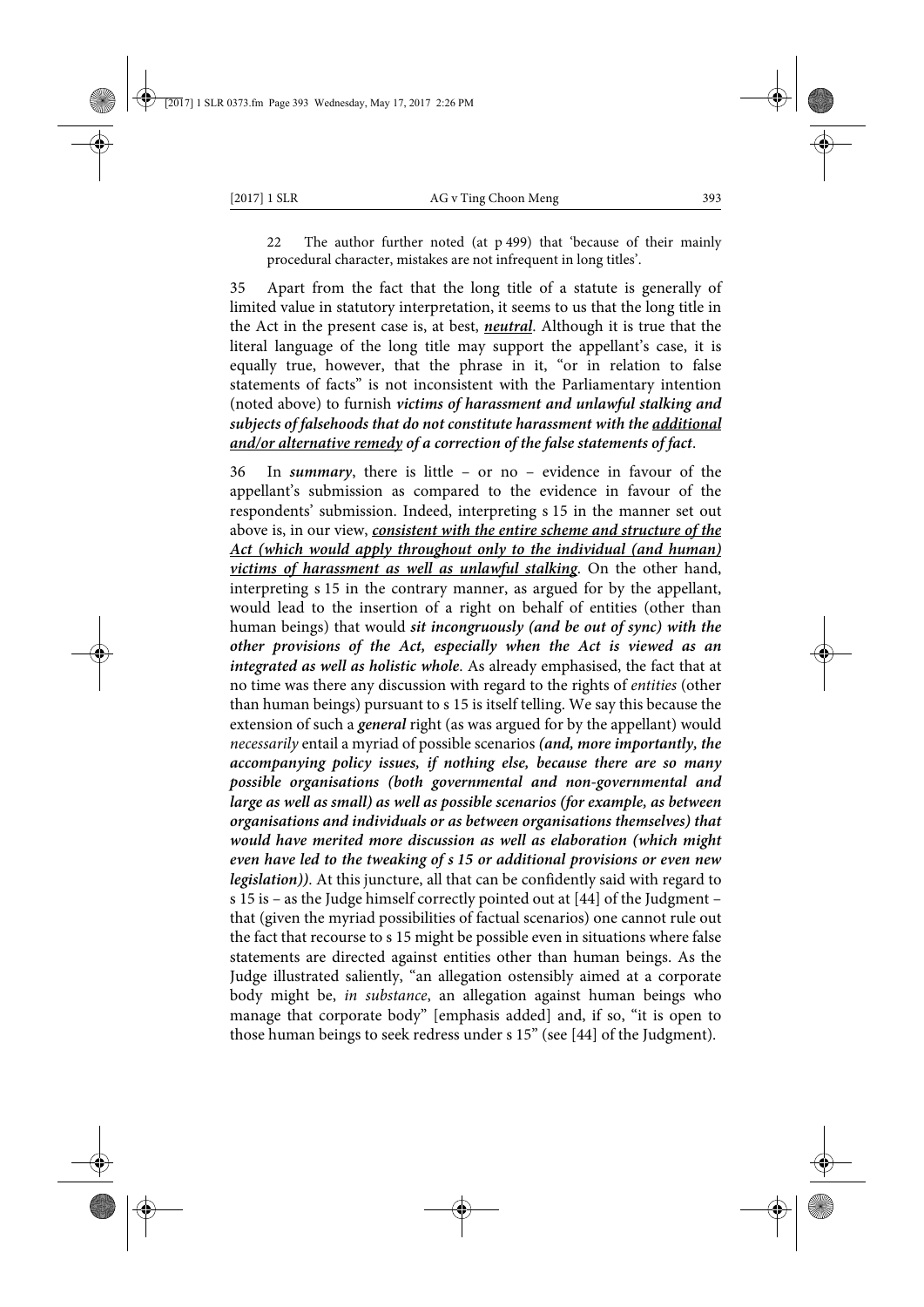## *Conclusion*

37 For the reasons set out above, we would dismiss the appellant's arguments with regard to Issue 1. In the premises, as the appellant has not succeeded in crossing the *threshold* requirement embodied in Issue 1, it is unnecessary for us to decide the other issues and we would dismiss the appeal with costs and with the usual consequential orders. However, as arguments were proffered by both parties with regard to Issue 2, we will deal briefly with it (albeit by way of *obiter dicta* only). Before proceeding to do so, we should state that it is unnecessary for us – in light of the analysis and decision we have arrived at with regard to Issue 1 – to deal with the respondents' argument that s 15 is inconsistent with Art 14 of the Constitution.

## *Issue 2 – when is it "just and equitable" to grant a section 15 order?*

38 Section 15(3)(*b*) *additionally* provides that the District Court shall not make a s 15 order *unless* the District Court is satisfied on the balance of probabilities that it is just and equitable to do so. A couple of observations may be made from the wording of the provision. First, the burden is on the applicant to ensure that the District Court is satisfied on the balance of probabilities that it is just and equitable to grant the order sought. This suggests that the applicant must engage the court with regard to considerations that go beyond the mere existence of a false statement (which is a *separate* requirement in s 15(3)(*a*)). This burden is a *separate, distinct and wider* requirement from proving that the statement is false. Second, s 15(3) is phrased in a presumptively negative fashion. The court will *not* grant the order *unless* it is false and just and equitable to do so. This suggests that the court's discretion to grant the order ought not to be exercised lightly.

39 It follows that there cannot be a presumption for the grant of a s 15 order by virtue *only* of the existence of a false statement. To hold so would be to render s 15(3)(*b*) otiose, and dilute the broad discretion conferred upon the court, which nevertheless ought not to be – as we have mentioned above – exercised lightly. Indeed, to hold that there is a presumption that a s 15 order ought to be granted once a statement has been found to be false would be to require the respondent to show that it is *not* just and equitable for the order to be granted. This would effectively reverse the burden of proof imposed by s 15(3), which, as we have observed above, falls clearly on the applicant.

40 The question of whether it is "just and equitable" under s 15(3)(*b*) to grant a s 15 order, to our mind, involves an open-textured balancing exercise that is highly fact-dependent. The Judge also adopted a similar approach. He set out (at [58] of the Judgment ([1] *supra*)) a number of *nonexhaustive* factors that should be taken into account in deciding whether it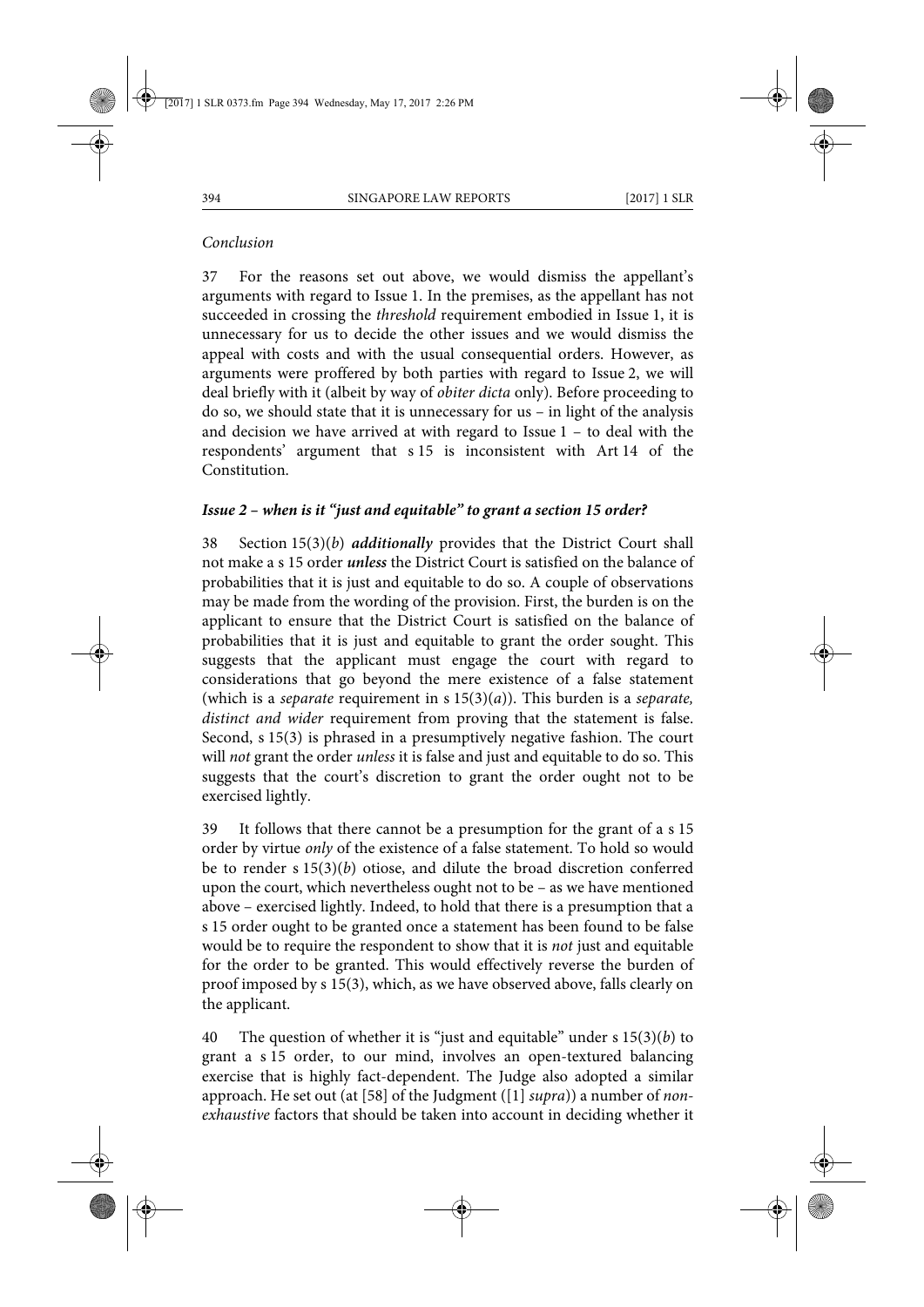would be "just and equitable" to grant a s 15 order in the context of the present case, as follows:

While the remedy created by s 15 of the Act might accurately be called a 'lower tier' one in that the consequences of the order are not drastic, it does not follow that s 15 orders should be very readily granted as long as a statement of fact has been demonstrated to be false. Where the statement casts serious aspersions on its subject in the sense that it pertains to an important part of his or her identity, character or personality, *and* that statement causes him or her substantial emotional or psychological impact, *eg*, a false allegation concerning a person's sexual activities, it will doubtless be just and equitable to make the order. But an important countervailing consideration is that an application to court under s 15 should not be seen to be a measure of first resort where a false statement is made. *I venture to suggest that courts should be slower to grant a s 15 order the more of the following features are present: (a) the false statement of fact is of a relatively minor nature, (b) the subject of the statement has suffered no emotional or psychological impact, (c) the subject has the means to publish widely his or her own version of the truth, and (d) the author and/or publisher of the statement has made genuine and substantial efforts to point out that the truth of the statement of fact in question is not undisputed.* [emphasis in original in italics; emphasis added in bold italics]

41 We generally agree with the Judge's analysis, and, in particular, with the four factors which he has identified. However, we reiterate that these four factors are not exhaustive, and regard must be had to the specific factual matrix of every case. Indeed, the factors that the court takes into account in determining whether it is "just and equitable" to grant a s 15 order *cannot be exhaustive* because of the myriad of factual situations that may arise and which one cannot therefore have the prescience to foresee.

42 To this end, useful guidance may also be drawn from s 5 of the recently-enacted Community Disputes Resolution Act 2015 (Act 7 of 2015). Section 5(2) thereof states that the court, in deciding whether it is just and equitable to grant an order (*eg*, of damages) in relation to interference with the enjoyment or use of a place of residence must consider, amongst other factors, the impact of the order on the respondent and the ordinary instances of daily living that can be expected to be tolerated by reasonable persons living in Singapore. In our view, there is no reason why these factors would not similarly be relevant in application for a s 15 order. Thus, where a false statement is made in jest, such as a satire or between private individuals with little discernible impact, it may very well be the case that an applicant would not be able to satisfy the court that it would be just and equitable to grant a s 15 order. Such situations are replete in the ordinary instances of daily living, and a certain amount of mutual tolerance should be expected between individuals who participate in the marketplace of ideas.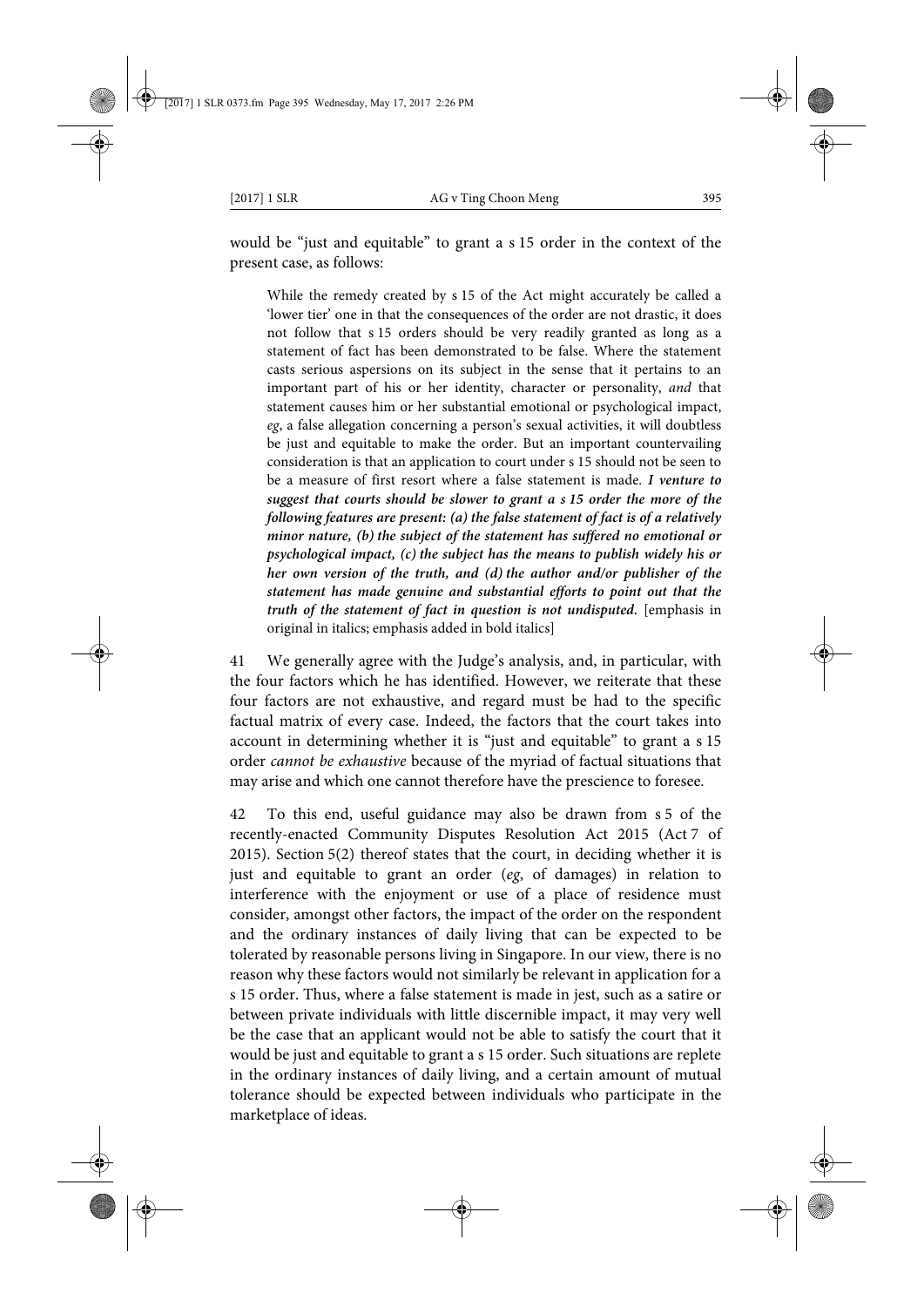43 In summary, the following is a non-exhaustive list of factors which the court may consider when confronted with an application under s 15 to decide if it is just and equitable to grant a s 15 order:

(a) the nature of the false statement and the seriousness of the allegation made;

(b) the purpose of the false statement, for example, whether it is said in jest or for the purposes of satire;

(c) the impact of the statement on the subject and the degree of adverse emotional or psychological harm suffered;

(d) the degree to which the false statement has been publicised to the public;

(e) whether the subject has the means to publicise his or her own version of the truth (and on a channel that is accessible to the readers of the false statement);

(f) whether the author and/or publisher of the statement has made genuine efforts to point out that the veracity of the statement is not undisputed; and

(g) the ordinary instances of daily living that may be expected to be tolerated by reasonable persons.

44 Turning to the facts of the present case, we do not think that the applicant has demonstrated that is just and equitable to grant an order against either Dr Ting or The Online Citizen. The first point to note is that this is not a case where the two respondents could be usefully differentiated, because Dr Ting's statements were published only on The Online Citizen. It is therefore important to note the efforts that The Online Citizen took to provide a balanced view of the facts. In this regard, we find no reason to differ from the Judge's finding that The Online Citizen had already taken "significant steps to point out to readers and viewers that the truth of Dr Ting's comments was by no means beyond doubt" (see the Judgment at [57]). The Online Citizen had published MINDEF's Facebook statement in full and also provided a link to MINDEF's statement from the article containing Dr Ting's video interview. In its statement, MINDEF left no ambiguity as to its view of the propriety of the conduct of the legal proceedings:

### **#3 Is MINDEF out to destroy MobileStats with the prolonged court case and the demand for the payment of \$580k?**

*This is false. MINDEF did not initiate the legal action. It was MobileStats who inexplicably chose to sue MINDEF instead of the manufacturer. In defending ourselves, MINDEF's conduct was in full compliance with court regulations and never found lacking.*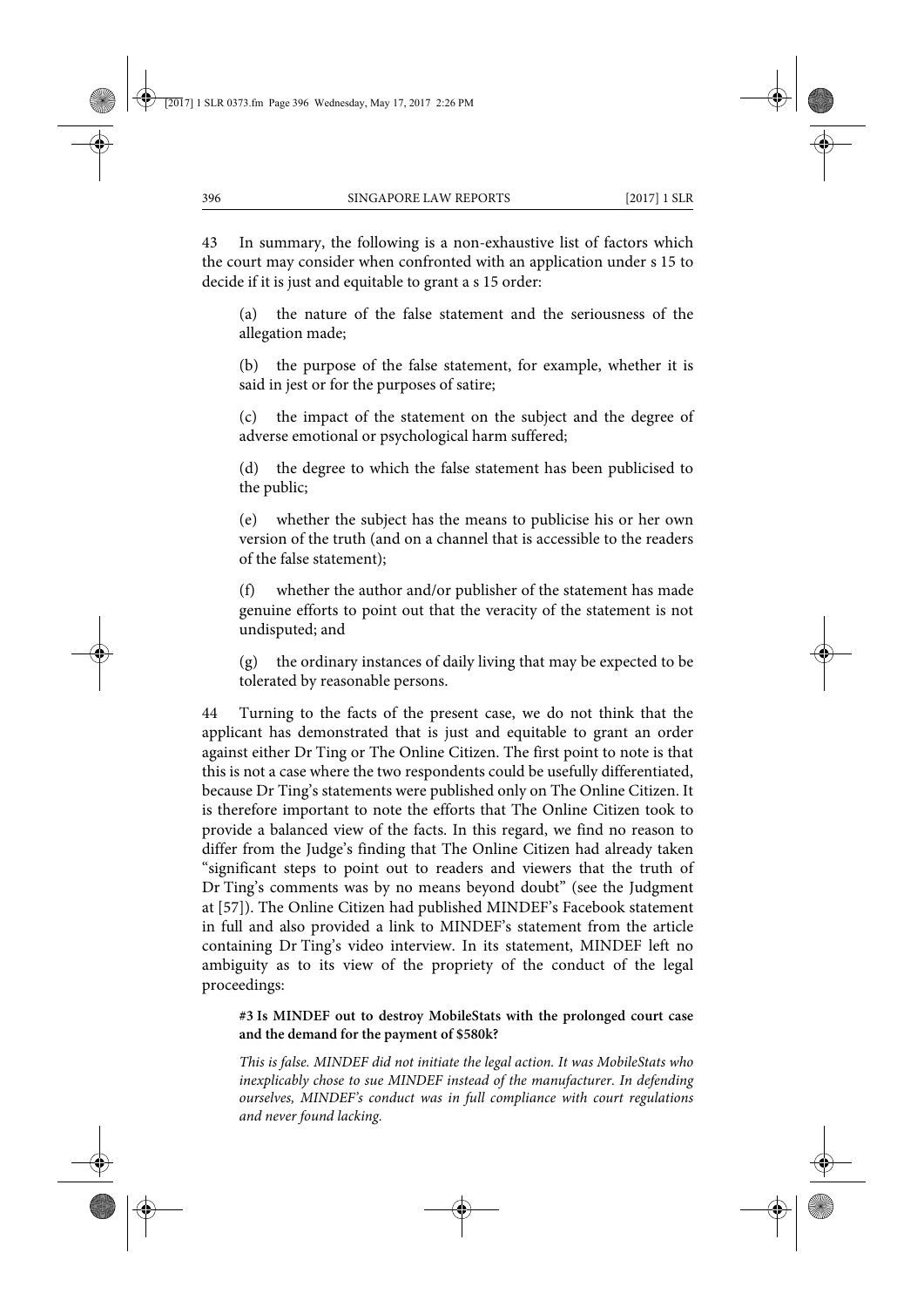*\$580k was the amount that the court decided MobileStats should reimburse MINDEF for our legal fees. Not a single cent will be kept by MINDEF. The money will go to Syntech, the BCS vendor, who honoured their legal obligation to MINDEF and bore the cost of the legal proceedings.*

*When the legal actions are initiated against government agencies like MINDEF, these agencies need to respond. Public resources and monies are expended needlessly if such lawsuits are without merit. As a government organisation, MINDEF has a duty to protect our public monies. We regard such lawsuits taken against MINDEF with the utmost seriousness.*

45 As the Judge held, such efforts to present the different sides of the story should be encouraged. Additionally, MINDEF was anything but a helpless victim. It is a government agency possessed of significant resources and access to media channels. In the present case, MINDEF was able to put across its side of the story through traditional media as well as on its Facebook page. The Online Citizen had, in fact, published MINDEF's statement in full and provided a link to it from the offending article. Given all this, it is difficult to see what discernible impact the Allegations and The Online Citizen's publication of the Allegations could have had on MINDEF's reputation or public image.

46 We further note that it is only the second of the Allegations, the less serious among the two in our judgment, that is the subject of this appeal. As the Judge observed at [56] of the Judgment, while the second of the Allegations had the potential to cast aspersions on MINDEF's integrity and bring MINDEF into disrepute, it merely concerned a narrow aspect of MINDEF's conduct that did not "seriously [impugn] the core or essence of MINDEF's identity or 'character' or 'personality'". Had it been the first of the Allegations – which implied not only that MINDEF had known of MobileStats' possible rights in the Patent and yet chose to disregard it by way of its agreement with Syntech, but also that MINDEF had falsely depicted itself as an innocent infringer of the Patent – we might well have been inclined to agree with the appellant that the measures taken by The Online Citizen were insufficient and that it would be just and equitable for a s 15 order to be granted. This is because while the former could reasonably be understood as an allegation of cynical manipulation of the litigation process, the latter carried with it broad imputations of dishonesty.

47 For these reasons, even if we were to accept that s 15 applies to entities such as MINDEF, we would not have found it just and equitable to grant a s 15 order. There is little need for a s 15 order in the present case, and to grant it would be to encourage applications for no reason other than vindication of the truth. Mere vindication of the truth *alone cannot* be *the* touchstone, because, as we have explained, it does not suffice for an applicant to show a false statement to obtain a s 15 order. The applicant is required to go further.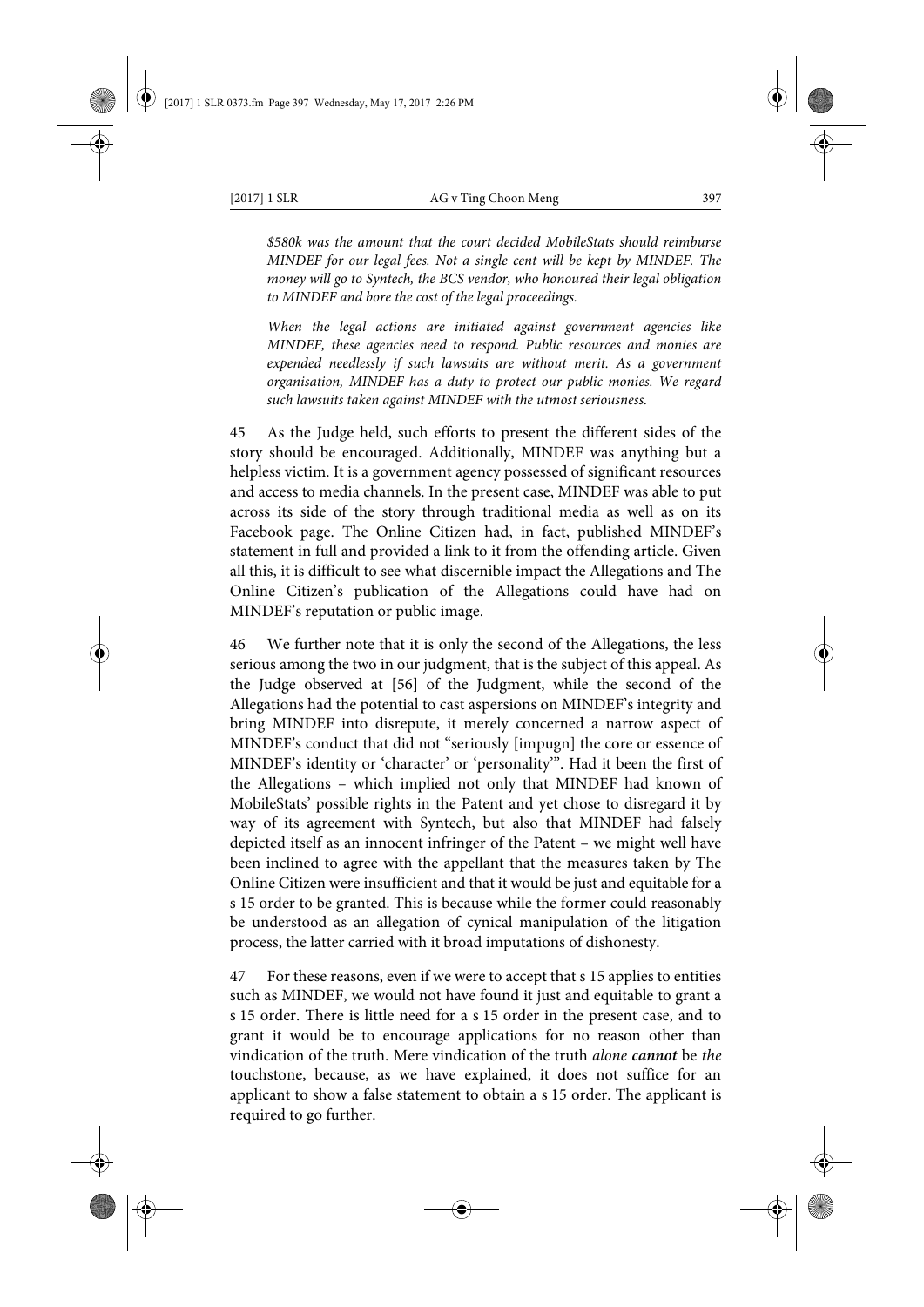48 We should state that our analysis as to how the discretion in s 15(3)(*b*) should be exercised is based on the premise that the District Court is already satisfied on the balance of probabilities that the offending statement is false pursuant to s  $15(3)(a)$ . Before we conclude, we would like to make an observation on s 15(3)(*a*). In our view, the court should be slow to make a s 15 order unless the statements complained of are more likely than not to be false. This maintains fidelity to the language of the provision itself. However, the District Court must exercise sound judgment in arriving at this conclusion. There will be cases such as the present (in relation to the second of the Allegations) where the falsity of a statement will be readily apparent. But there will be others, as with the first of the Allegations, that can only be resolved through an extensive fact-finding exercise. In these situations, the court should consider exercising its broad discretion under O 109 r 2(7) of the Rules of Court (Cap 322, R 5, 2014 Rev Ed) ("the Rules") to conduct the hearing, in relation to the grant of a s 15 order, in a manner that the situation requires. But this raises a number of issues. First, the conduct of what would be effectively be a full-blown trial is antithetical to what Parliament envisioned s 15 to be – a *lower* tier remedy for "victims" under ss 3 to 7 who wish to avoid the costs and rigours of civil and criminal litigation. Second, it is unclear as to where judgments that are not obtained on the merits on the case lie within the scheme. Assume, for example, that Dr Ting had continued to assert that the Patent was valid and that MINDEF had infringed the Patent. While the appellant has obtained judgment that "[the Patent] is and always has been invalid", judgment was only obtained pursuant to a discontinuance of S 619/2011. In these circumstances, an argument could be made that the assertion that MINDEF has infringed the Patent is not necessarily a false statement of fact simply by virtue of the judgment in S 619/2011 and, even if that were incorrect, that the circumstances in which judgment was obtained should be taken into considering the extent of a s 15 order. In this regard, the Judge was clearly correct to have found that the first statement complained of was not false (see the Judgment at [47]−[51]). In other words, it is conceivable that there may be room for a distinction between *factually* false statements and *legally* false statements. Against that, it can hardly be gainsaid that the harder it is for the applicant to prove his version of the truth to the public, the more he requires the public to know that the court has found it to be false. In the light of all these potential issues, our short point is simply that the District Court should exercise sound judgment as well as common sense in arriving at its conclusion. In an appropriate case, one solution might be to grant a s 15 order but on the terms that the District Court deems appropriate in the light of the constellation of facts known to it.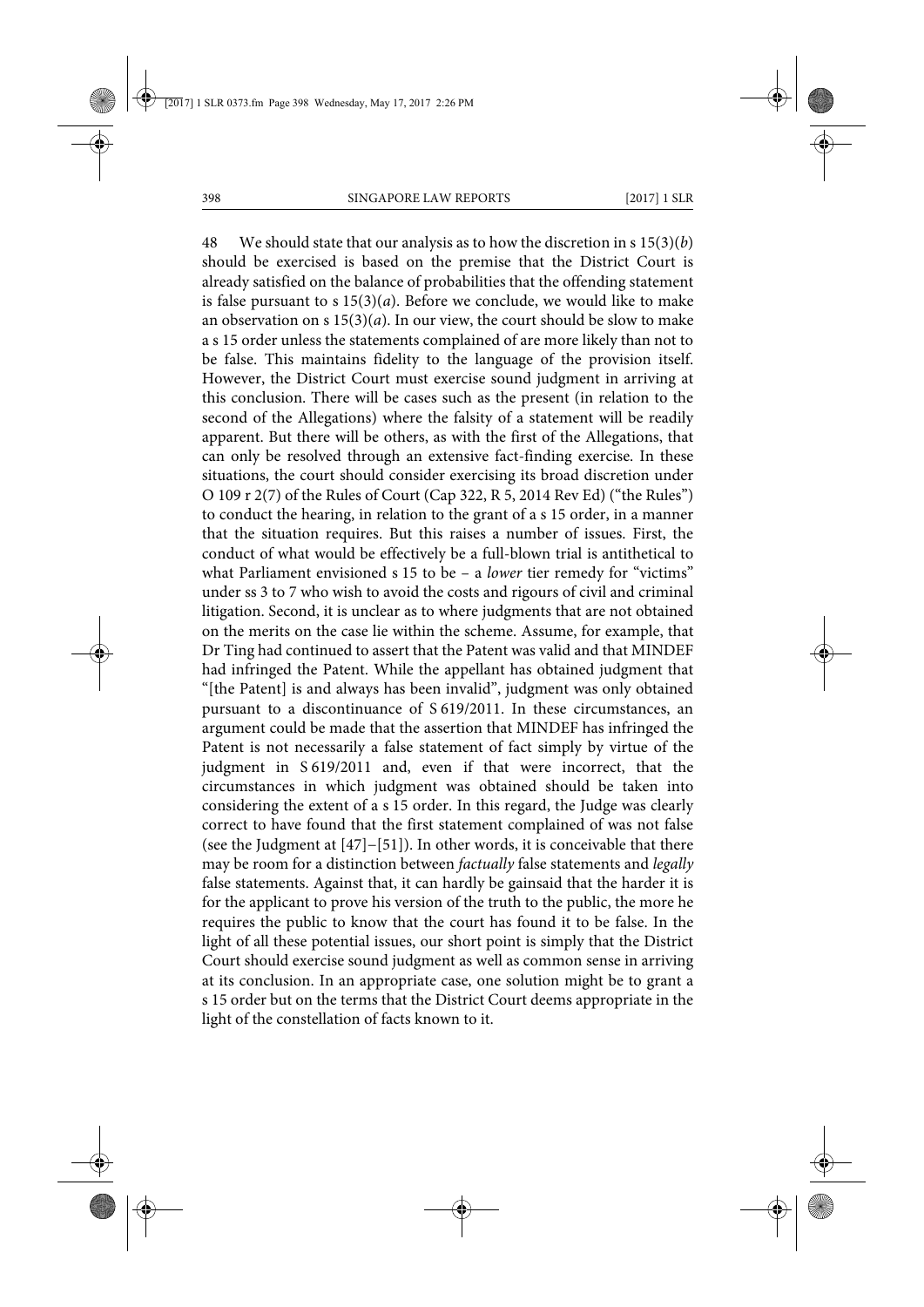### **Conclusion**

49 As already mentioned, the appellant has not succeeded in crossing the *threshold* requirement embodied in Issue 1. We would therefore dismiss the appeal with costs and with the usual consequential orders.

## **Sundaresh Menon CJ (dissenting):**

### **Introduction**

50 The present appeal turns on the meaning of s 15. The Act was passed recently and this is the first occasion an issue pertaining to its proper interpretation has come before us. In general, it is common ground that the Act is directed at conduct that amounts to harassment or illegal stalking of a sort that engenders emotions of fear, alarm or distress. Because of this, it is also common ground, that in general, the Act confers the benefit of the prescribed remedies on those who are natural persons and therefore capable of experiencing emotions. The question to be answered in this case is whether this general position extends also to s 15, which appears, on its face, to prescribe an independent standalone remedy that can be invoked even in the absence of conduct which amounts to harassment where the falsity of a statement can be proved. Flowing from this, the specific question that arises is whether s 15 may be invoked by a non-natural legal person such as the Government or whether it only avails a natural person.

## **The judgment below**

51 The Judge held, in essence, that s 15 was part of a continuum of remedies targeted at the social problem of harassment and associated disruptive and anti-social behaviour. This continuum extends from the higher tier of remedies comprising criminal penalties and separate civil remedies for such conduct to the lower-tiered remedy in s 15 that fell short either of seeking criminal punishment or civil remedies such as damages. In this vein, he considered s 15 (and thereby its purpose and object) to be part of "a holistic or harmonious whole" that included the other provisions of the Act, even if s 15 strictly did not concern harassment (at [38] of the Judgment ([1] *supra*)). Given that the purpose and object of the other provisions was to protect persons from the detrimental emotional or psychological impact of the words or deeds of other persons, having regard to the place of s 15 in the "tiered" scheme created by the Act, the rationale behind s 15 was understood as being for the protection of persons from the similar detrimental emotional or psychological impact that flowed from false statements (at [40] of the Judgment). Following from this, the Judge held that the scope of s 15 was confined to false statements *that were capable of affecting their intended subject emotionally or psychologically*, which presupposed that the subject was a natural person who could experience these emotions (at [41] of the Judgment). He therefore dismissed the appellant's claim.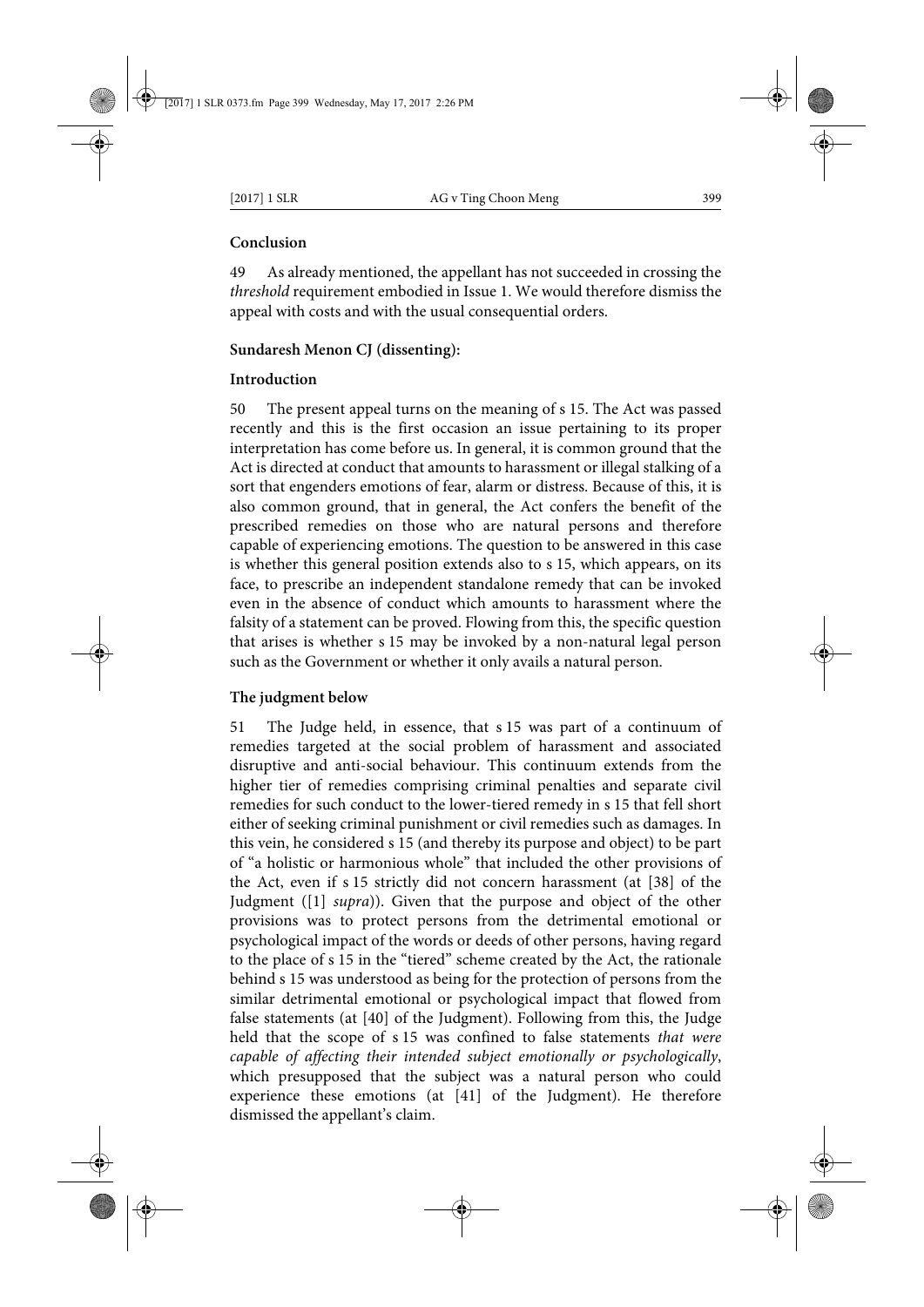## **My decision**

# *How should the purposive approach to statutory interpretation be utilised?*

52 Before turning to the text of s 15, the structure of the Act and the task of construing the relevant provisions, I consider it helpful, first, to make some observations about the nature of the purposive approach to statutory interpretation. This is, after all, central to the construction of s 15. From the time that s 9A of the IA was introduced into our law in 1993, the purposive approach has been consistently regarded as an approach which is "paramount", taking precedence over any other common law principle of or approach to statutory interpretation including, among others, the plain meaning rule: see for instance *Dorsey James Michael v World Sport Group Pte Ltd* [2013] 3 SLR 354 at [18] in which we affirmed the pronouncement of V K Rajah JA to this effect in *Low Kok Heng* ([18] *supra*) at [57]. This much is uncontroversial. In fact, this view has gained such widespread acceptance that some years after the enactment of s 9A, we described as "trite" the proposition that a court should give effect to the legislative purpose when interpreting an Act of Parliament (*Donald McArthy Trading Pte Ltd v Pankaj s/o Dhirajlal* [2007] 2 SLR(R) 321 at [6]).

53 But the *methodology* underlying the purposive approach tends to be less straightforward. The purposive approach as encapsulated in s 9A of the IA *directs* the court to prefer a construction that advances the objects and purposes underlying a written law over one that does not. It also *allows* recourse to extraneous materials, meaning material other than the written law in question, to construe the text that is in issue. But although s 9A expressly allows the consideration of extraneous material, a close reading of the text of s 9A reveals that the purposive approach does not *automatically or necessarily require* the consideration of any material that does not form part of the legislation in question. In fact, in ss 9A(2)(*a*) and 9A(2)(*b*), the IA expressly prescribes three situations in which the court *may* consider extraneous material to interpret a statute. In my judgment, it is a matter of importance that the court should be satisfied that the circumstances relating to the interpretation of the statutory text in question *do in fact* bring the matter within either s 9A(2)(*a*) or 9A(2)(*b*) before it has recourse to any extraneous material, including the record of the parliamentary debates.

54 Before developing this analysis, I set out parts of s 9A of the IA, with appropriate emphases, as follows:

### **Purposive interpretation of written law and use of extrinsic materials**

**9A.**—(1) In the interpretation of a provision of a written law, an interpretation that would promote the purpose or object underlying the written law (whether that purpose or object is expressly stated in the written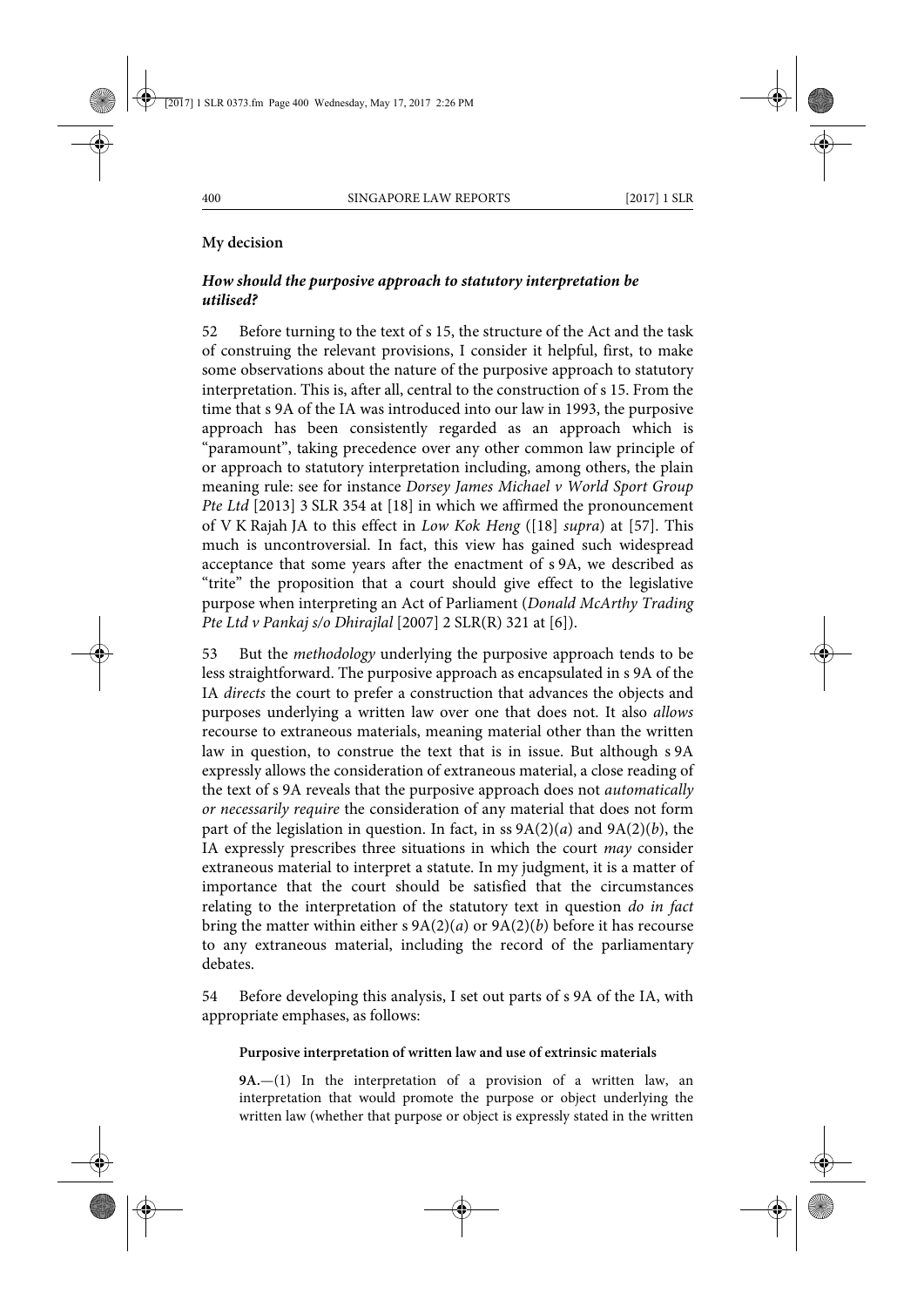law or not) *shall be preferred* to an interpretation that would not promote that purpose or object.

(2) Subject to subsection (4), in the interpretation of a provision of a written law, if any material *not forming part of the written law* is capable of assisting in the ascertainment of the meaning of the provision, consideration *may* be given to that material —

(*a*) to *confirm* that the meaning of the provision is the *ordinary meaning conveyed by the text of the provision* taking into account its context in the written law and the purpose or object underlying the written law; or

(*b*) to *ascertain* the meaning of the provision when —

(i) the *provision is ambiguous or obscure*; or

(ii) the *ordinary meaning* conveyed by the text of the provision taking into account its context in the written law and the purpose or object underlying the written law *leads to a result that is manifestly absurd or unreasonable*.

(3) Without limiting the generality of subsection (2), the material that may be considered in accordance with that subsection in the interpretation of a provision of written law shall include —

(*a*) all matters not forming part of the written law that are set out in the document containing the text of the written law as printed by the Government Printer;

(*b*) any explanatory statement relating to the Bill containing the provision;

(*c*) the speech made in Parliament by a Minister on the occasion of the moving by that Minister of a motion that the Bill containing the provision be read a second time in Parliament;

(4) In determining whether consideration should be given to any material in accordance with subsection (2), *or in determining the weight to be given to any such material*, regard shall be had, in addition to any other relevant matters, to —

(*a*) the desirability of persons being able to rely on the ordinary meaning conveyed by the text of the provision taking into account its context in the written law and the purpose or object underlying the written law; and

(*b*) the need to avoid prolonging legal or other proceedings without compensating advantage.

[emphasis added]

…

55 The scheme of s 9A of the IA can be understood by reference to how it deals with these issues:

(a) the meaning of the purposive approach to interpretation, which is dealt with in  $s$  9A(1);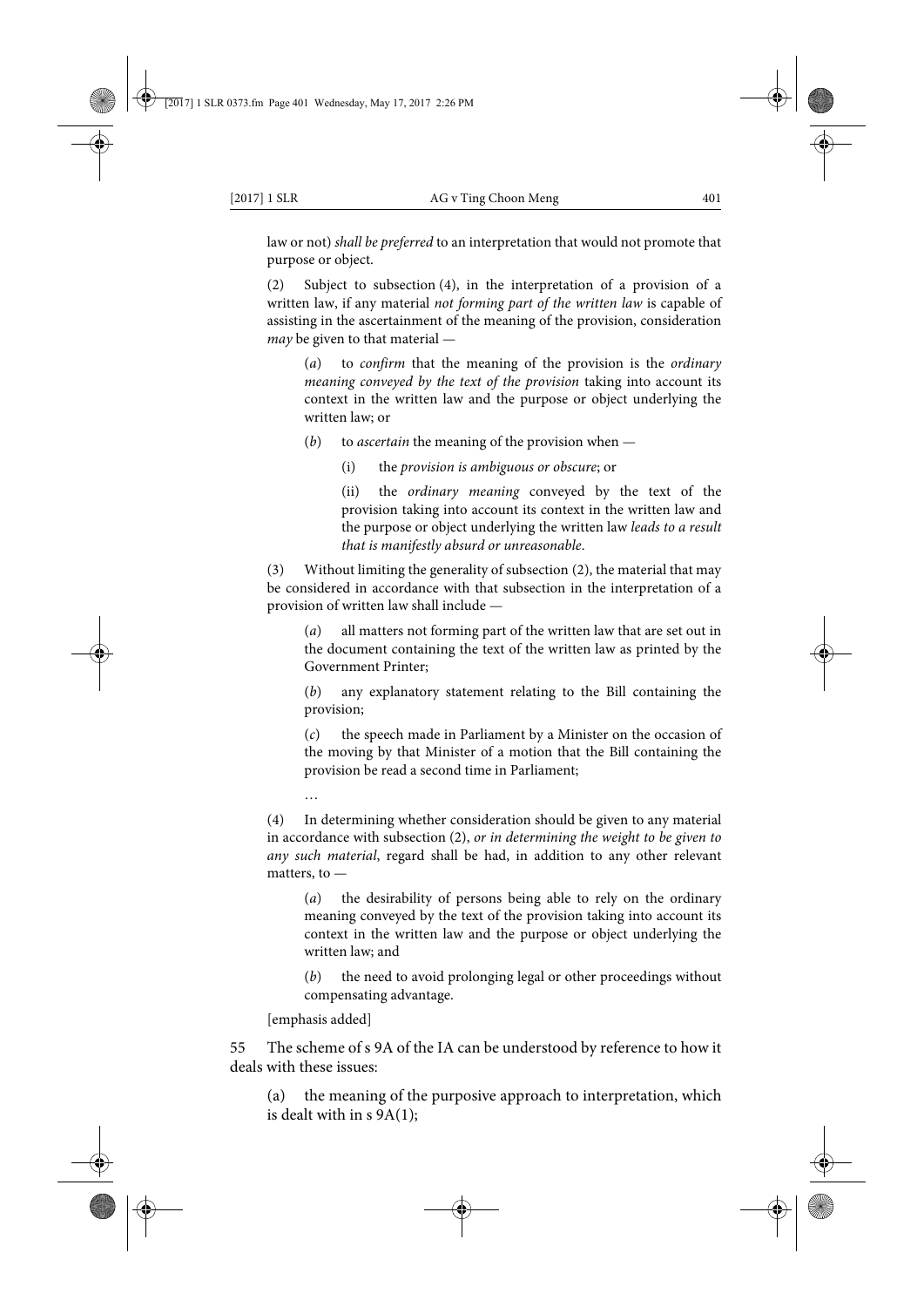(b) how and when extraneous material may be used to ascertain the meaning of the provision that is being interpreted, which is dealt with in  $s$  9A(2);

(c) the types of extraneous materials that may be considered, which is dealt with, albeit not in exhaustive terms, in s 9A(3); and

(d) the considerations that guide the weight to be placed on extraneous materials, which is dealt with in s 9A(4).

56 In my judgment, it follows from this scheme of s 9A that:

(a) the purposive approach *shall* be applied by the courts;

(b) this *can* in certain circumstances, but *need not* in every case, entail the use of extraneous material to help the court ascertain the meaning of the provision that is being interpreted;

(c) whether recourse is to be had to extraneous material depends on what is provided in  $s$  9A(1) read with  $s$  9A(2); and

(d) even if recourse may be had to such material, the court should separately consider what weight is to be given to it.

I therefore set out my further analysis according to these points.

## *The purposive approach understood and applied*

57 The application of the purposive approach as mandated by Parliament arises where the court discerns that there are two or more interpretations of a statutory provision, but only one of which would promote the purpose or object of the statute. This emerges from the plain language of s 9A(1) of the IA. Where that is the case, the interpretation that *does* promote the purpose or object *must* be preferred over that which does *not* do so – a clear indication that the literal rule of construction must give way to the purposive approach. But this does not mean that the two approaches must necessarily be at odds with each other in every case. A purposive interpretation simply requires one to approach the words of a statutory provision bearing in mind "the overarching and underlying purpose of that provision *as reflected by and in harmony with the express wording of the legislation* [emphasis in original]" (*Low Kok Heng* at [50]). The words of the statute are chosen by the drafter in order to convey the purpose underlying the provision. If the drafter is successful in achieving what he or she has set out to do, the applications of the literal and the purposive approaches would naturally lead to the same result (D C Pearce & R S Geddes, *Statutory Interpretation in Australia* (LexisNexis Butterworths, 7th Ed, 2011) at para 2.15).

58 Section 9A(1) of the IA therefore comes into play principally where different approaches to statutory interpretation lead to divergent results; and it has rather more limited utility and effect where the purposive and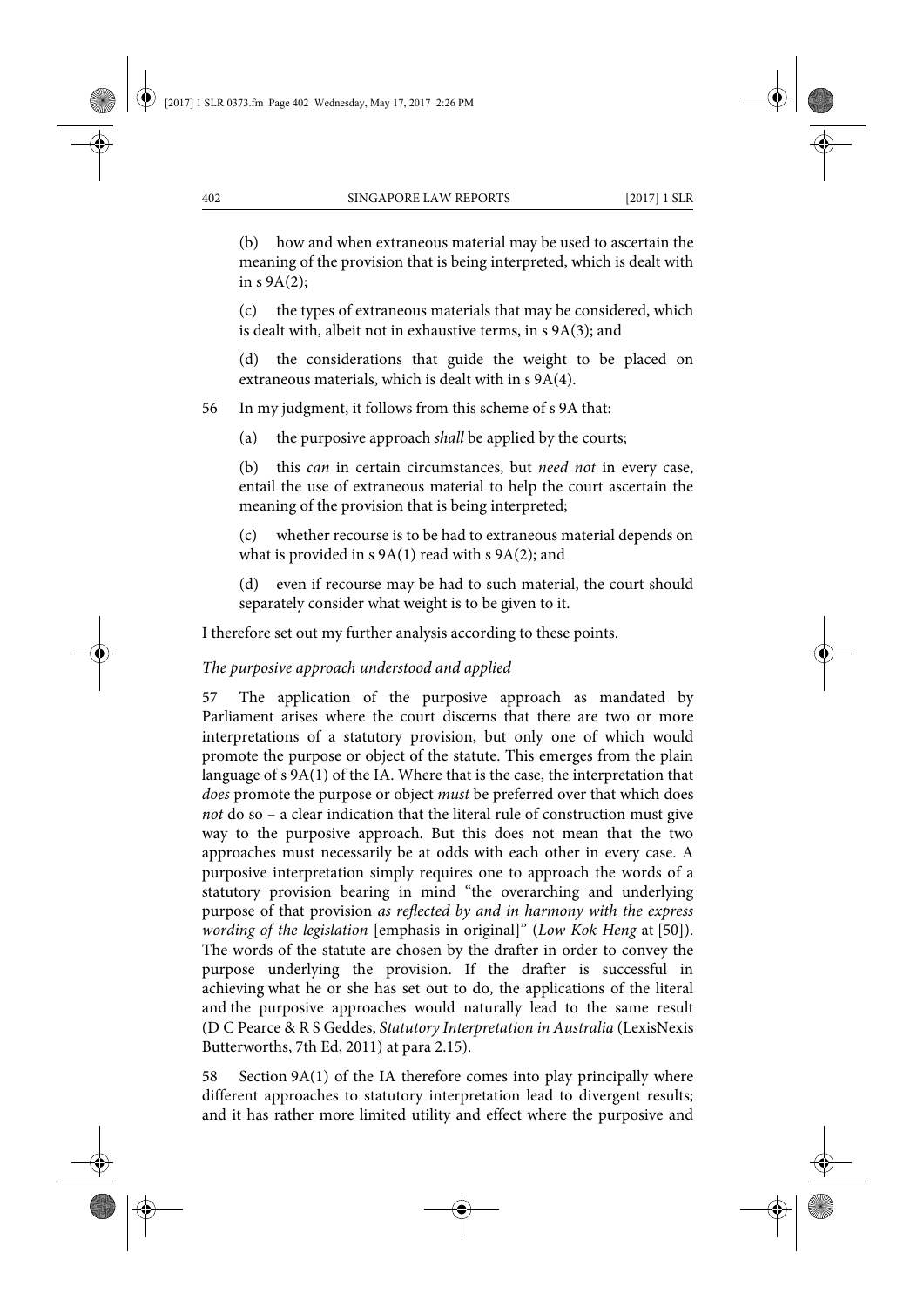literal interpretations of a statutory provision are coincident with each other. The application of the purposive approach, more importantly, does not allow the court to construe the provision in a manner that would do violence to the express wording; instead, it should generally be used to construe the provision "in harmony" with the express wording. The cautionary note against rewriting an Act in the name of the purposive approach has in fact been observed on many an occasion (see *eg*, *Mills v Meeking* (1990) 91 ALR 16 *per* Dawson J).

59 It follows from this that the court's task when undertaking a purposive interpretation of a legislative text should begin with three steps:

(a) First, ascertaining the possible interpretations of the text, as it has been enacted. This however should never be done by examining the provision in question in isolation. Rather, it should be undertaken having due regard to the context of that text within the written law as a whole.

(b) Second, ascertaining the legislative purpose or object of the statute. This may be discerned from the language used in the enactment; but as I demonstrate below, it can also be discerned by resorting to extraneous material in certain circumstances. In this regard, the court should principally consider the general legislative purpose of the enactment by reference to any mischief that Parliament was seeking to address by it. In addition, the court should be mindful of the possibility that the specific provision that is being interpreted may have been enacted by reason of some specific mischief or object that may be distinct from, but not inconsistent with, the general legislative purpose underlying the written law as a whole. I elaborate on this in the following two paragraphs.

(c) Third, comparing the possible interpretations of the text against the purposes or objects of the statute. Where the purpose of the provision in question as discerned from the language used in the enactment clearly supports one interpretation, reference to extraneous materials may be had for a limited function – to confirm but not to alter the ordinary meaning of the provision as purposively ascertained; but I elaborate on this in the following section.

60 I now elaborate on the approach the court should take in determining the general legislative purpose or object of the statute. This is a point of some importance because if it is not carefully applied, the articulation of the object at either too high or too low level of generality can result in the court describing the objects or purposes in whatever terms would support the interpretation that it prefers. There is also a question as to whether this is best considered by reference to the purpose and object of the statute as a whole or of the specific provision. In this regard, there may be some ambiguity in the words of s 9A of the IA given that s 9A(1) refers to the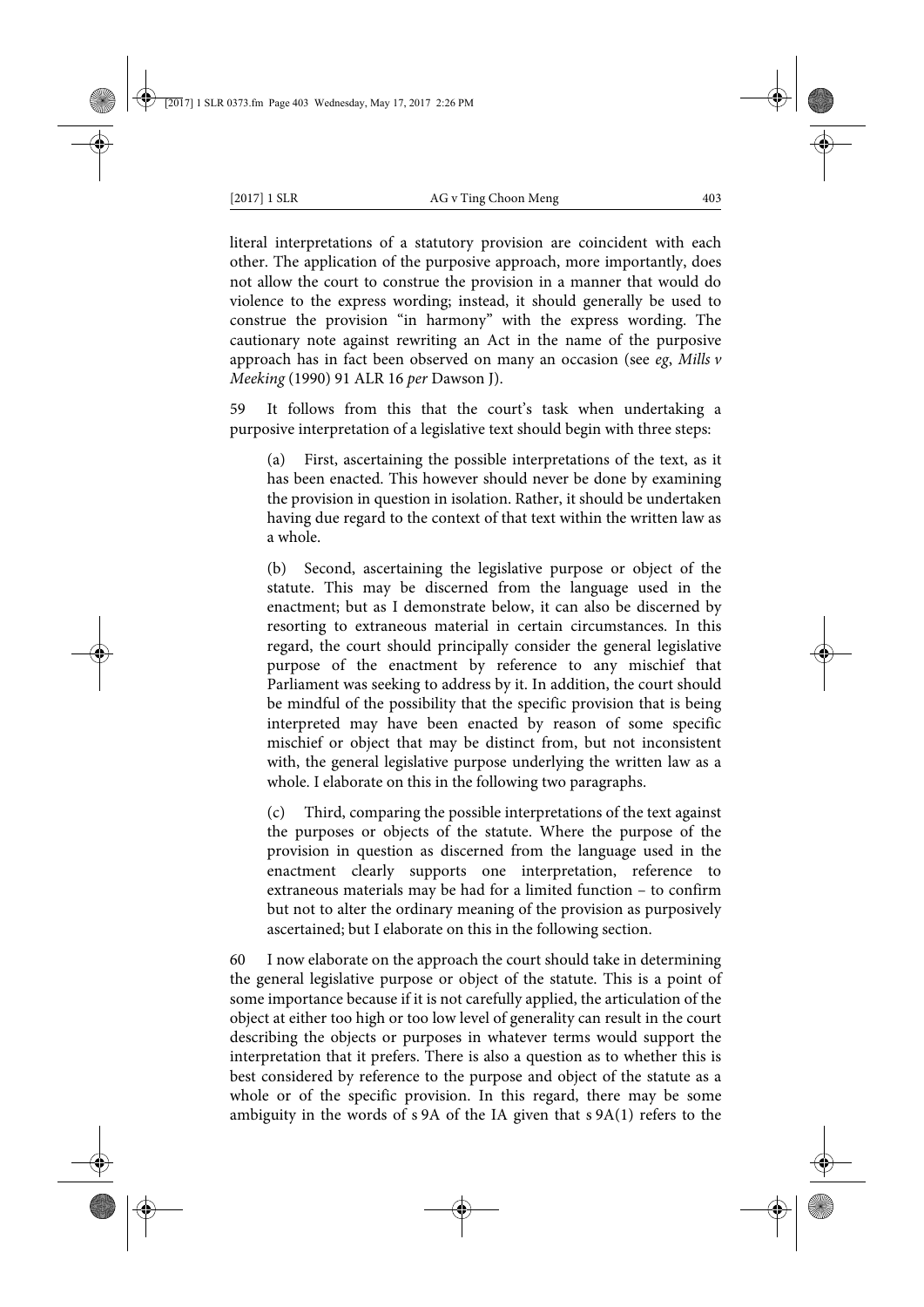purpose or object underlying the "written law", which would refer to the statute in general, while ss 9A(2) and 9A(3) refer to the search for the meaning of the "*provision* of the written law" [emphasis added]. The courts have often treated the two as interchangeable – a point made in Goh Yihan, "Statutory Interpretation in Singapore: 15 Years on from Legislative Reform" (2009) 21 SAcLJ 97 ("*Statutory Interpretation in Singapore*") at 129 – and indeed, one imagines that it would be rare to find a specific purpose which contradicts or opposes the general purpose behind the Act.

61 However, even if the purpose underlying a specific provision does not go against the grain of Parliamentary intent in enacting the statute as a whole, that purpose behind a particular provision may yet be distinct from the general purpose underlying the statute as a whole, even if it might be related to or complementary with that purpose. The specific purpose behind a particular provision should therefore be separately considered in appropriate cases. This coheres with the recent trend in our case law which suggests, as observed by Assoc Prof Goh in *Statutory Interpretation in Singapore* at p 117, that, in fact, we tend to focus on the purpose behind *particular* statutory provisions. Given that different sections of a particular statute may target different mischiefs and that Parliament may even use the same word to mean different things (see, *eg*, *Madras Electric Supply Corporation Ld v Boarland (Inspector of Taxes)* [1955] AC 667 ("*Madras Electric*")), this approach seems sensible. As described by the Federal Court of Australia in *Evans v Minister for Immigration and Multicultural and Indigenous Affairs* [2003] FCAFC 276 at [16], "[u]nder the umbrella of the general object is a multitude of objects of specific provisions" and to that extent, the general object may at times cast little, if any, light on the meaning of specific provisions. It should therefore not be assumed that the specific purpose of a particular provision does not need to be separately considered to ascertain the legislative intent.

### *The use of extraneous material*

62 As I have already observed, s 9A(1) of the IA helps us to understand the paramount importance of interpreting statutory provisions by reference to the legislative intent. But it says nothing about the *use* of extraneous material even though this is often regarded as the most innovative aspect of s 9A. When s 9A was introduced in Parliament and the Bill was read a second time, the then-Minister for Law, Prof S Jayakumar, in fact specifically stated that the purpose of the amendment was as follows (see *Singapore Parliamentary Debates, Official Report* (26 February 1993) vol 60 at col 516 (Prof S Jayakumar, Minister for Law)):

… to enable the Courts to have recourse to the use of Ministerial statements made in Parliament when interpreting any statute in order to ascertain the intention of Parliament *should the statute be ambiguous or obscure in its purpose or if a literal reading of the statute would lead to an absurdity*. [emphasis added]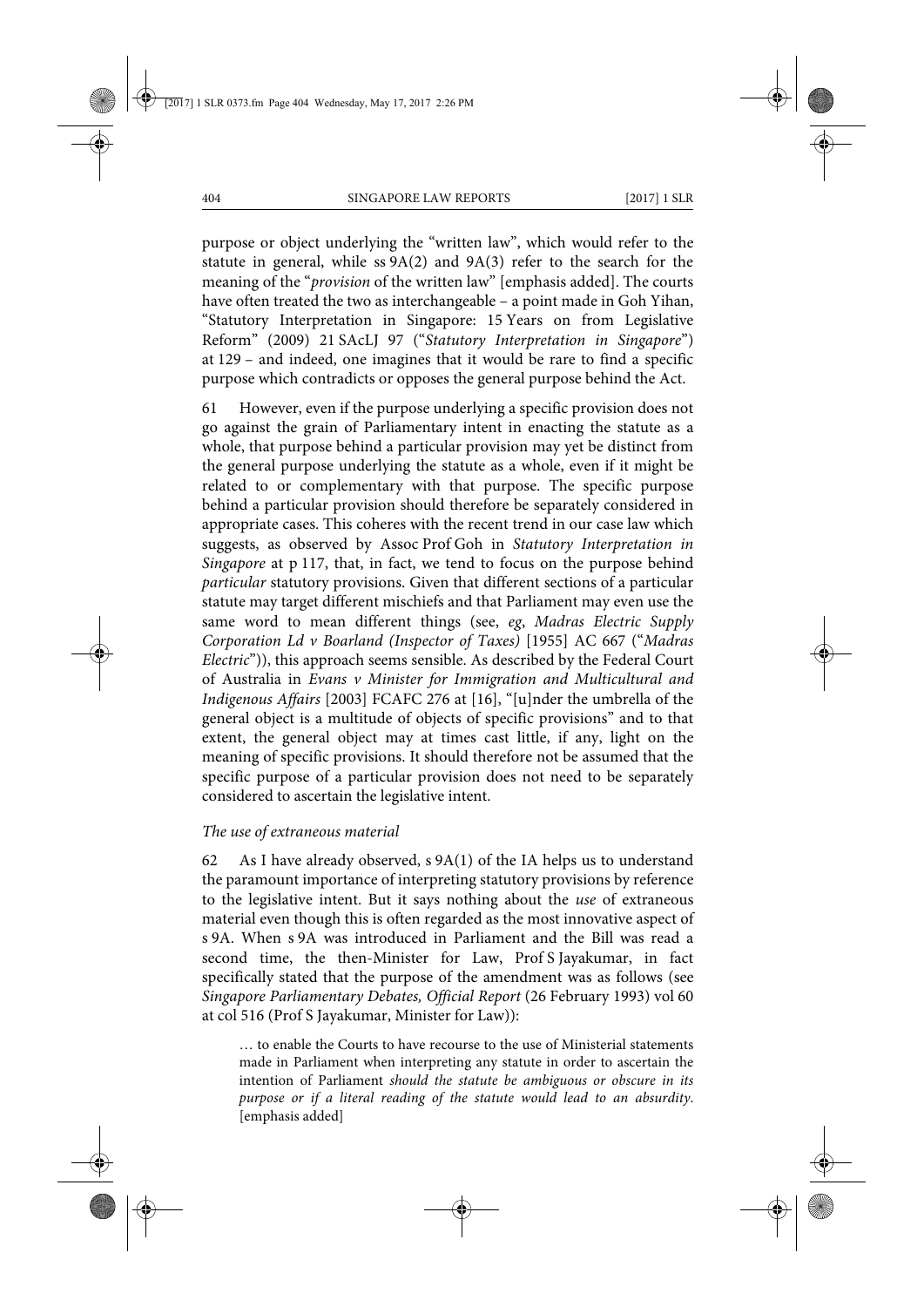Section 9A should therefore be understood as a *permissive* or enabling provision which allows the courts to refer to extraneous materials subject to certain conditions (*Low Kok Heng* ([18] *supra*) at [48]). The conditions which govern when extraneous material can be referred to are dealt with in ss 9A(2), 9A(3) and 9A(4) which in broad terms address the matters I have outlined at  $[55(b)]-[55(d)]$  above. I begin with s  $9A(2)$ .

63 The first point to note in  $s$  9A(2) of the IA is what is meant by what I have hitherto referred to as extraneous material. This is not the terminology used in the Act but it serves to capture in essence what the Act does contemplate; and that is "any material not forming part of the written law [and] is capable of assisting in the ascertainment of the meaning of the provision". Hence, in the endeavour to ascertain the meaning of the text contained within a statute, the court is permitted to consider any material that is not included as part of the statute. Section 9A(3) does expand on this by setting out, on a non-exhaustive basis, examples of such extraneous material. On its face, the potential range of such material is unlimited. However, in my judgment, it is limited at least by reference to the purpose for which such material may be resorted to. Section 9A(2) states that it is material which is capable of helping to ascertain the meaning of the provision. This too is broad. Nevertheless, reading s 9A(2) in context with s 9A(1), such extraneous material may be resorted to where it is capable of helping to ascertain the meaning of the provision *by shedding light on the objects and purposes of the statute as a whole, and where applicable, on the objects and purposes of the particular provision in question*.

64 I take this view for two related reasons. First, any other interpretation would have courts, and perhaps more importantly, others who need to know what the law means, floundering in a sea of material which may be completely irrelevant to the task at hand. Indeed, one can imagine that some such extraneous material may well be inconsistent with other such material thus exacerbating the problem. Second, Parliament has expressed its will in the form of the statute it has enacted. It is only to overcome the imperfect ability of language and the limitations of the draftsman's mind that provision is made by way of s 9A to help the court give effect to what Parliament intended to achieve and this inevitably draws us back to the objects and purposes underlying the enactment. I also note in passing that this approach is in fact consistent with the Minister's statement at the second reading of the Bill to introduce s 9A of the IA, which I have referred to at [62] above.

65 Returning to s 9A(2) of the IA, the rest of that section sets out the specific ways in which and reasons for which such extraneous material may be applied. In my judgment, there are three situations in which this can be done and they each begin with a determination of the ordinary meaning conveyed by the text of the provision in question understood in the context of the written law as a whole. This context is of critical importance because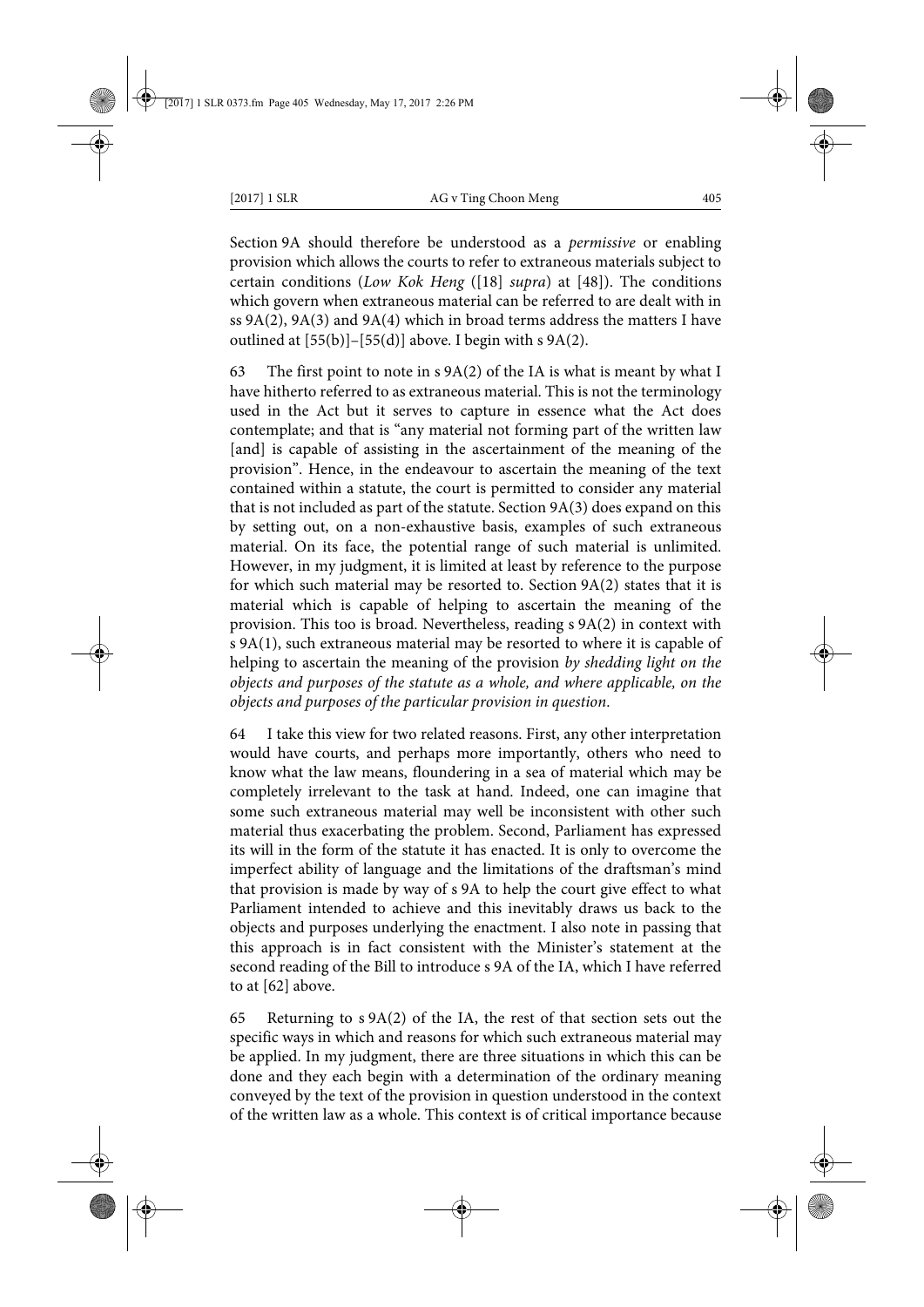it will often afford the best guide to the objects and purposes of the enactment. This is the first of the three steps I have identified at [59] (see [59(a)]) above. Having identified the ordinary meaning conveyed by the text in this context, consideration *may* then be had to extraneous material, subject to s 9A(4) and subject to such material being of assistance in ascertaining the meaning of the provision, in the following three situations:

(a) under s 9A(2)(*a*), to *confirm* that the ordinary meaning deduced as aforesaid is, after all the correct and intended meaning having regard to any extraneous material that further elucidates the purpose or object of the written law;

(b) under s 9A(2)(*b*)(i), to *ascertain* the meaning of the text in question when the provision on its face is *ambiguous or obscure*; and

(c) under s 9A(2)(*b*)(ii), to *ascertain* the meaning of the text in question where having deduced the ordinary meaning of the text as aforesaid, and considering the underlying object and purpose of the written law, such ordinary meaning is *absurd or unreasonable*.

66 In my judgment, what follows from this, as I have already foreshadowed, is that the meaning of the text in question should first be derived from its context, namely the written law as a whole, which would often give sufficient indication of the objects and purposes of the written law and even of the specific provision. This should first be done without relying on extraneous materials. It is only after the court has determined the ordinary meaning of the provision in this way that it can then evaluate whether recourse to the extraneous materials for either the confirmatory or clarificatory functions can be had, and this will usually be because it proves to be impossible to discern, without such extraneous materials, the precise objects and purposes of the enactment.

67 At first blush, it might seem as though this is an implicit return to the literal approach of the past but such a view both ignores the text of s 9A of the IA and overlooks the nuances of what I believe that text directs us to do. The text itself has already been explained. As to the inquiry that the court is undertaking before turning to extraneous materials, this is not limited to interpreting the text of the provision alone, but also takes into account the *statutory context* of the particular provision and also the *purpose and object* underlying the provision and the statute to the extent this can be discerned from the written law as a whole. In this regard, it has in fact been observed that on balance, more decisions probably appear to accept that the purpose and object of a statute can be found *within* the statute itself, often from examining the statutory provision concerned in the context of its surrounding provisions: *Statutory Interpretation in Singapore* at p 121. One example of this can be found in *Comptroller of Income Tax v GE Pacific Pte Ltd* [1994] 2 SLR(R) 948 where we ascertained Parliament's intention in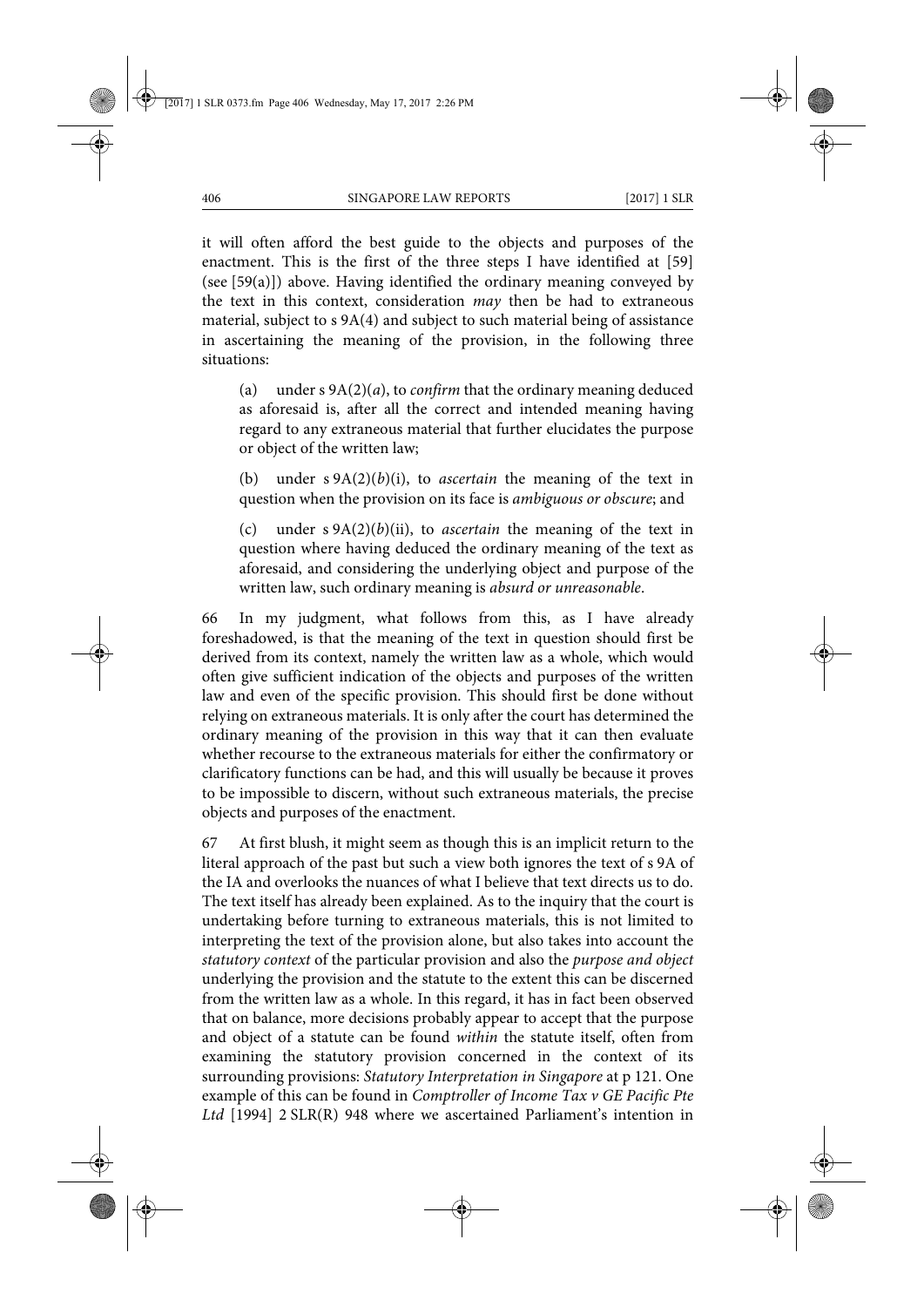relation to capital allowances by looking at other provisions within the same statute. Extraneous materials that go outside the statute are one of the tools that may be employed to determine Parliamentary intent, and such recourse can be very useful but this is by no means essential in every case for the purpose of ascertaining Parliamentary intent.

68 There is a further point of difference from the literal approach. Because extraneous materials can be considered either to confirm or to help ascertain the meaning of a provision, there is no requirement for any ambiguity or absurdity to be found before recourse may be had to such materials (*Planmarine AG v Maritime and Port Authority of Singapore* [1999] 1 SLR(R) 669 at [22]). The Minister's speech at the second reading of the Interpretation (Amendment) Bill which introduced s 9A of the IA (at [62]) should not be read to exclude the *confirmatory* role that extraneous materials can play even where the ordinary meaning is clear because to do so would defeat the express wording of s 9A(2)(*a*).

69 Nonetheless, I consider it important that the analytical process I have outlined above is followed. Where there is ambiguity or absurdity or even unreasonableness in the interpretation that follows upon the consideration of the text in context, as I have outlined, the use of extraneous materials may enable the court to ascertain the meaning of the provision and it may then select a meaning that would not ordinarily be borne out by the text of the provision. This is potentially a far-reaching power and it gives cause for pause since that text was chosen by Parliament. Therefore, strict adherence to the framework prescribed in s 9A as a whole is necessary to resolve the tension inherent in trying to bridge Parliament's intention with the words with which it has chosen to articulate that intention.

## *What weight should be placed on permitted extraneous material?*

70 Having considered the meaning and use of extraneous material, I return to s 9A(4) of the IA which draws a distinction between the court's determination of whether consideration should be given to any extraneous material and the *weight* that it chooses to give to such material. This consideration is guided by reference to two factors. The first relates to the need to avoid prolonging legal proceedings without compensating advantage. The second is the desirability of persons being able to rely on the ordinary meaning of the text in its statutory context and purpose apart from extraneous materials, to understand Parliament's enactments. In this regard, two further points may be noted:

(a) In relation to statements made in Parliament in particular, it has been observed in several decisions of the English courts that these must be "clear and unequivocal" to be of any real use: Lord Nicholls of Birkenhead in *R v Secretary of State for the Environment, Transport and the Regions, Ex parte Spath Holme Ltd* [2001] 2 AC 349 ("*Spath Holme*") at 398. See also, *for example*, *R v Warner* [1969] 2 AC 256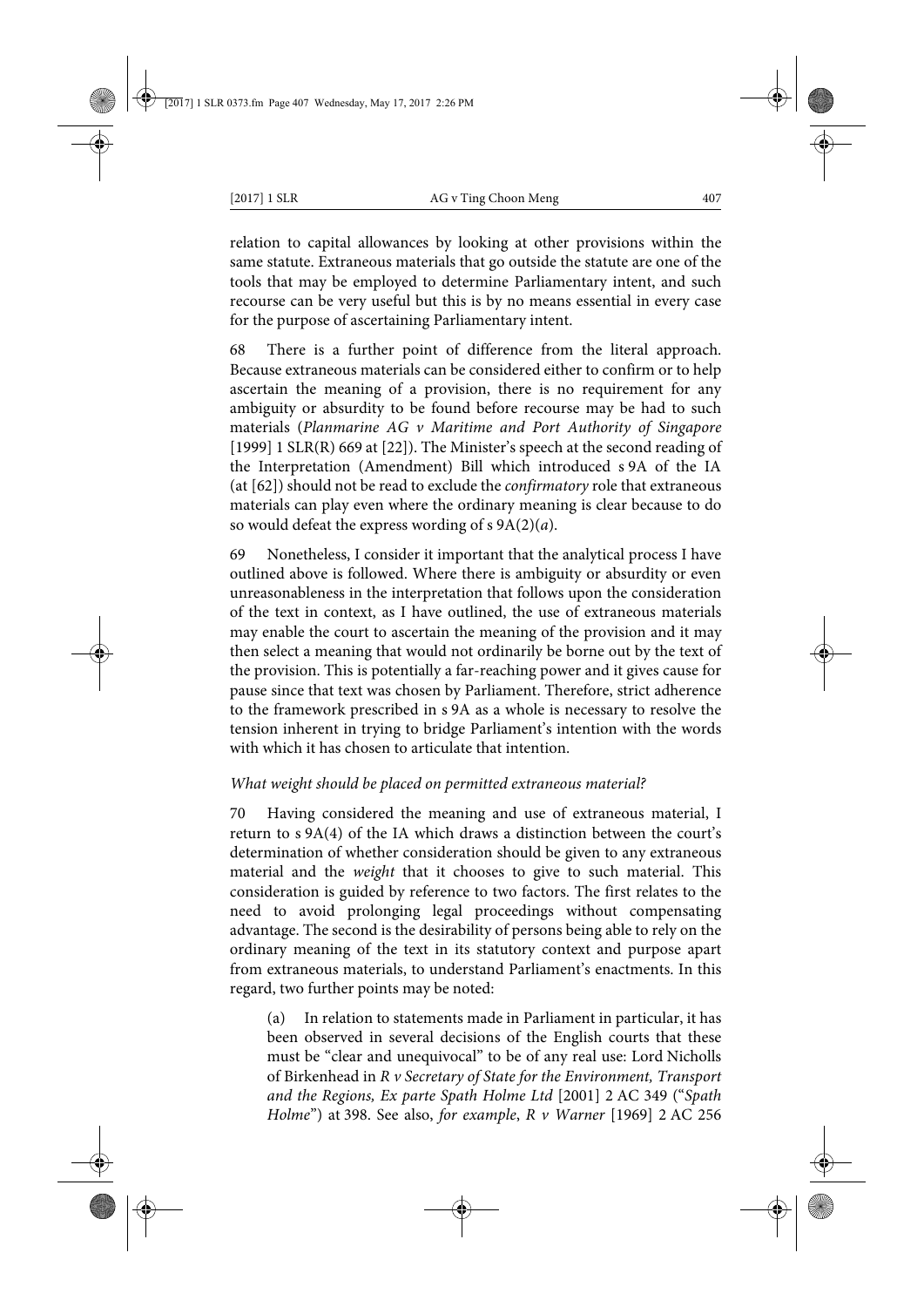at 279e. The danger lies in the likelihood of the court being drawn into comparing one Parliamentary statement with another, appraising the meaning and effect of what was said and then considering what was left unsaid and why (*per* Lord Bingham of Cornhill at 392 of *Spath Holme*). In the process, it can begin to appear as if the court is being asked to construe the statements made by Parliamentarians rather than the Parliamentary enactment. In line with this, and in my judgment, more importantly, a requirement recognised by the English courts is that the statement in question must "disclose the mischief aimed at [by the enactment] or the legislative intention lying behind the ambiguous or obscure words" (*Pepper v Hart* [1993] AC 593 at 634). Lord Browne-Wilkinson has further re-stated this in terms of a requirement that the statement should be "directed to the very point in question in the litigation" because to do otherwise would "involve the interpretation of the ministerial statement in question" (*Melluish (Inspector of Taxes) v BMI (No 3) Ltd* [1995] 4 All ER 453 at 468).

(b) While I recognise that these observations were made in the context of the *admissibility* of extraneous material, an issue we do not have to contend with given the enactment of s 9A, I do consider that the concerns that underlie them are valid and that they should be considered at least when determining the *weight* to be placed on the relevant extraneous material.

71 To summarise, I regard the following principles to be relevant in using the purposive approach in statutory interpretation:

(a) The purposive interpretation of a statutory provision must be preferred to a literal interpretation that does not advance the underlying general or specific purpose or object of the enactment.

(b) The general object underlying the statute as a whole may be distinct from and hence, at times, might cast little light on the object of a given specific provision. This should therefore be separately considered in appropriate cases.

(c) A purposive interpretation simply requires one to approach the literal wording of a statutory provision bearing in mind the underlying purpose of that provision as reflected by and generally in harmony with the express wording of the legislation. It may therefore be coincident with a literal interpretation of the provision if the draftsman is successful in expressing Parliamentary intent through the express words chosen.

(d) The court may resort to extraneous material where this helps with the ascertainment of the meaning of the provision by shedding light on the objects and purpose of the statute as a whole, and where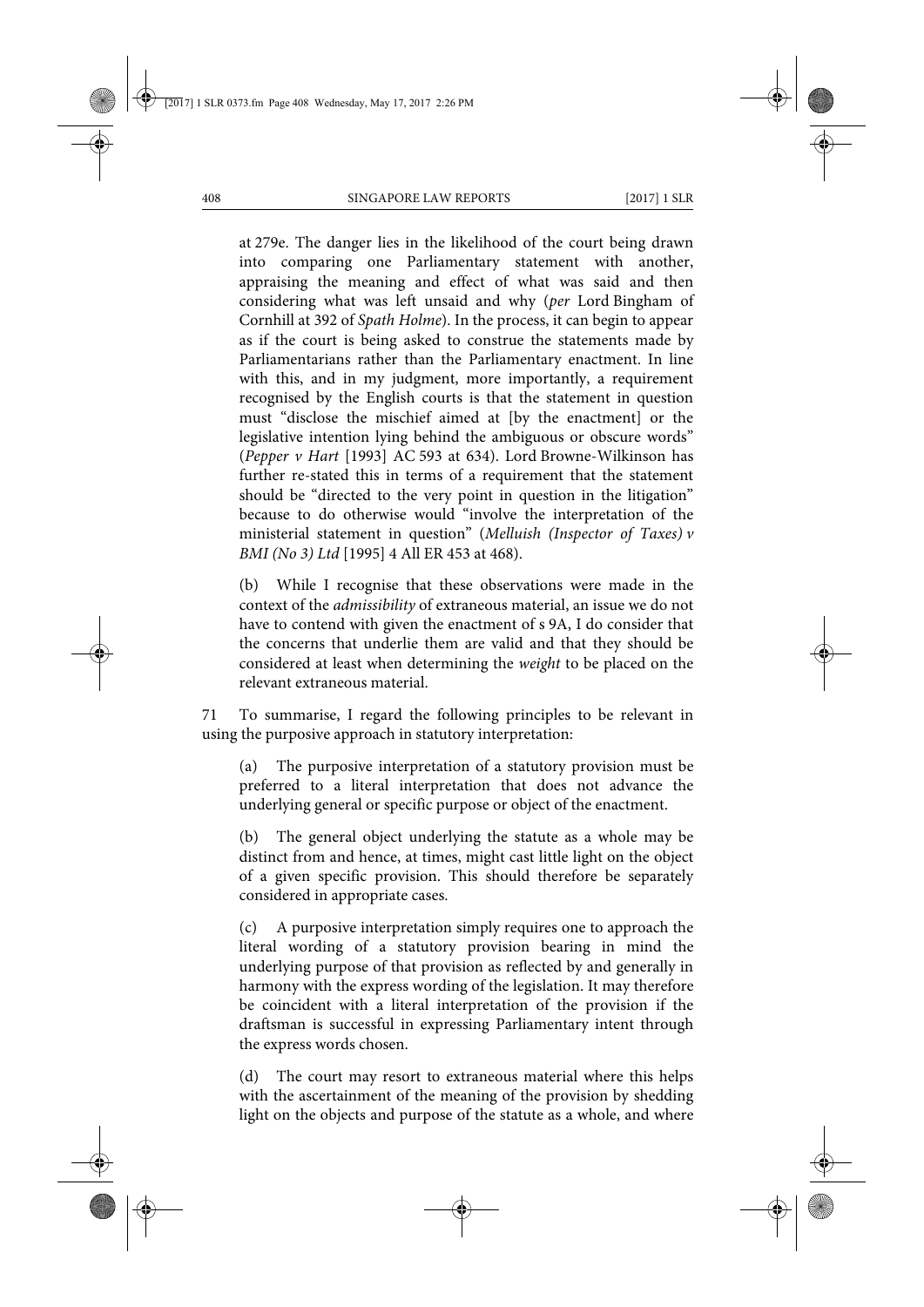applicable, on the objects and purposes of the particular provision in question.

(e) Extraneous material can be used only in three specific ways: (i) to confirm the ordinary meaning deduced by the text of the provision and the context of the written law; (ii) to ascertain the meaning of the text when the provision is ambiguous or obscure; or (iii) to ascertain the meaning of the text where the ordinary meaning is absurd or unreasonable.

(f) The court must first determine the ordinary meaning of the provision in its context, namely the written law as a whole, which would often give sufficient indication of the objects and purposes of the written law, before evaluating whether recourse to the extraneous materials for either the confirmatory or clarificatory functions can be had.

(g) The court should bear in mind – both in determining whether consideration should be given to extraneous material and in determining the weight to be accorded to such material – the need to avoid prolonging legal proceedings without compensating advantage, and the desirability of persons being able to rely on the ordinary meaning of the text in its statutory context and purpose apart from extraneous materials, to understand Parliament's enactments.

(h) In determining the weight to be placed on extraneous material, the court should further have regard to the clarity of the material and whether the statement is directed to the very point in dispute between the parties.

Against that backdrop of what I regard to be the relevant principles relating to the purposive approach to statutory interpretation, I now turn to the specific provision in dispute in the present case in its statutory context.

# **Whether the Government can invoke section 15 in relation to a false statement**

### *Interpretation and analysis of section 15*

72 Section 15 provides as follows:

### **False statements of fact**

**15.**—(1) Where any statement of fact about any person (referred to in this section as the subject) which is false in any particular about the subject has been published by any means, the subject may apply to the District Court for an order under subsection (2) in respect of the statement complained of.

(2) Subject to section 21(1), the District Court may, upon the application of the subject under subsection (1), order that no person shall publish or continue to publish the statement complained of unless that person publishes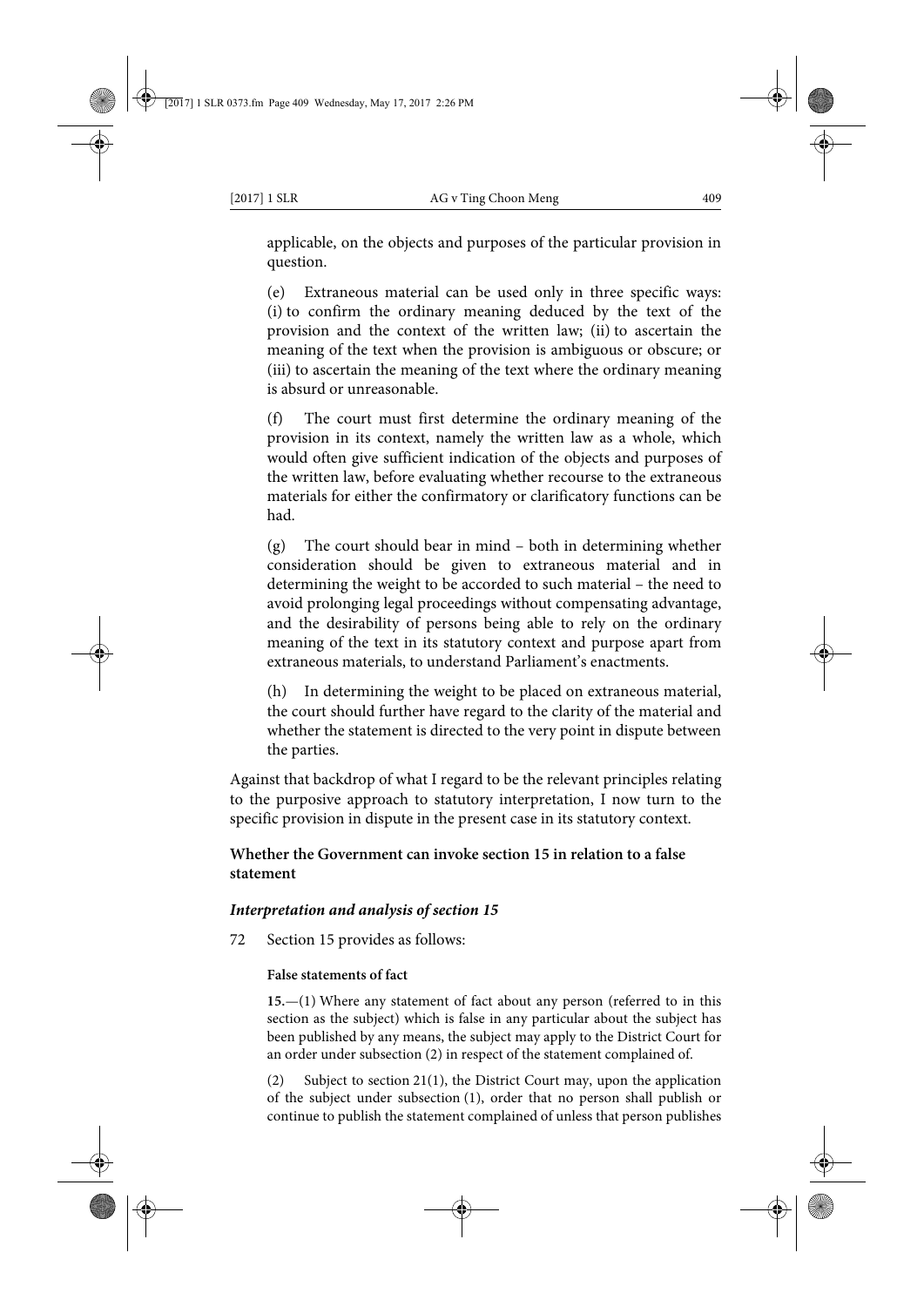such notification as the District Court thinks necessary to bring attention to the falsehood and the true facts.

(3) The District Court shall not make an order under subsection (2) unless the District Court is satisfied on the balance of probabilities that —

(*a*) the statement of fact complained of is false in any particular about the subject; and

(*b*) it is just and equitable to do so.

(4) An order under subsection (2) may be made subject to such exceptions or conditions as may be specified in the order.

…

## *The ordinary meaning of the text of the provision*

73 The ordinary meaning of the text of s 15 as enacted is significant. The text refers to any falsehood which is made about "*any person*". To ascertain the ordinary meaning of "person", the first port of call should be s 2 of the IA, which contains a list of words and expressions and their respective interpretations. That provides that "person" "*include*[s] any company or association or body of persons, corporate or unincorporated" [emphasis added]. It does not seem to have been contentious that this could notionally include the Government. The plain and ordinary meaning of the text of the provision, without more, therefore indicates that "person" under s 15 can include the Government.

74 Section 15 thereafter refers to the "person" within its ambit as "the subject". This can be distinguished from the offence-creating provisions in Part 2 of the Act which refer to the "person" in those provisions as "the victim". The appellant submits that "subject" on its plain meaning encompasses a wider meaning than "victim" as the former can apply to corporate entities and other non-natural persons. The respondents, on the other hand, argue that the distinction is not material to the present issue because all it signifies is that the "person" under s 15 need not have suffered from conduct that amounts to harassment to invoke the remedy contained under s 15.

75 In my judgment, the distinction in the text of the various provisions between "subject" and "victim" may not clearly point one way or another. It is worth noting, however, that the juxtaposition of "person" and "subject" in s 15 in contrast with the corresponding juxtaposition elsewhere of "person" and "victim" gives a hint that "person" need not and may not bear the same meaning throughout the Act. The Judge in fact accepted as a starting point that the same word need not necessarily bear the same meaning every time it is used in the same statute, as clearly illustrated by the decision of the House of Lords in *Madras Electric* ([61] *supra*). The presumption that the same word is used in the same sense throughout the same enactment must ultimately yield to the requirements of the context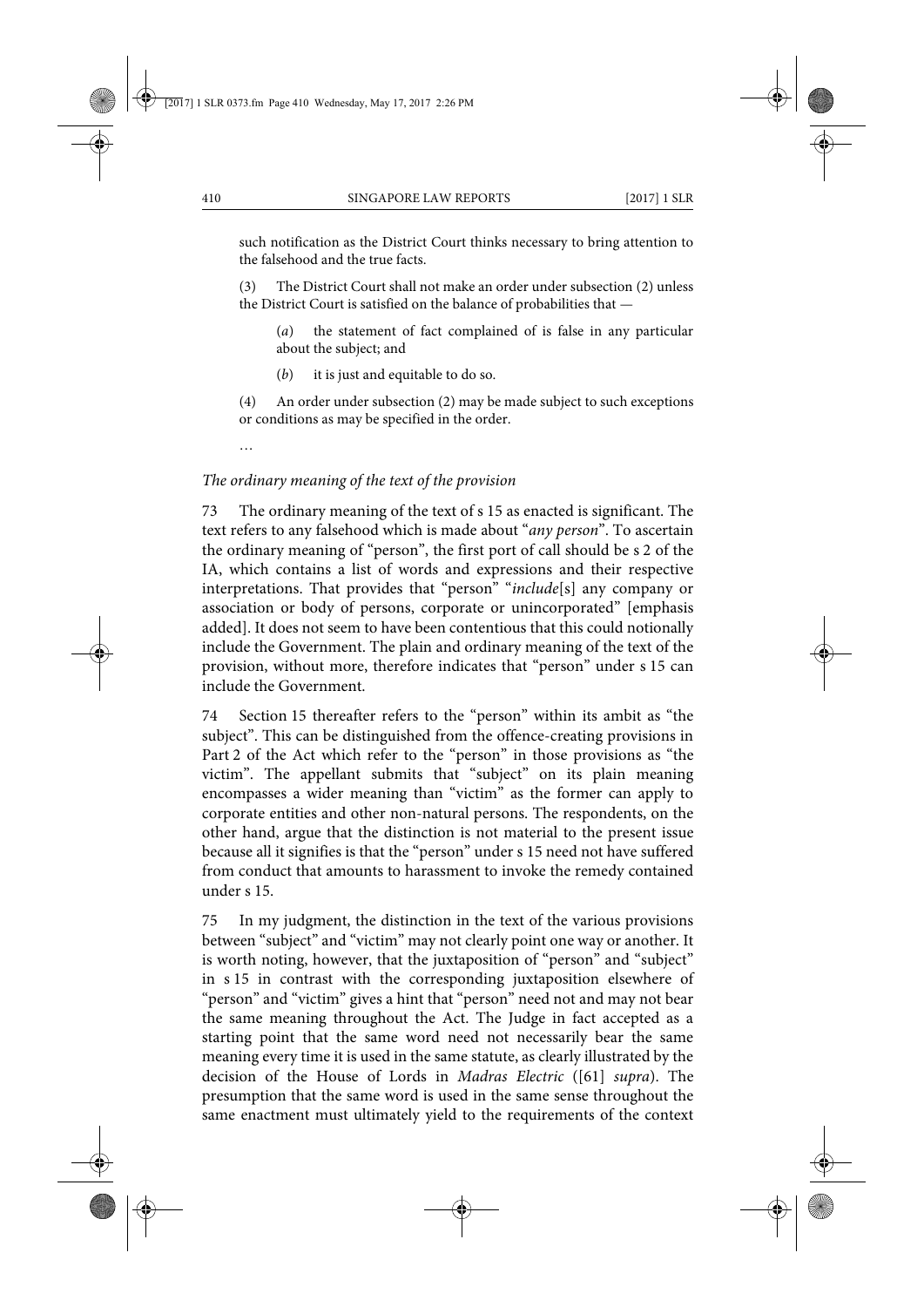(at 685 of *Madras Electric*). This is in line with the respondents' argument that the meaning prescribed in s 2 of the IA would not apply if there is "something in the subject or context inconsistent with such construction or unless it is therein otherwise expressly provided".

76 But it is clear that there is no express statement to the contrary within the Act to suggest that the definition of persons under the IA should not apply to s 15. Although the fairly broad interpretation of "person" (as derived from s 2 of the IA) could, on the face of it, similarly apply to ss 3 to 7 of the Act, that becomes untenable and the true meaning of "person" in those provisions naturally becomes more restricted when we consider the elements of the offences prescribed there. As I have already observed, these elements commonly refer to characteristics or emotions that can only be possessed or experienced by a natural person. For example, the person must suffer "harassment, alarm or distress" (under ss 3(1) and 7); hear, see, or otherwise perceive certain behaviour or communication (under s 4(1)); be "likely to believe" that violence will be used and be a person whom can suffer from violence (under  $s 5(1)(b)$ ); or be a public servant or public service worker (under s 6). By reason of these elements, there is no difficulty with reading "person" in those parts of the Act more narrowly than contemplated by s 2 of the IA. In contrast, there is *nothing* in the statutory context to otherwise confine the meaning of "person" under s 15 to natural persons.

77 The respondents further contend, as the Judge found, that s 15 should be read as part of the *range or spectrum of rights and remedies* provided for in the Act, all of which are intended to benefit the same class of persons – namely natural persons who have suffered one or more of the types of offending conduct. I do not accept this.

78 The effect of such a contention, as is apparent from the text of s 15, would be to:

(a) limit the nature of the offending conduct that the section addresses from false statements to false statements that coincide with and at least *almost* amount to harassment even if they do not actually do so; and

(b) limit the class of potential beneficiaries from any person as defined in the IA to natural persons.

79 This does not follow from the text of s 15 since that text clearly, on its terms, carries no such limitation. The effect of reading in these limitations is, in effect, to read into s 15, such words as "who is a victim of conduct falling within any of ss 3, 4, 5, 6 and/or 7 above" immediately after the opening words of s 15, "[w]here any statement of fact about any person". Hence, if the respondents are to succeed, not only must words be read into s 15, but the key word that is used in that section must be construed otherwise than in accordance with s 2 of the IA even though the basis for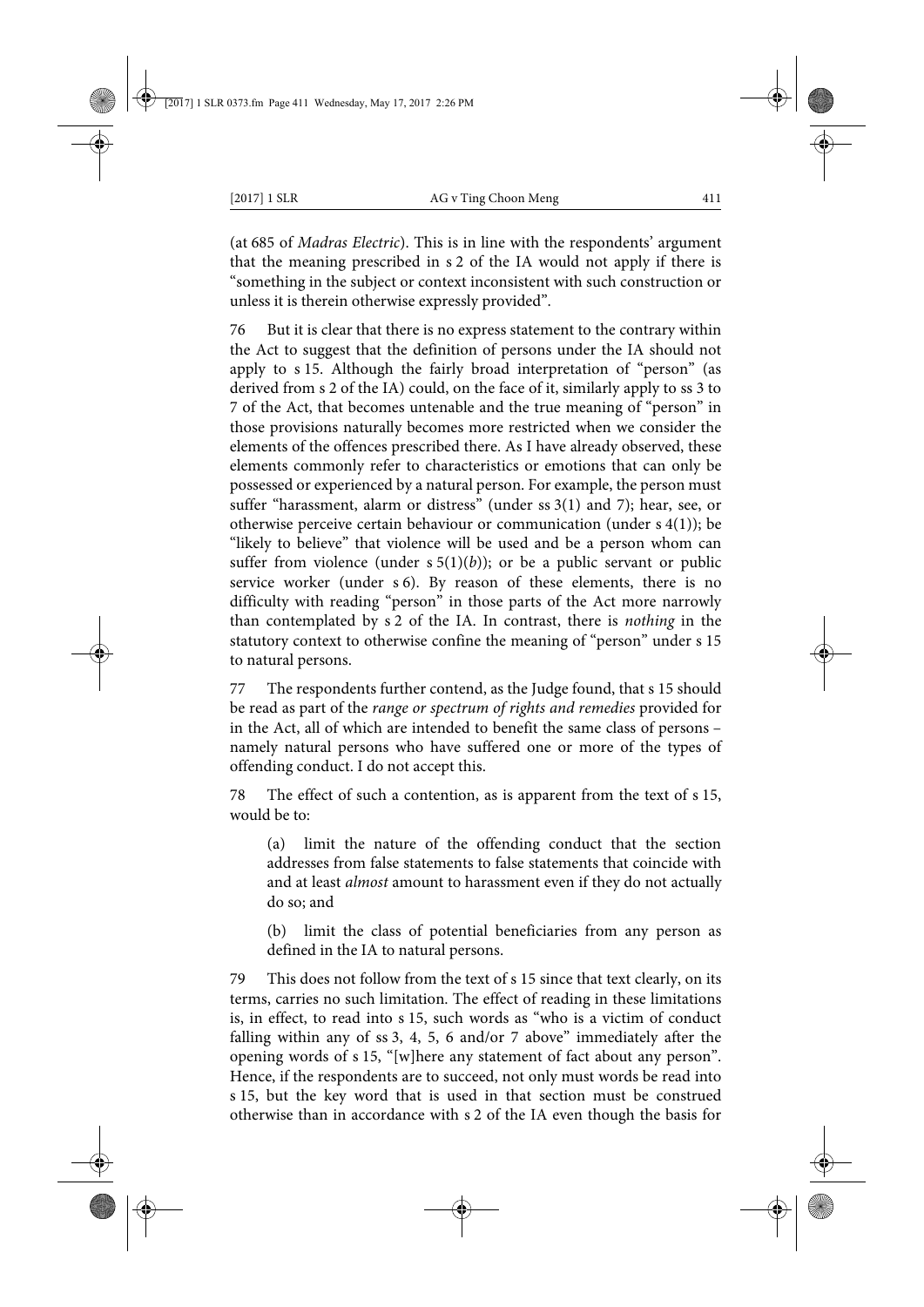departing from s 2 of the IA does not apply in this context. It is said that this is justified because, evidently, Parliament did not *intend* to create a selfstanding independent remedy for false statements, despite:

- (a) the clear language of s 15;
- (b) the long title; and

(c) the arrangement of the Act, including the structure of the rights and remedies as provided for in every other section of the Act aside from s 15.

80 I find myself unable to agree with this and having addressed the clear language of s 15, I will address the long title and the arrangement of the Act in turn.

### *The statutory context*

81 The long title of the Act can be understood as follows:

An Act –

- (a) to protect persons against harassment and unlawful stalking; and
- (b) to create offences; and
- (c) to provide civil remedies;
	- (i) related thereto; or
	- (ii) in relation to *false statements of fact*.

[annotations added]

82 I accept that the long title is not conclusive of the Parliamentary intent behind the enactment of a statute. But at the same time, it is not to be ignored. Rather, in my judgment, the long title is part of the context of the written law as a whole and should properly be considered, though the weight it attracts may be affected where there are other clearer indications of legislative intent. Understanding the long title as presented above is significant because it points to a legislative intent to provide separate civil remedies that are on the one hand, related to the statutory torts or the offences of harassment and unlawful stalking, and on the other hand, related to false statements of fact which may be unrelated and in respect of which no offence is created by the Act. This is potentially significant and material because the Judge (as noted at [51] above) as well as the respondents take the view that the remedies provided in relation to false statements do not stand alone but are only lower tier remedies that are provided to the same class of victims of the same sorts of wrongs. Were this the case, then the specific reference to civil remedies in relation to false statements would seem to be unnecessary and perhaps even otiose.

83 As to the structural features of the Act, the respondents' case is that because s 15 is found in Part 3 on "Remedies" and not in Part 2 on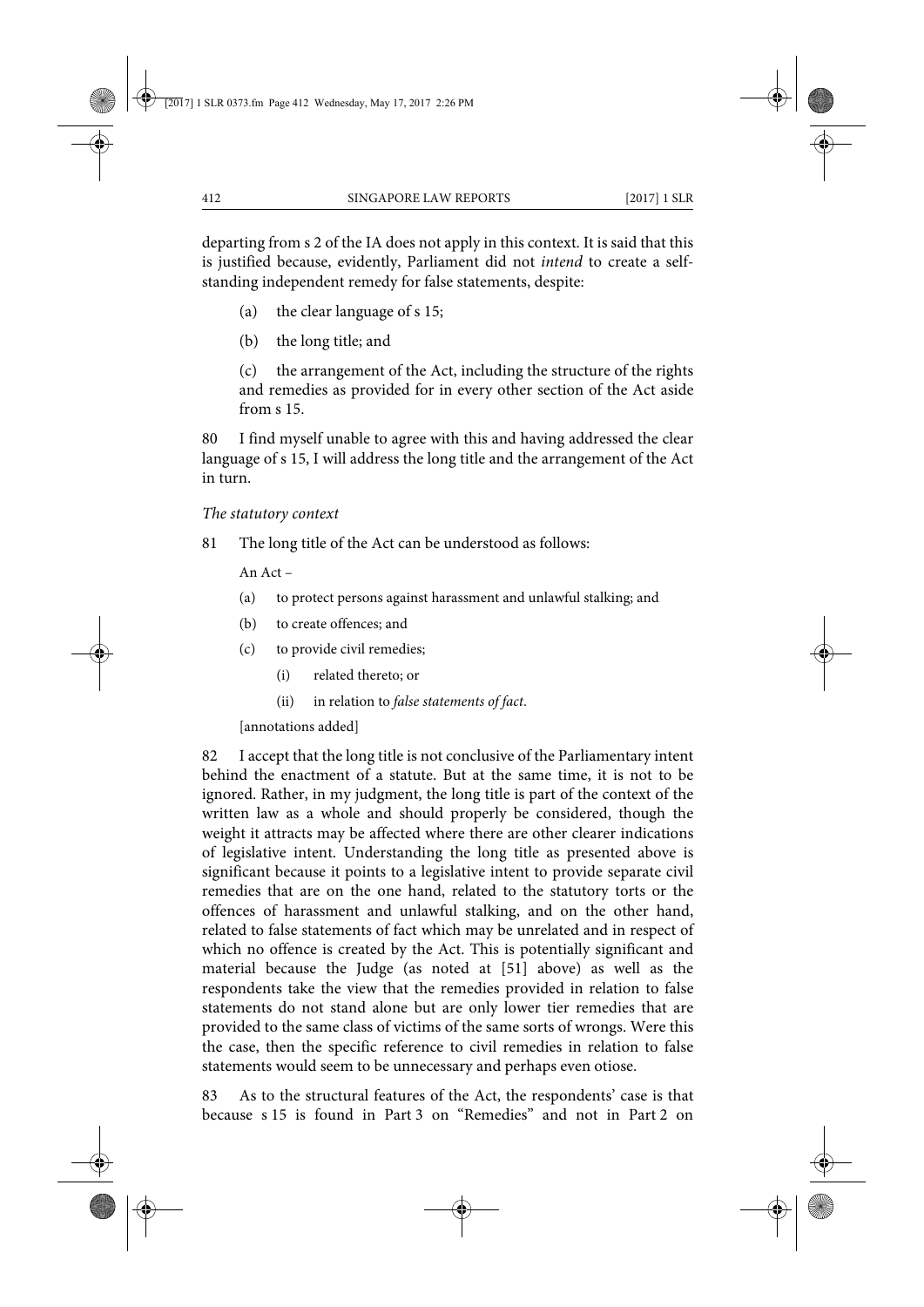"Offences", it should be understood to prescribe a "lower-tiered" remedy to those who are victims of harassment or conduct and where the false statement in question almost amount to harassment. I do not accept this.

84 The Act is broadly divided into four sections: Part 1 – Preliminary; Part 2 – Offences; Part 3 – Remedies; and Part 4 – General. Sections 3 to 7, which are the provisions that are said to colour the interpretation of s 15 by limiting the category of persons who can invoke those provisions to natural persons, are all to be found in Part 2 dealing with "Offences", whereas s 15 is in Part 3 providing for "Remedies".

85 The remedies that are found in Part 3 of the Act are *all* tied to the offences in Part 2, *except* for an order under s 15. Thus, the remedies under ss 11, 12 and 13 are all available "where the respondent has contravened ss 3, 4, 5, 6 or 7", and to a victim "under [those same] sections". To put it another way, where Part 2 makes the defined conduct *criminal*, Part 3 (except for s 15) provides a *civil* remedy that corresponds to an offencecreating provision in Part 2. Section 14 then follows to abolish the common law tort of harassment, and this is consequential upon the creation of the relevant statutory torts by the Act.

86 Hence, among all the sections within Part 3 of the Act, *only* s 15 provides a remedy without reference to an offence-creating section within Part 2 of the Act. Section 15 is also distinct in that it alone in Part 3 prescribes both the right which is sought to be protected (in sub-s (1)) and the remedy for the violation of that right (in sub-s (2)). As I have noted, all the other provisions in Part 3 essentially provide only for civil remedies that may be availed of when the rights, as defined in the corresponding offencecreating provisions in Part 2, have been violated. The same dichotomy is visible in Part 4 of the Act where s 17, which relates to the applicability of the provisions to persons outside of Singapore, contains express references to ss 3 to 7 and the remedies found in ss 12 and 13, but makes no reference to s 15.

87 In my judgment, these features are all indications that the long title as analysed above *does* reflect the legislative intent of the Act in relation to penalising false statements as a *standalone* remedy. It is certainly not dependent upon the establishment of any conduct of the sort falling within any of the offence-creating provisions of Part 2.

88 The respondents had in fact conceded that s 15 can be availed of by those who are *not* victims of the conduct proscribed elsewhere in the Act, which is a concession of considerable importance. This means that one who is not able to avail of any other remedy provided by the Act may nonetheless seek the remedy provided by s 15.

89 As will be evident shortly, this concession flowed inevitably from the reply by the Minister in the course of the parliamentary debates. But I will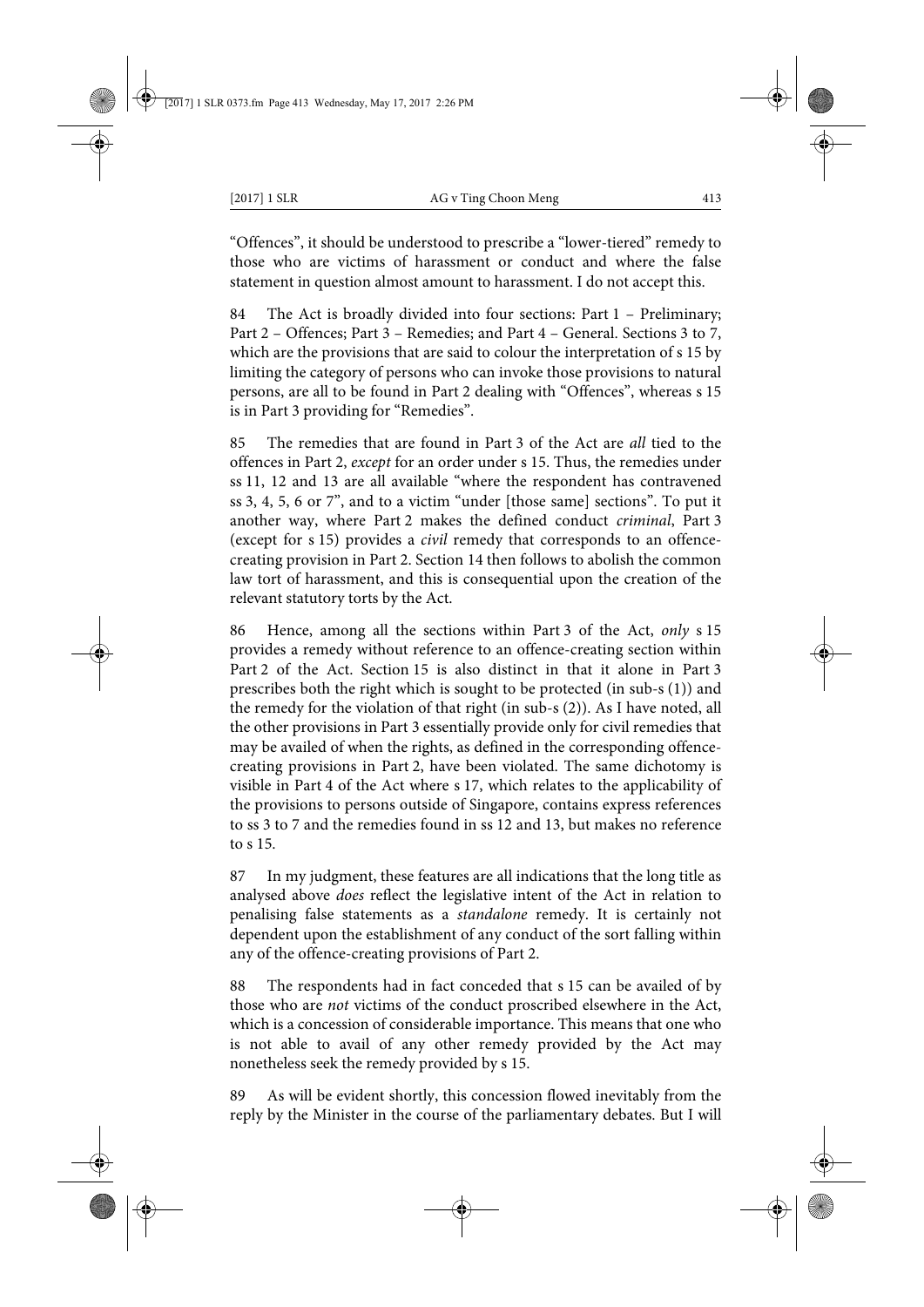turn to that shortly. In my judgment, this concession was significant, and has the following consequences:

(a) it makes it unreasonable, if not impossible, to then contend that s 15 affords a remedy only to the same class of beneficiaries contemplated by the rest of the Act;

(b) it also makes it impossible to contend that s 15 is to be seen as part of the spectrum of remedies provided to the same group of persons because it is in fact a standalone remedy that may be availed of by one who may have suffered no other wrong under the Act; and

(c) it denudes the argument – that "person" in s 15 must be construed in the same way as "person" used elsewhere in the Act – of all remaining force since there is no longer any reason for thinking that the remedy in s 15 is limited to natural persons.

90 Although I have analysed this by reference to the respondents' concession, in my judgment, this is in fact wholly consistent with the analysis of the Act as I have set it out above. There is simply no basis for thinking that s 15 cannot or does not afford a standalone remedy that is distinct from all the other remedies provided in the Act.

## *The legislative purpose of the enactment*

91 In this light, I consider that the specific purpose and object of s 15 is directed at ensuring that false statements are not irresponsibly propagated, by enabling a subject who is aggrieved by such a statement to seek an order that requires the maker of the statement to "bring attention to the falsehood and the true facts". As mentioned above, this is a distinct civil remedy that relates only to false statements of fact. It appears to be a quick and ready remedy where a party contends that a statement is false and can prove it to be so. In addition, an order obtained under s 15 has limited effect. The remedy offered does not require a take-down of the article and does not sound in damages. The publisher of the statement is not restricted from continuing to publish the statement that he has made; but he will be required to publish such notification as is deemed by the court to be necessary to bring the falsehood to the attention of the readers of the statement. This specific purpose is distinct from the general purposes and objects of the Act which are as reflected in the long title of the Act; but this specific purpose is complementary to, and certainly not incompatible with, those general purposes and objects. Indeed, as I have noted at [82] above, this purpose specifically underlying s 15 is captured within the long title of the Act.

92 Based on the foregoing analysis of s 15 and the remedy that it is directed towards, I am satisfied that the mischief that the provision seeks to address is falsehood in speech and publication and I can see no reason based on my understanding of the purpose and object of the provision to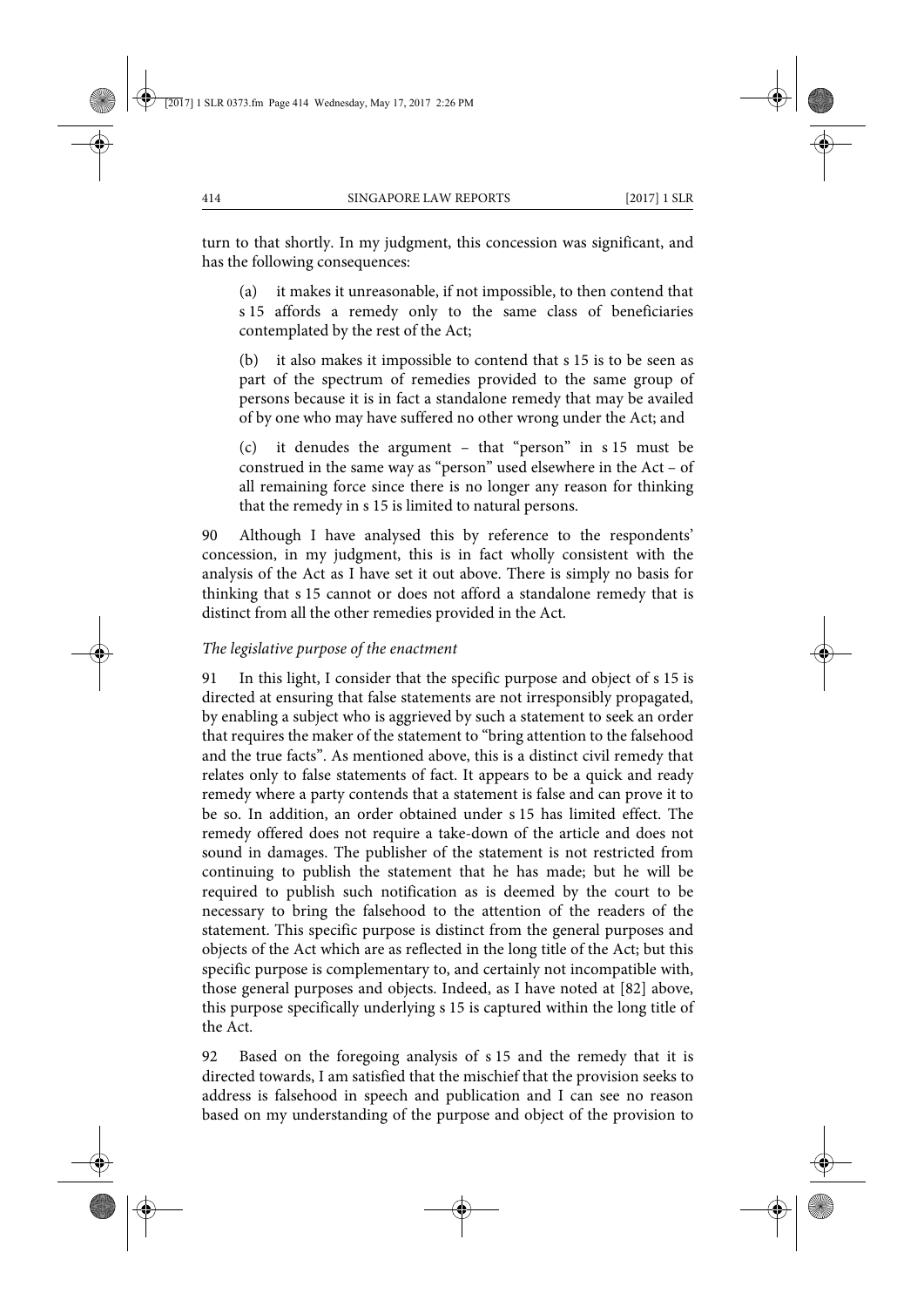hold that the class of persons as defined under s 2 of the IA which would ordinarily apply to the meaning of "person" should be excluded, and that s 15 should be confined in its application to natural persons.

## *The parliamentary debates*

93 Given that the ordinary meaning of s 15 based on its text, its statutory context, and its underlying purpose demonstrates that "person" thereunder includes the Government, s 9A(2)(*b*) of the IA would not apply to allow for consideration of extraneous material on the basis that the provision is ambiguous, obscure or absurd. It is certainly not unreasonable, much less is it absurd; and to the extent it is said to be ambiguous by reason of the fact that the appellant proposes a different meaning to the word "person" in s 15 from the meaning ascribed to the same word when it is used elsewhere in the Act, I consider that to be a false ambiguity because it is readily resolved by applying s 2 of the IA correctly, as explained at [73]–[76] above. That leaves s 9A(2)(*a*) which only allows for extraneous material to be relied on "to confirm that the meaning of the provision is the ordinary meaning conveyed" in the statutory context and its purpose. To the extent that the respondents seek to rely on the parliamentary debates to *depart* from the ordinary meaning of s 15, this would not be permitted under s 9A(2)(*a*).

94 Assoc Prof Goh suggests in *Statutory Interpretation in Singapore* that if the purposively reached meaning of a provision is not ambiguous or absurd but the extraneous materials do not confirm that meaning, there may, by definition, be an ambiguity or absurdity in the provision such that s 9A(2)(*b*) of the IA "operates seamlessly to permit the court to adopt a different meaning" (at p 130). With respect, I disagree. This seems to me to be at odds with the structure and the plain wording of s 9A(2), which in my view, circumscribes the use that may be made of extraneous materials to depart from the ordinary meaning of the provision read in its context only where the provision has been ascertained to be ambiguous or absurd. If this is not the case there would have been no need to separately provide in ss 9A(2)(*a*) and 9A(2)(*b*) the different uses that may be made of extraneous materials in various circumstances. Indeed, the two subsections of s 9A(2) could have been omitted altogether.

95 There is a further point in this regard. In my judgment, the important consideration at play in s 9A(2) of the IA is in fact the inherent desirability of persons being able to rely on the ordinary meaning of the statutory provision as conveyed by the text, statutory context, and purpose underlying that provision stated in  $s$  9A(4). The need for legal certainty – as one of the fundamental tenets of the rule of law – is necessary for citizens to be able to regulate their conduct on this basis. Lord Diplock made the following observations about this aspect of the rule of law in *Fothergill v Monarch Airlines Ltd* [1981] AC 251 at 279–280: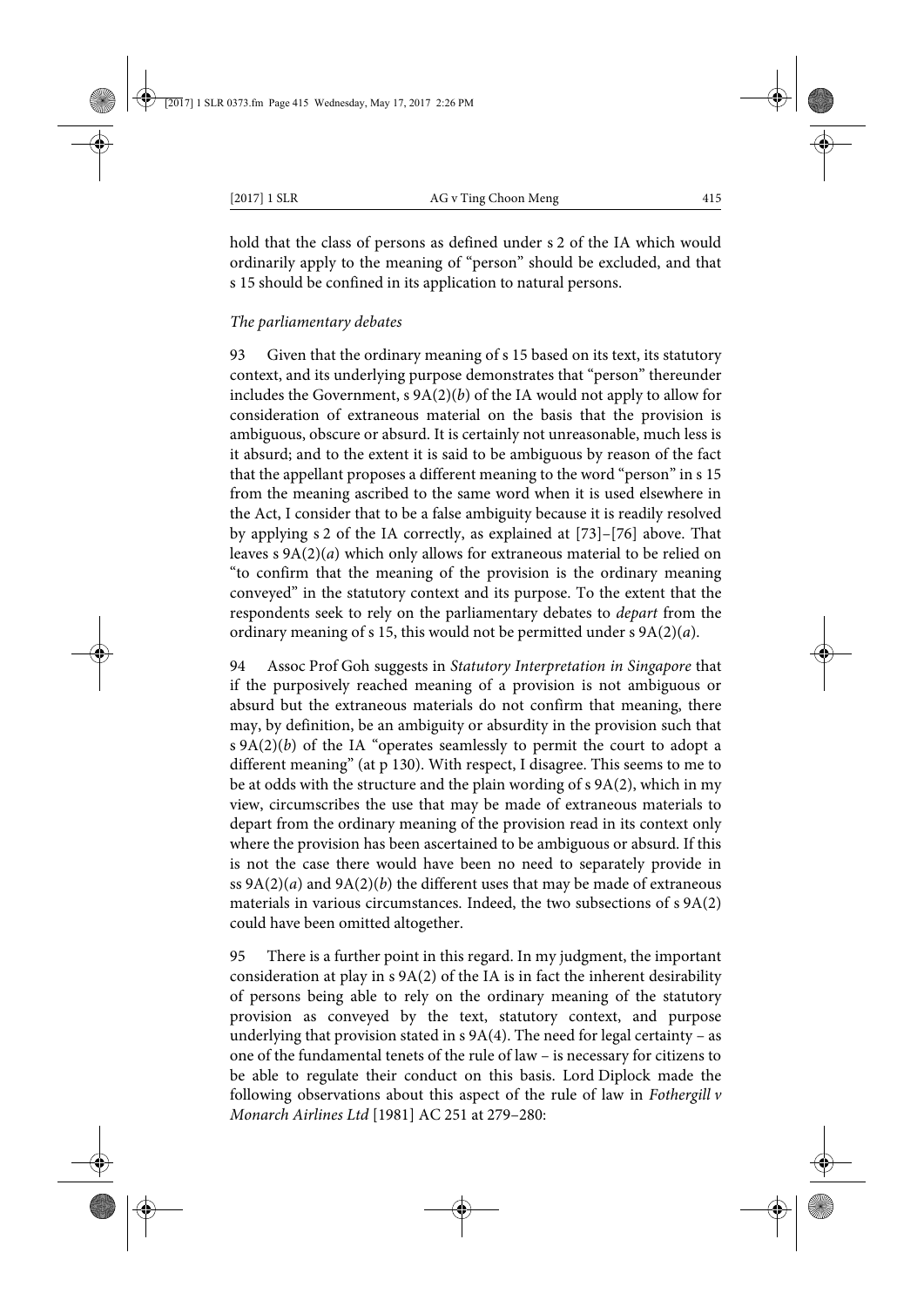The source to which Parliament must have intended the citizen to refer is the language of the Act itself. These are the words which Parliament has itself approved as accurately expressing its intentions. If the meaning of those words is clear and unambiguous and does not lead to a result that is manifestly absurd or unreasonable, it would be a confidence trick by Parliament and destructive of all legal certainty if the private citizen could not rely upon that meaning but was required to search through all that had happened before and in the course of the legislative process in order to see whether there was anything to be found from which it could be inferred that Parliament's real intention had not been accurately expressed by the actual words that parliament had adopted to communicate it to those affected by the legislation.

This provides a clear rationale, in my view, for the inherent limits contained in s 9A(2), which would not generally allow the court to displace the clear meaning of a provision that has been purposively ascertained by then having recourse to extraneous material that might indicate a contrary meaning.

96 In any event, I turn to consider the extraneous materials cited by the parties in the present case. Although I do so primarily to *confirm* the meaning of s 15 as I have purposively interpreted it, I nonetheless also consider them in the light of the respondents' arguments. I first consider the Explanatory Statement in the Bill. This however, does not add very much to what has already been stated in the text of the provision, and is therefore of limited utility.

97 Turning next to what has unsurprisingly featured most prominently in the parties' arguments – the Minister's speech in the Second Reading of the Bill – in my view, it cannot stand for the proposition for which the respondents have cited it. First, nowhere in the Minister's speech does he expressly exclude the view that s 15 can apply to non-natural persons. I accept that his speech was directed at and suggested in many places that the primary beneficiaries of the Act would be natural persons but this is unremarkable because save for s 15, it is undisputed that the Act benefits only natural persons. It therefore makes sense for the Minister to address in his speech the primary beneficiaries of the Act and how the various statutory provisions would apply to them when illustrating the operation of the statutory provisions.

98 Second, and more importantly, there are two parts of the Minister's remarks (made in his speech and during the debate) where he seemed to touch on s 15. In both these contexts, in my judgment, the Minister's remarks *confirm* the interpretation that I have arrived at. The first is where he described how a s 15 order stands in relation to the other remedies provided by the Act. It is useful here to reproduce the relevant portion of the Minister's speech (*Singapore Parliamentary Debates, Official Report* (13 March 2014) vol 91 (Mr K Shanmugam, Minister for Law):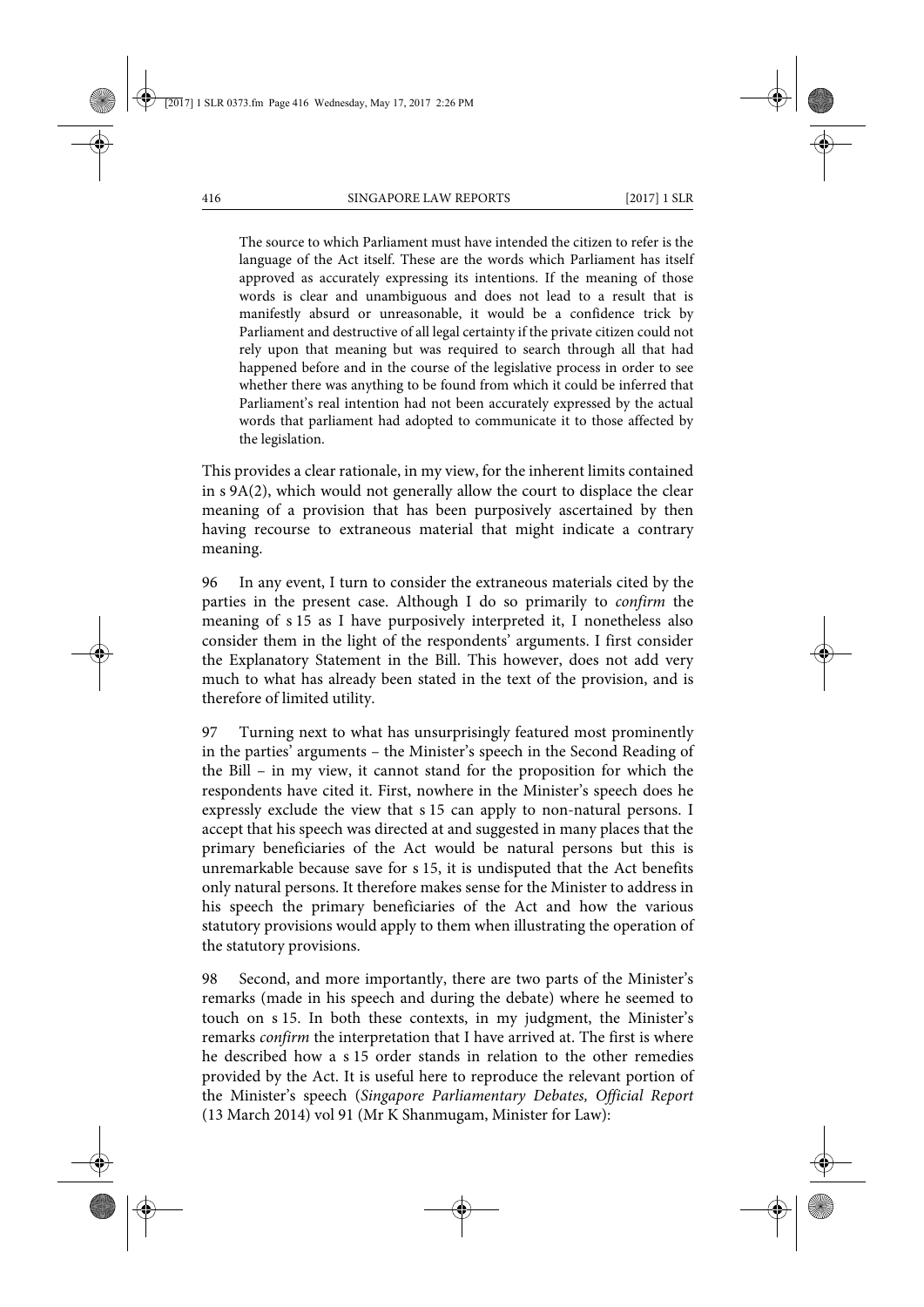Instead, if there are falsehoods, and let us say it is harassment, or it is borderline harassment; or maybe nearly harassment; *or not harassment but it is a clear falsehood*, then the victim has the right to ask the relevant parties that the falsehoods be corrected, maybe through publication of replies, which may set out the correct facts. Some victims of harassment may well choose that route instead of having to make a criminal complaint, as I said earlier, or launch a civil claim and claim damages. They just want the truth to be out and they do not want to escalate the matter further, and we should allow that. So it is a lower tier of remedy rather than having to go to the criminal and civil law all the time and make claims. [emphasis added]

99 It is common ground that the reference to "a clear falsehood" that is "not harassment" was made in the context of s 15. On the basis of this passage, the Judge construed s 15 as a "lower tier of remedy" or "self-help" remedy for victims who had suffered feelings of alarm or distress which did rise to the level of harassment, or very nearly so even if they did not quite rise to that level (at [40] of the Judgment ([1] *supra*)). This would suggest that there are two tiers of conduct that a hypothetical "person" might suffer from in order to avail himself of a s 15 order. With great respect, this is the danger of approaching the Minister's statement as though it is the enactment. It plainly is not and must be approached from the perspective that the Minister was looking to explain certain aspects of the operation of the Act. In any case, it is clear that the Minister spoke of three distinct tiers of conduct:

(a) a falsehood where there is also "harassment" or "borderline harassment";

(b) a falsehood where there is "nearly harassment", but where the conduct in question would not in fact amount to harassment under the legal definition of "harassment"; and

(c) a clear falsehood in the absence of any conduct which could amount to harassment.

100 The last category of persons are those who would be able to invoke a s 15 order to correct falsehoods even though they would not be able to have recourse to any of the other provisions of the Act. There is simply no other way to understand the Minister's remarks at [98] and it explains the concession made by the respondents to which I have already alluded to at [88] above. In my judgment, this can only mean that s 15 does provide a *standalone* remedy to address false statements that is distinct from the other remedies prescribed for other torts or offences in the Act. It is emphatically a standalone remedy in the sense that it *can* also be invoked even if no other remedy can be resorted to; and it remains a standalone remedy notwithstanding the fact that in some, perhaps even in many, situations, it can be resorted to as one of a number of possible remedies by those who do come within the other parts of the Act. None of this is displaced, in my judgment, by the fact that the remedy in s 15 may be seen as a lower-tiered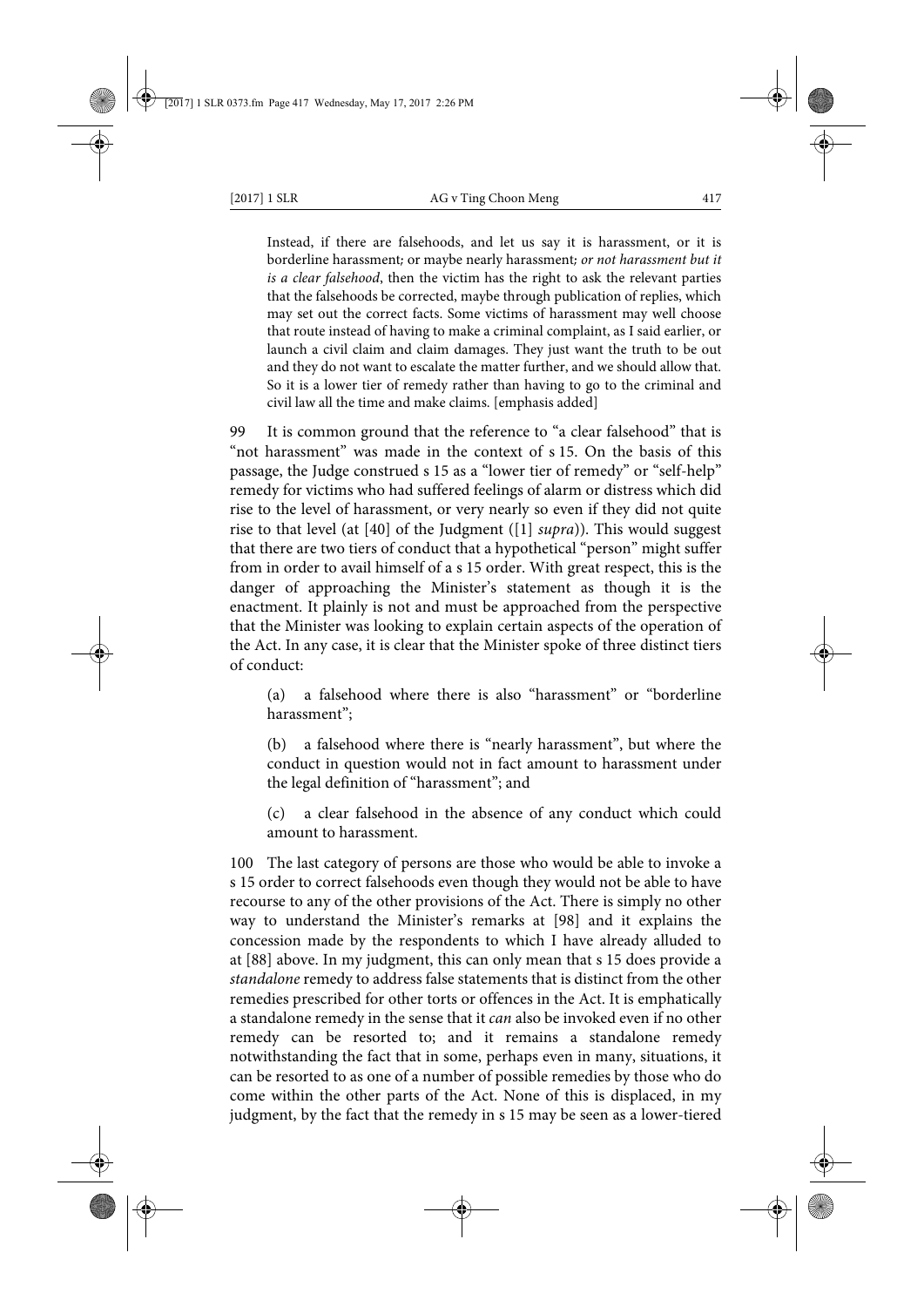remedy than the other remedies provided by the Act. As an objective matter of fact, it is a lower-tiered remedy than those which provide for criminal sanctions or civil remedies such as damages. But that is not material to the separate question of whether a s 15 order can only be availed of by those who may also avail themselves of the other remedies. For the reasons I have already set out, I do not consider that the remedy has such a limited application.

101 In my judgment, the foregoing analysis of the Minister's statement which I have quoted at [98] displaces the attempt to limit the scope of s 15 (see [78] above) and confirms the interpretation of the text of s 15 both on its own and in the context of the Act as a whole. This then has a further significance because if s 15 is or can be a standalone remedy, there is no basis at all for the class of its beneficiaries to be constrained by the other provisions which apply only to natural persons. The mere fact that persons who can bring a claim under s 15 may be the same natural persons who can also pursue criminal conduct under ss 3 to 7 of the Act affords no reason in principle for excluding non-natural persons from being able to invoke a s 15 order when dealing with simple falsehoods.

102 As mentioned above, this flows from construing the word "person" in s 15 in accordance with s 2 of the IA. In this context, I turn to the second aspect of the Minister's remarks which has a bearing on this specific issue. The Minister was asked directly whether the Act would benefit corporate entities. The question was asked with reference to the position in the United Kingdom where there is broadly corresponding legislation save that it does not include s 15. The position in the United Kingdom is that only natural persons may avail themselves of the remedies in the CPA, which is also the case here save for the present question over s 15. The Minister's response was that the beneficiaries would be persons as defined in the IA. In my judgment, this confirms the ordinary meaning of the provision as I have purposively ascertained it to be. The definition of "person" under s 2 of the IA is clearly broader than natural persons and in that regard, the reference to the IA by the Minister suggests an intention to give a wider remit to the definition of "person". If the Parliamentary intent was for the Act to apply only to natural persons, the only sensible and natural response for the Minister to give in response to the question would have been a straightforward "no, the Act only benefits natural persons". This, however, was not his answer. *Moreover, the only part of the Act to which the wider meaning of the word "person" could possibly apply is s 15.*

103 The Judge, as I have already noted, dealt with the Minister's reply to the question posed by observing that the reference to s 2 of the IA is not conclusive since it provides definitions that are contextually permitted. I make two points in relation to this. First, while the Minister's reply may not be conclusive on the issue, the question is whether it assists in the search for the meaning of s 15 and in my view, it does because any other view would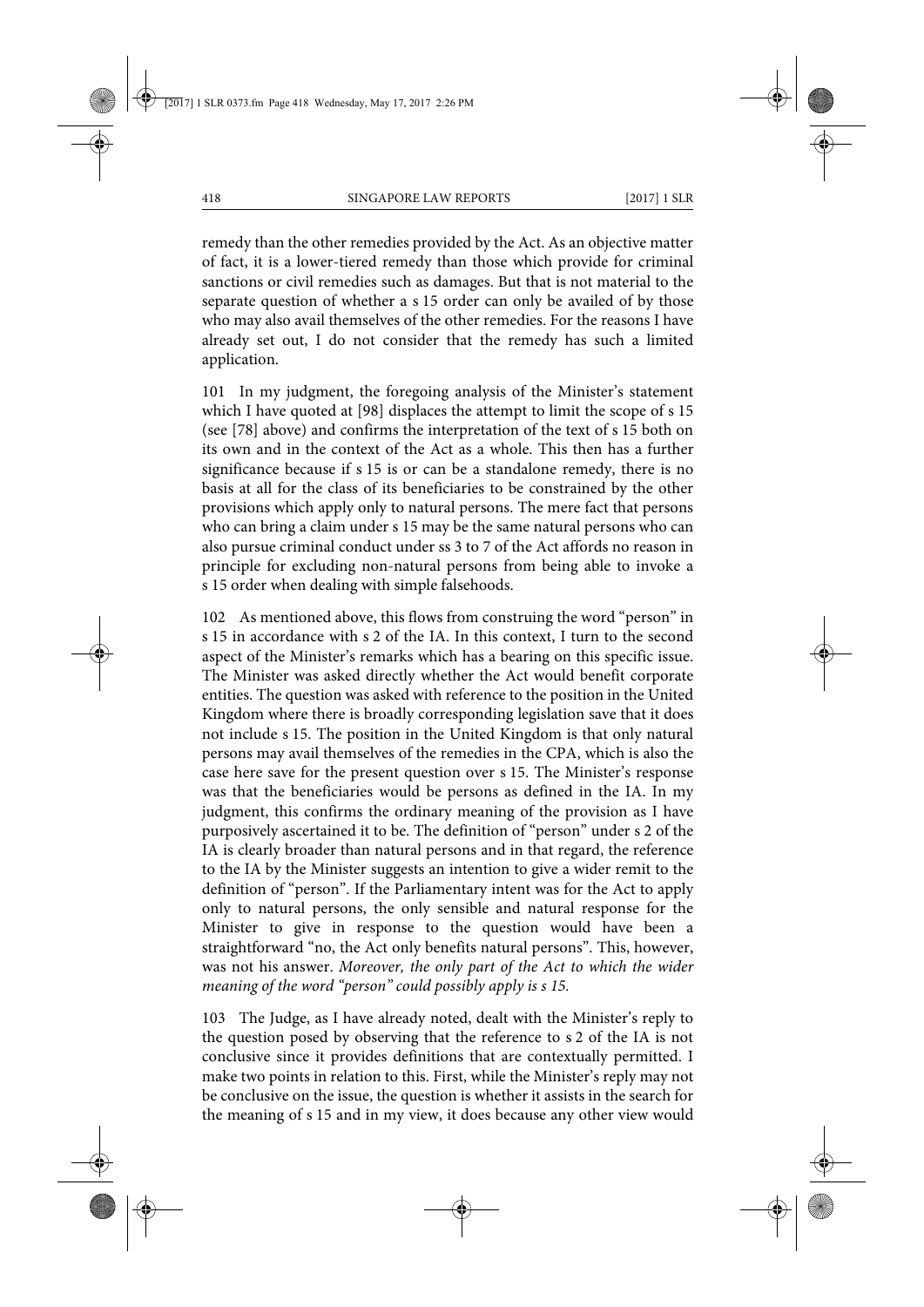mean that the Minister in fact meant to say that the class of beneficiaries was confined to natural persons but chose instead to frame his answer by reference to the IA even though this suggests the opposite. I can see no reason at all for thinking that is what he meant to do.

104 Second, the contention that the definitions in the IA are contextually limited does not help because, as I have explained at [75]–[76] above, this would affect the meaning of the word "person" in every part of the Act except s 15.

105 Therefore, in my judgment, the extraneous material in this case confirms, and in any case does not and cannot contradict the purposively ascertained ordinary meaning of s 15. It follows that non-natural persons such as the Government can invoke a s 15 order as a standalone remedy in respect of false statements of fact made against them.

## *Whether the GPA extends the rights of the Government*

106 Before turning to the constitutionality of s 15 in the way I have interpreted it, I touch on one minor point. The Judge rejected the appellant's argument that ss 3 and 36 of the GPA read together would give the Government the *substantive* legal right to seek a s 15 order, even if we were to find that Parliament did not intend to include the Government within the scope of "person" in s 15. The Judge's reasons (at [24]–[25] of the Judgment ([1] *supra*)) essentially were that the provisions of the GPA only provide that "*if* the Government has the right to seek recourse under s 15 of the Act, nothing in the GPA prejudices that right and it may enforce the right by instituting court proceedings" [emphasis in original]. I agree with the Judge's views on this issue. The GPA cannot confer a right if the Act itself does not do so. If the Government has a right to a remedy, it must be found in the Act; and the GPA is irrelevant to this question.

# *Whether section 15 as interpreted impermissibly inhibits the right to free speech*

107 To determine whether s 15, as interpreted above, impermissibly inhibits the right to free speech guaranteed by Art 14 of the Constitution, the nature of the inhibition contained in the provision must be analysed. Section 15 does not contemplate a take-down or *any* other remedy beyond the following:

(a) a finding of falsehood by the court on a balance of probabilities; and

(b) contingent on such finding, the right to have such notification as deemed necessary to draw attention to the falsehood and the true facts.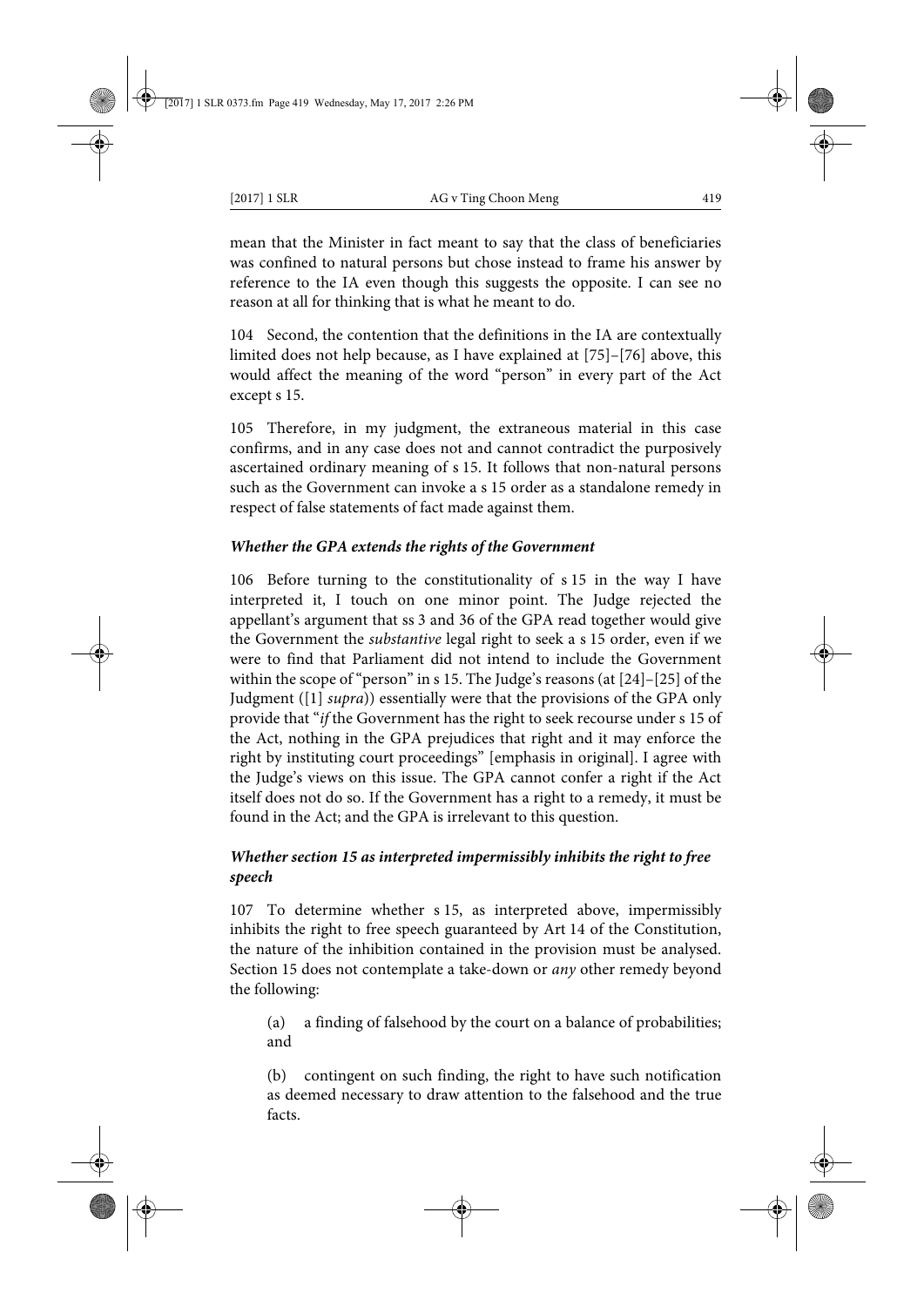108 It may be noted first that O 109 r 4 of the Rules, which governs the *procedure* relating to an application under s 15, could be construed as suggesting that an order granting the remedy may be obtained on an *ex parte* basis. In my judgment, this would be incorrect. A s 15 order is predicated on the court having made a finding that the statement of fact that is in question, is *in fact* false. The availability of any remedy rests on that determination of fact under s 15(3)(*a*). The procedure under the Rules should therefore be understood to mean that once proceedings have been initiated by an applicant, the judge hearing the matter should give the necessary directions to enable a finding on this question of fact to be determined on a balance of probabilities.

109 Turning to the substantive question on the constitutionality of the remedy contained in s 15, in my judgment, s 15 as I have interpreted it would not impermissibly inhibit the right to free speech. It is clear that there is no absolute right to free speech. The right conferred under Art 14(1)(*a*) of the Constitution can be restricted in the wider interests of, among others, broader societal concerns such as public peace and order so that the exercise of that right does not impinge on or affect the rights of others. Whether speech may be limited entails a delicate balancing exercise between the nature of the individual's right to speak and the competing interest in limiting that speech (see *eg*, *Chee Soon Juan v PP* [2011] 2 SLR 940 at [6]; *Chee Siok Chin v Minister for Home Affairs* [2006] 1 SLR(R) 582 ("*Chee Siok Chin*") at [52]), and whether in the circumstances, it is "necessary or expedient" to do so (under Art  $14(2)(a)$  of the Constitution).

110 I begin with the nature of the remedy contemplated in s 15. In my judgment, the remedy afforded by s 15 is a very limited one. It does not allow the applicant to claim damages against the publisher of the statement. For that reason, the decision in *Derbyshire County Council v Times Newspapers Ltd* [1993] AC 534 ("*Derbyshire*"), which was cited by the respondents, can be immediately distinguished. The observations made by the House of Lords there relating to the restriction of the criticism of public bodies having an inhibiting effect on the right to free speech were made in the context of considering the legitimacy of a *threat of a civil action for defamation*. The nature of the remedy here – which is limited to the publication of a notification to bring attention to the falsehood that has been so proved – radically changes the application of the considerations outlined in *Derbyshire*.

111 In fact, s 15 does not inhibit or prevent free speech at all or even materially limit it. A speaker is free to speak, notwithstanding s 15, even if what he says is objectively false and even if a court of law has found it to be false. Even then, the speaker may continue to publish that falsehood. But what s 15 does contemplate is that, in that event, the court may require him to draw attention to the falsehood if the court is of the view that it is just and equitable to do so (under  $s 15(3)(b)$ ). Read in that light,  $s 15$  does not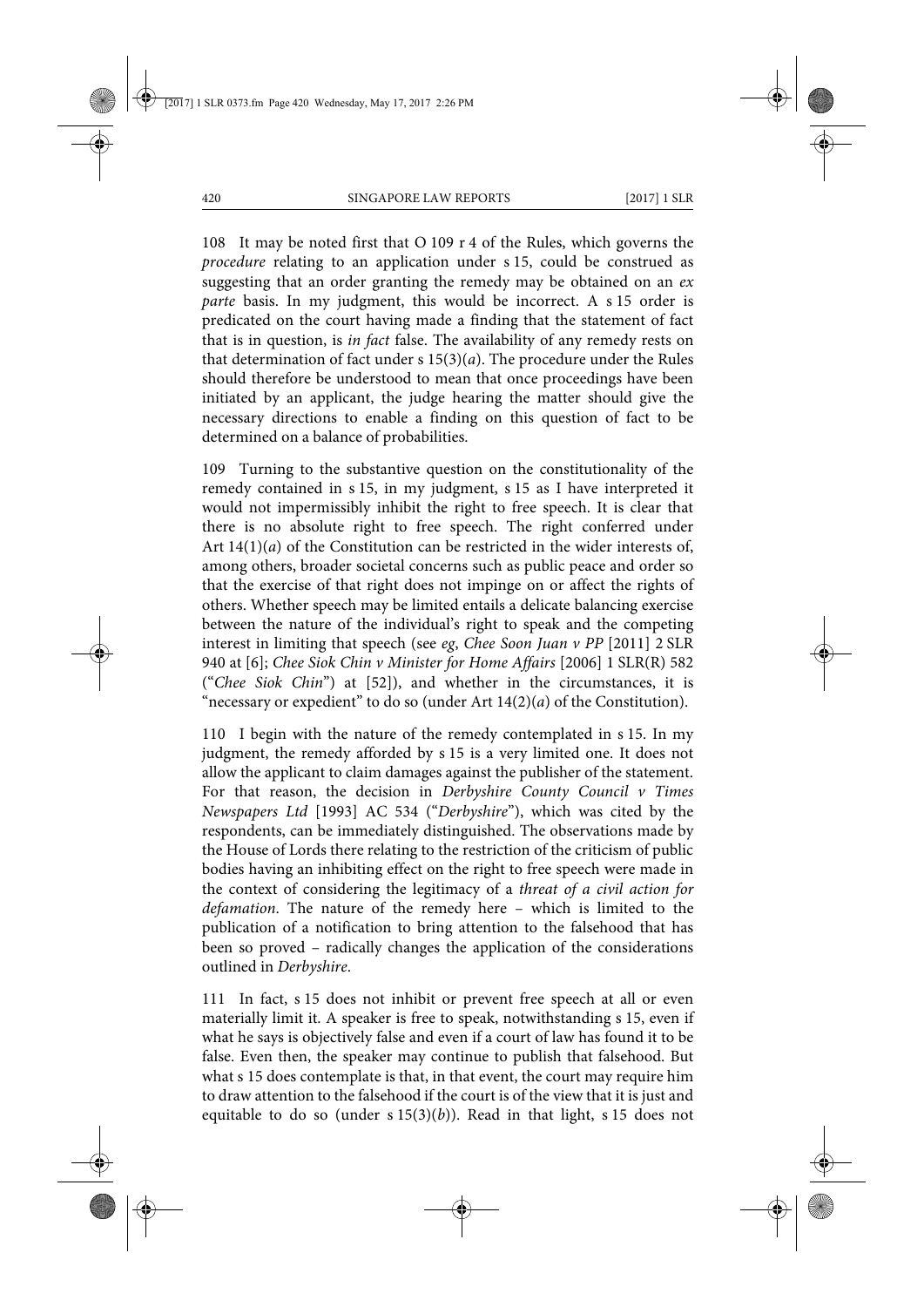restrict the speaker's freedom of speech, but merely constrains the publication of speech that has been proven to be false without a notification that it has been so proven and/or without a direction to where the truth may be found.

112 I turn to the interest in the speech that is sought to be protected. The respondents' arguments, which suggest that even such a limited remedy would be onerous or impermissible, are unsustainable in my judgment because a wholly unrestricted right to free speech (assuming for the moment this exists at all) does not extend to a wholly unrestricted right to deceive or to maintain a deception by not drawing attention to the falsehood. The right to free speech, or the liberty to communicate, relates to the communication of "information not misinformation": see *Reynolds v Times Newspapers Ltd* [2001] 2 AC 127 at 238 where Lord Hobhouse observed as follows:

There is no human right to disseminate information that is not true. No public interest is served by publishing or communicating misinformation. The working of a democratic society depends on the members of that society … being informed not misinformed. Misleading people and … purveying as facts statements which are not true is destructive of the democratic society and should form no part of such a society. There is no duty to publish what is not true: there is no interest in being misinformed. These are general propositions going far beyond the mere protection of reputations.

113 False statements which are cloaked with the appearance that they can be relied on as true and accurate are in fact "destructive of the democratic society" and leads to the communication of misinformation, which is of little, if any, value.

114 To the extent the "marketplace of ideas" rationale is commonly deployed to justify a wide, if not, an unrestricted, right to free speech, we have questioned the applicability of such a rationale to *false* statements (*Review Publishing Co Ltd v Lee Hsien Loong* [2010] 1 SLR 52 at [283]). There, we said (at [282]) that:

… while the competition of ideas in the marketplace can lead to advances in science and knowledge to the benefit of mankind (which would justify allowing the fullest scope for exercising freedom of speech), this applies largely in the sphere of statements relating to *ideas or beliefs which cannot or have yet to be proved with scientific certainty to be either true of false* … it is usually the case that one of these ideas or beliefs will eventually come to be accepted by society as 'true' in the sense of being the most accurate or the most rational, with the others either being discarded or falling into disfavour.

115 Put simply, false speech, *which has been proven as a matter of fact to be false in a court of law*, can contribute little to the marketplace of *ideas* or to advances in knowledge for the benefit of society as a whole. This is wholly different and removed from the propagation of ideas or beliefs, which may not immediately be able to be objectively discerned to be true or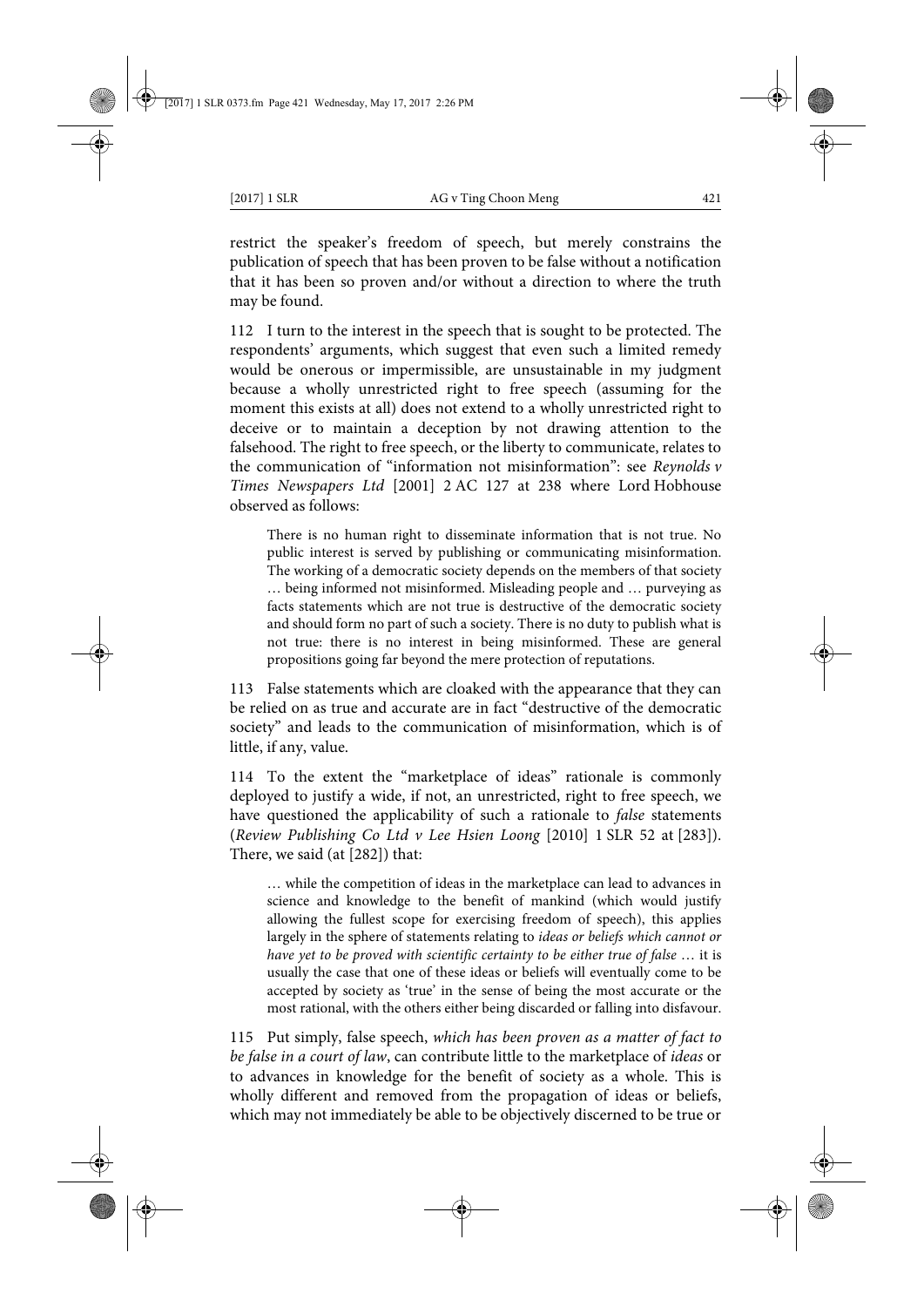false, and which through an open dialogue, can then be determined by society as a whole to be "true".

116 The value of free speech depends ultimately on its nature, how it is used, where it occurs and whether it contains an assertion of fact that has been proven to be a falsehood.

117 In my judgment, there is little, if any, value in allowing the continued propagation of free speech which has been determined by a court to be false, without the concurrent notification that such speech is false and/or which contains a direction to the true facts. Such false speech cannot be justified as free speech which should be protected on the basis of any of the theoretical justifications underpinning the liberty of persons relating to free speech. Therefore, without even reaching the inquiry as to the nature of the State's interest in regulating such speech, s 15 cannot be said to be unconstitutional because the nature of the speech to which an order made pursuant to s 15 would apply is not protected under Art 14(1) of the Constitution.

118 But, in any event, even if the false speech in the present case is constitutionally protected, I would hold that s 15 is a necessary or expedient restriction on the right to free speech in the interest of public order. Restrictions on free speech are expressly permitted if such restrictions fall within the categories imposed by Art 14(2)(*a*), including, restrictions that Parliament considers to be necessary or expedient in the interest of public order. The use of the words "in the interest of" indicates a wider legislative remit than if the power to circumscribe the rights conferred by Art 14 were confined to "the maintenance of public order" (*Chee Siok Chin* ([109] *supra*) at [50]). This allows Parliament to take a "prophylactic approach in the maintenance of public order" which "will include laws that are not purely designed or crafted for the immediate or direct maintenance of public order" (*Chee Siok Chin* at [50]).

119 The expression "public order" usually connotes the protection of a public physical space from disorder. But as I observed in *Lee Hsien Loong v Review Publishing Co Ltd* [2007] 2 SLR(R) 453 at [1], the Internet "is dramatically shortening the globe's communicative synapses", expanding "the potential reach and impact of any individual idea or expression" and though empowering, "also portends abuse". Given the modern context in which digital speech is exercised, especially where falsehoods can be rapidly disseminated in an unregulated Internet sphere and could conceivably threaten public order, there is no reason why false statements should not be justifiably restricted on the basis of the preservation of public order.

120 It might be argued that the case for regulation in this case is weak because there is little, if any, threat to public order from the false statement in question here. But the question of whether the balance between the right to free speech and the protection of public order has been struck in a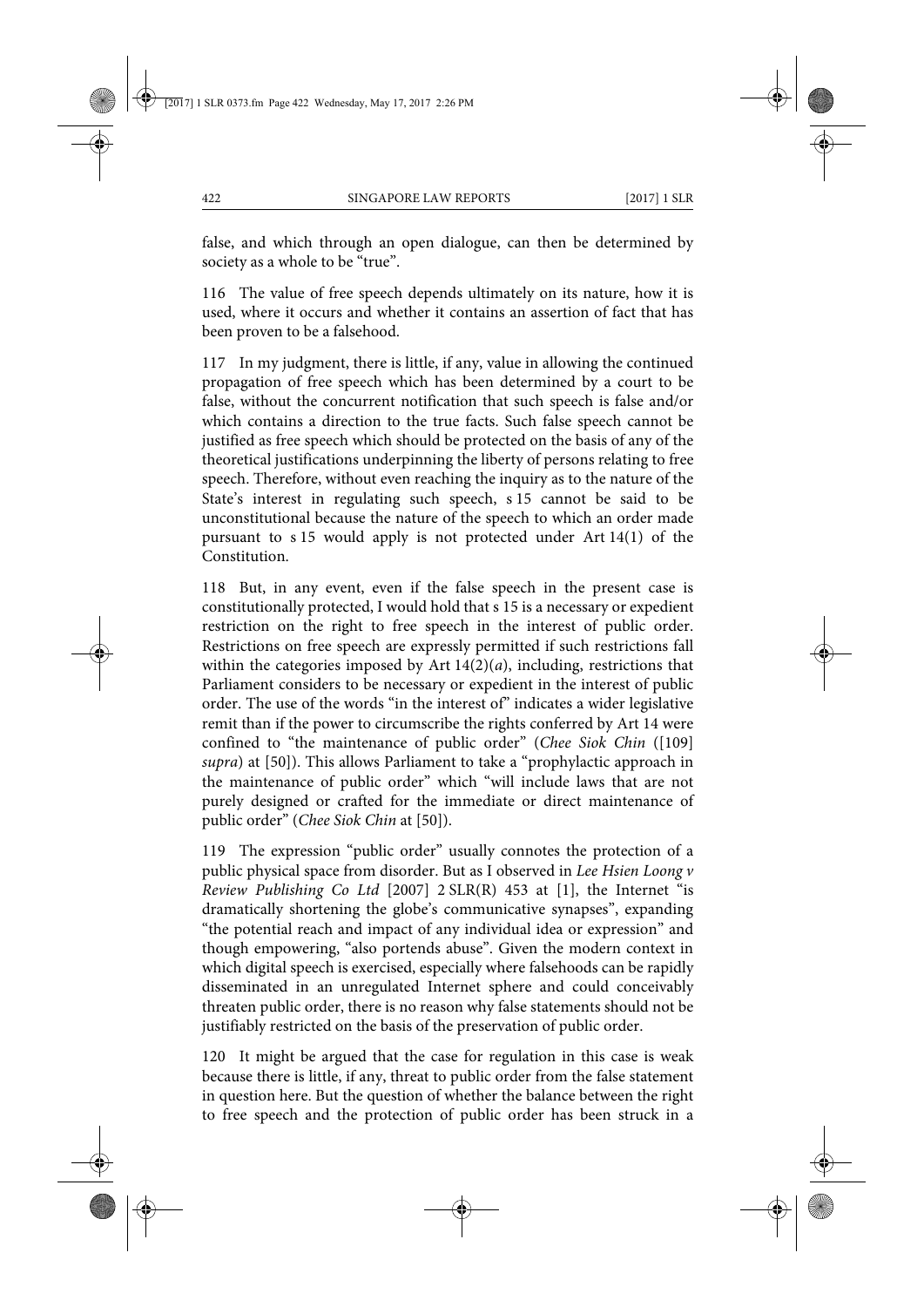"necessary or expedient" manner in any given case depends significantly also on the nature of the interest in that speech, and here, the observations set out at [111]–[117] above relating to the limited value that *false* speech has would be equally applicable to demonstrate that the right balance has been struck between the two competing interests.

121 I am therefore satisfied that the arguments advanced by the respondents to challenge the constitutional validity of s 15 are without merit.

### **Whether it is just and equitable to grant a section 15 order**

122 The remaining question is whether it is just and equitable to grant a s 15 order. To answer this question, I set out again, for convenience, ss 15(2) and 15(3) with some emphases added:

(2) … the District Court may, upon the application of the subject under subsection (1), order that no person shall publish or continue to publish the statement complained of unless that person *publishes such notification as the District Court thinks necessary to bring attention to the falsehood and the true facts*.

(3) The District Court shall not make an order under subsection (2) unless the District Court is satisfied on the balance of probabilities that —

(*a*) the statement of fact complained of is *false* in any particular about the subject; *and*

(*b*) it is *just and equitable* to do so.

[emphasis added]

123 Based on the wording of the provision, a few observations can be made:

(a) Whether the court is satisfied that it is "just and equitable" to grant a s 15 order is a separate exercise of adjudication from whether the court is satisfied that the statement is false as is evident from the two sub-sections (under ss 15(3)(*a*) and (*b*)).

(b) There should therefore be no presumption that a s 15 order would be granted as a matter of course once it has been established that the statement in question is false.

(c) The court will have to be independently satisfied that based on the facts and circumstances presented, it is "just and equitable to do so".

(d) This appears to be a fact-sensitive inquiry based on whether the notification to be ordered is "necessary to *bring attention* to the falsehood *and* the true facts" (under s 15(2)).

124 The court appears to have a wide discretion in determining first, whether it is just and equitable to grant a s 15 order, and second, in deciding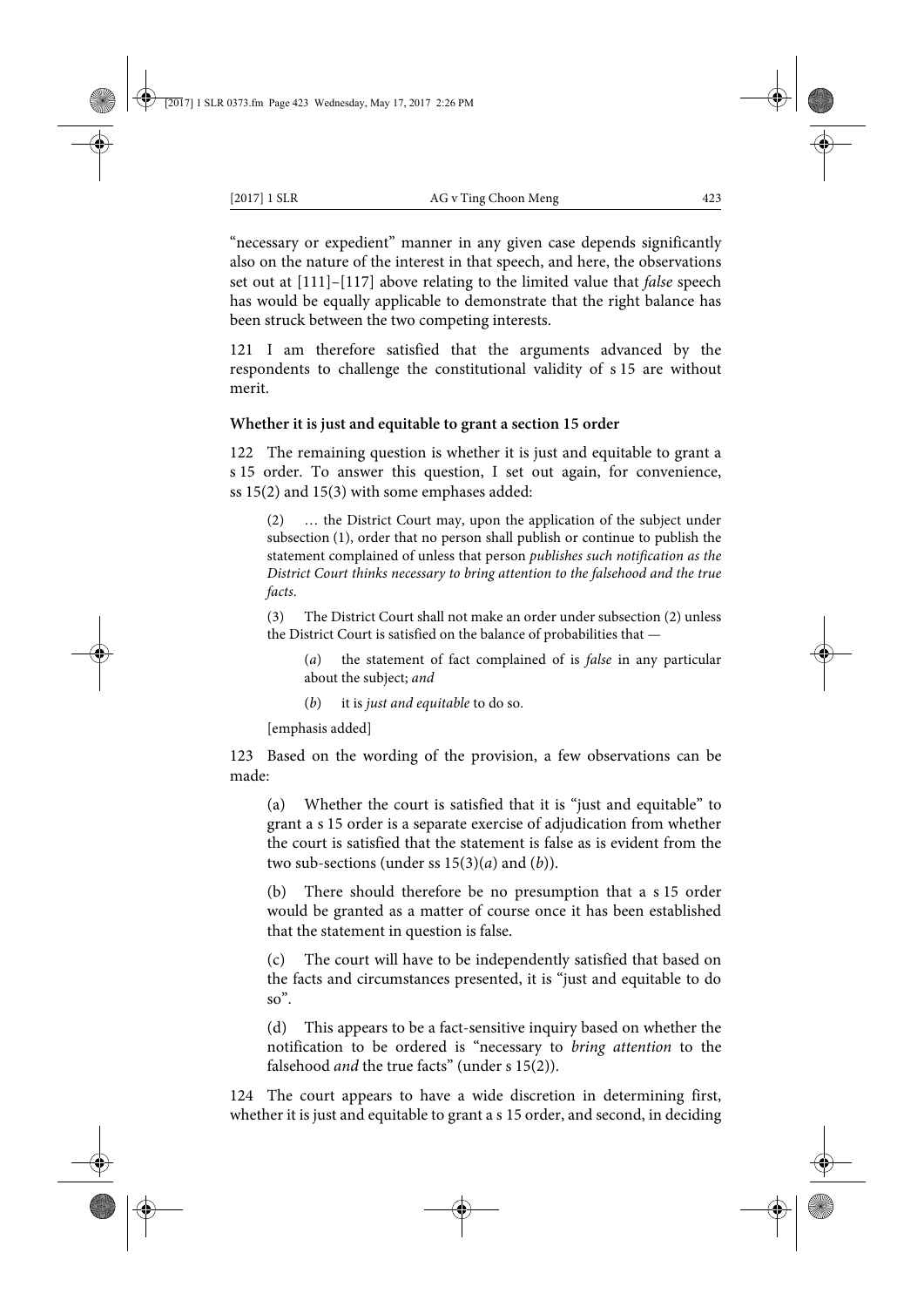what it views as necessary to bring attention to the truth of the matter and the falsehood. This also seems to be borne out by what the Minister said during the Parliamentary Debate (*Singapore Parliamentary Debates, Official Report* (13 March 2014) vol 91 (Mr K Shanmugam, Minister for Law):

The idea behind clause 15, as I earlier explained, *is to let readers judge the facts for themselves, and the court is given substantial discretion under clause 15 to decide how that should be done*. That is at the second level. So it is a tiered response – clauses 3 to 7 carry a higher level of penalties; clause 15 no penalties, *just correction, clarification, whatever the court thinks is necessary to bring the truth across*. So we try to strike a balance between the competing considerations. [emphasis added]

125 To be satisfied that it is just and equitable to make an order, the court should weigh the seriousness of the falsehood (and the likelihood of prejudice resulting from it) against the value of the speech that is published, bearing in mind other equity-based considerations in line with the express words of s 15(3)(*b*). In keeping with this, I consider that the factors that may be applicable in determining whether an order should be granted include, but are not necessarily limited to, the following:

(a) whether the false statement of fact is of a nature that it would not be taken at face value, such as where it appears to be facetious or a parody or satirical speech;

(b) whether the false statement is of a minor or incidental nature and is on the whole innocuous and unlikely to cause any prejudice;

(c) whether the applicant has acted in a way that was oppressive such that it would be inequitable if the remedy were to be granted; and

(d) whether the applicant had caused or contributed actively to the falsehood being stated.

126 Turning to the facts of the present case, the Judge had found that the statement of fact relating to MINDEF deliberately delaying the court proceedings as part of an effort to wage a "war of attrition" against MobileStats was, on a balance of probabilities, false (at [54] of the Judgment ([1] *supra*)). The statement of fact is derived from two separate comments made by Dr Ting, one of which related to MINDEF being dilatory in finding an expert witness and the other to MINDEF asking for a ten-day trial not because this was needed but in order to cause Dr Ting to incur greater costs at trial. In my judgment, the statement of fact relating to MINDEF having conducted court proceedings in an oppressive manner is serious in that it implies that MINDEF had acted in bad faith and leveraged on its financial resources to "drag" out the proceedings, forcing Dr Ting to give up and in this way to prevent the law from taking its course. In this light, I would disagree with the Judge as to the seriousness of the statement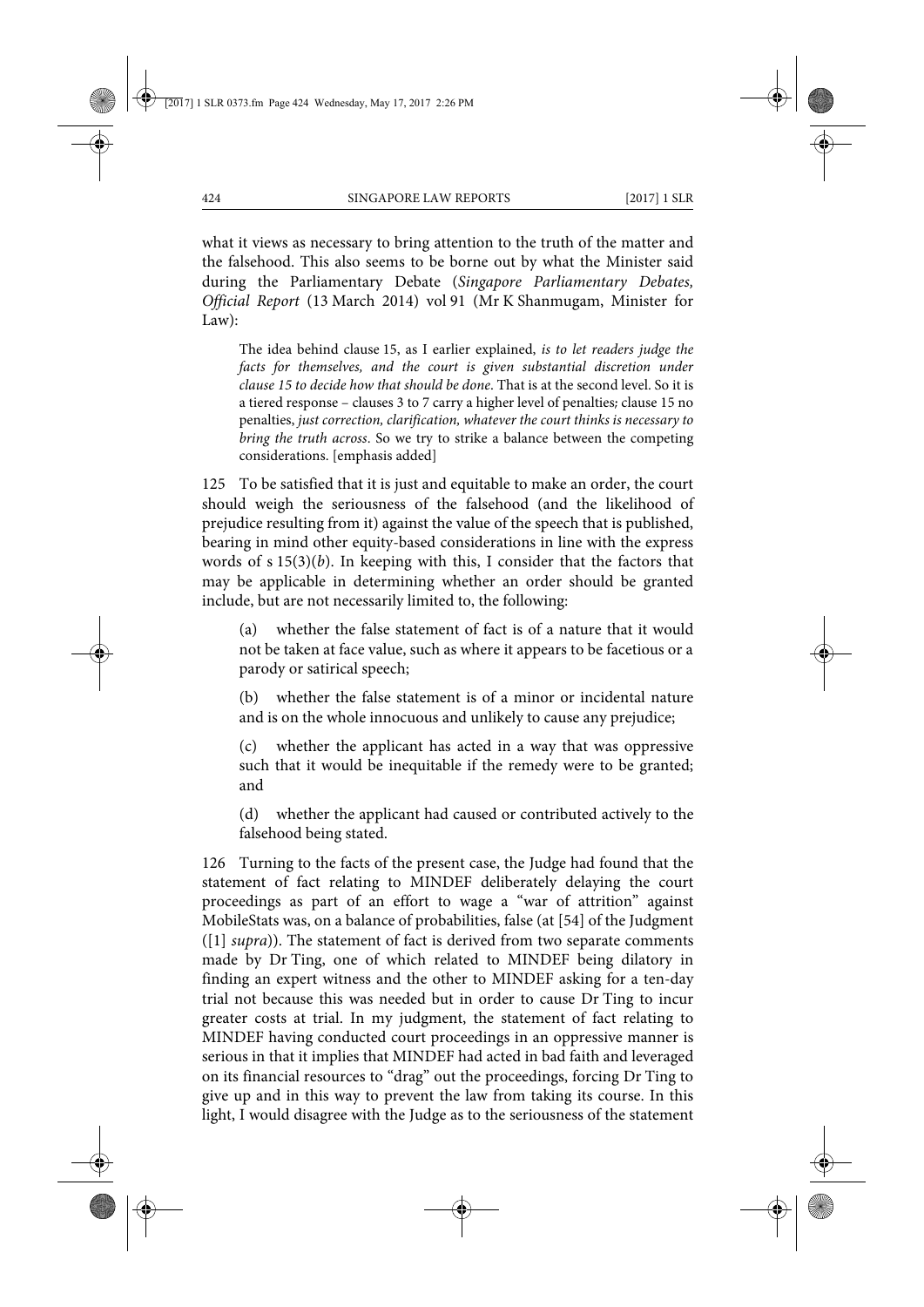made against MINDEF. The Judge found that the allegation was a relatively minor one which only concerned a rather narrow aspect of MINDEF's conduct – its litigation strategy (at [56] of the Judgment).

127 In my judgment, Dr Ting's comments would convey to a reader and viewer that MINDEF had conducted itself in a dishonest manner, both in general and to the court in particular, when making requests for adjournments or trial dates as it did not in actual fact require the additional time it sought. The following excerpts of Dr Ting's interview in my view demonstrate the seriousness of the falsehood alleged and what it conveys to a reader or viewer about MINDEF's identity or reputation:

TOC: Subsequently you had to drop the case. After that you also spoke to some of your, some lawyers and can you share with us what is it that they said about your chances of winning the case?

Dr Ting: The word they used is called a 'war of attrition'. Ok, the war of attrition. Basically they make you dry. Drag you dry. And we of course are naïve and innocent to the whole thing. when we went ahead for the court case, it was only after two years, because MINDEF has said that they could not locate and find an expert witness and they keep postponing. …

During this period, MINDEF asked for, or the lawyers from MINDEF asked for a 10-day trial, not a 5-day, which we already finished in one-and-a-half day, but they asked for a 10-day trial. 10-day trial basically means that the actual costs would go up, would escalate.

…

So this basically means that, they also know, why they want to drag for 10 days, is a war of attrition. They basically drag us dry. So we are unable to financially fight them. …

128 As noted by the Judge (at [57] of the Judgment), The Online Citizen did publish MINDEF's Facebook statement in full and provided a prominent link to MINDEF's statement from the article containing Dr Ting's video interview. But this was insufficient in my judgment to draw attention to the falsehood and the true facts in the present case. The nub of the appellant's complaint is the false statement that MINDEF was conducting the litigation in a manner that was oppressive to Dr Ting. This was untrue for the simple reason that the litigation involving Dr Ting was in fact controlled not by MINDEF but by its contractor. The link provided to MINDEF's Facebook statement was only sufficient in so far as it drew the reader's attention to MINDEF's account of the allegations relating to MINDEF infringing MobileStats' patent, but did not contain adequate information which would be able to correct or clarify the false statement made by Dr Ting relating to MINDEF conducting a "war of attrition" against MobileStats in the court proceedings to take advantage of the fact that MobileStats would not be able to have the financial means to continue the lawsuit. The Online Citizen's actions in providing a hyperlink to MINDEF's Facebook statement was therefore inadequate to draw attention